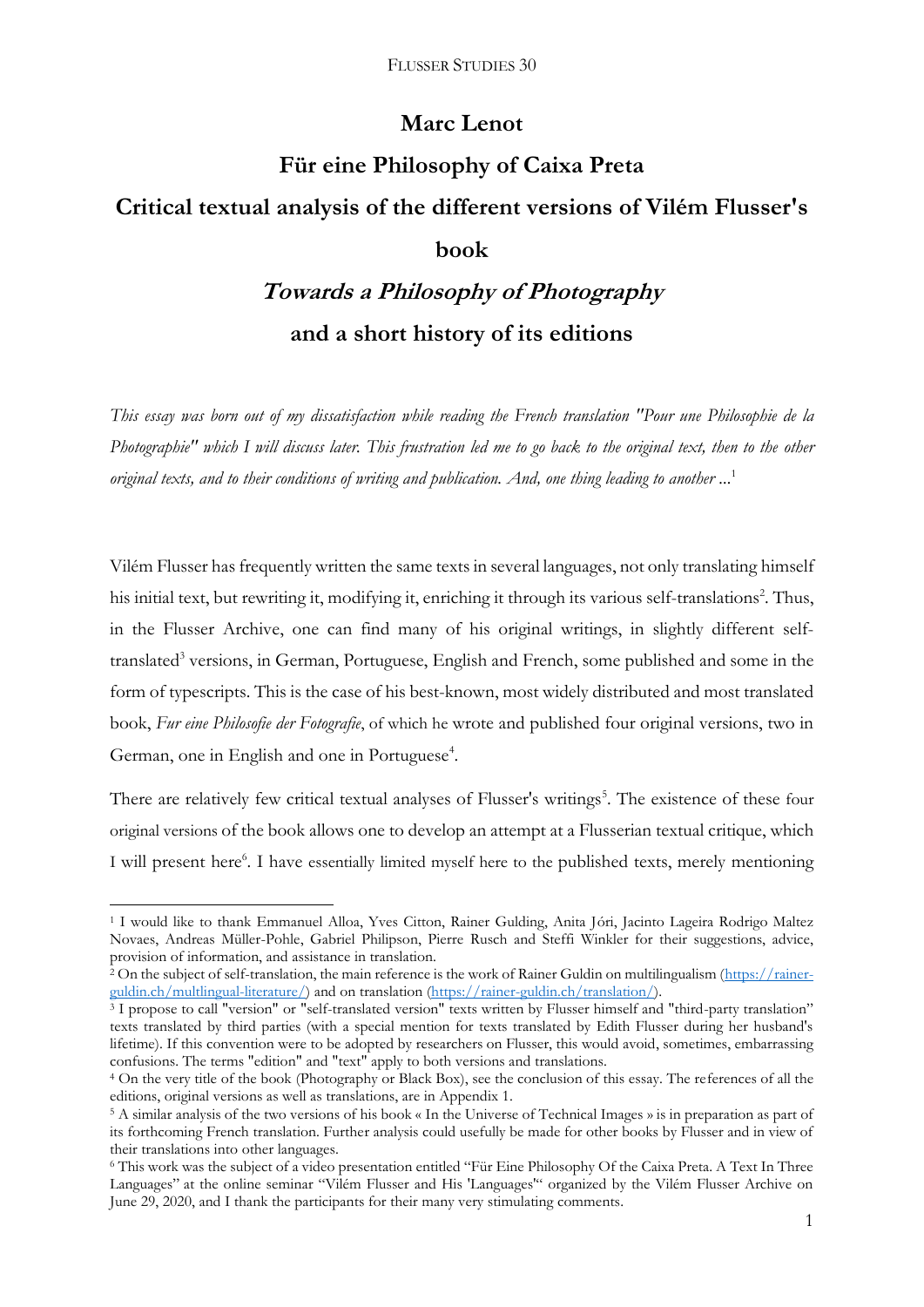briefly the discrepancies between typescripts and published texts; this issue could be explored later, in order to better understand Flusser's writing process, his thinking development and his constant struggle for more clarity in his writings.

Moreover, the existence of numerous translations permits also to analyze the program of dissemination of this book and the apparatus that underlies it, following the approach proposed by Flusser in his critical analysis of the distribution of photography.

## **I. The original German editions in 1983 and 1989**

The first publication was, in 1983, that of the text in German, under the title *Fur eine Philosophie der* Fotografie, (Figure 1) with the European Photography publishing house in Göttingen<sup>7</sup>: Andreas Müller-Pohle, photographer and publisher, had met Flusser in February 1981<sup>8</sup>, at a symposium organized by photographer Erika Kiffl at the Schloβ Mickeln near Dusseldorf (where Flusser gave a presentation entitled "How to Decipher Photographs?"<sup>9</sup> ). Interested by his theories, he had suggested that Flusser write a book based upon some of his previous essays about photography. Flusser would say so in his preface to the Portuguese version in 1985: "This essay is a summary of some lectures and courses that I have given mainly in France and Germany. At the request of European Photography, Göttingen, they were reunited in this little book published in German in 1983". A list, as exhaustive as possible, of these essays and conferences anterior to the publishing of the book is in Appendix 2; a future project could be to republish these texts, which are often difficult to find, and to compare them with the book.

It should be noted that at the time, Flusser was more interested in video than in photography, finding video with "more dialogical potentialities as an apparatus operating model<sup>10"</sup>. It was his meeting with Müller-Pohle, photographer and publisher of books on photography and of the *European Photography* magazine, that led him to abandon video for photography, which he once jokingly

<sup>7</sup> Flusser Vilém, *Für eine Philosophie der Fotografie,* Göttingen, European Photography, 1983. To lighten the text, all the bibliographical references of the original versions and of the translations are in Appendix 1.

<sup>8</sup> See Andreas Müller-Pohle, "Der Tod des anderen. Über Vilém Flusser», *Kunstforum*, No.117, 1992, p.85-86

<sup>9</sup> See reference in Appendix 2.

<sup>10</sup> Letter from Flusser to Felix Phillip Ingold of July 30, 1983 (file C97, page 40); I thank Daniel Irrgang to have drawn my attention to this letter. References to the Flusser Archive will be given here in this abbreviated form; the detailed references to the Archive files are in Appendix 3.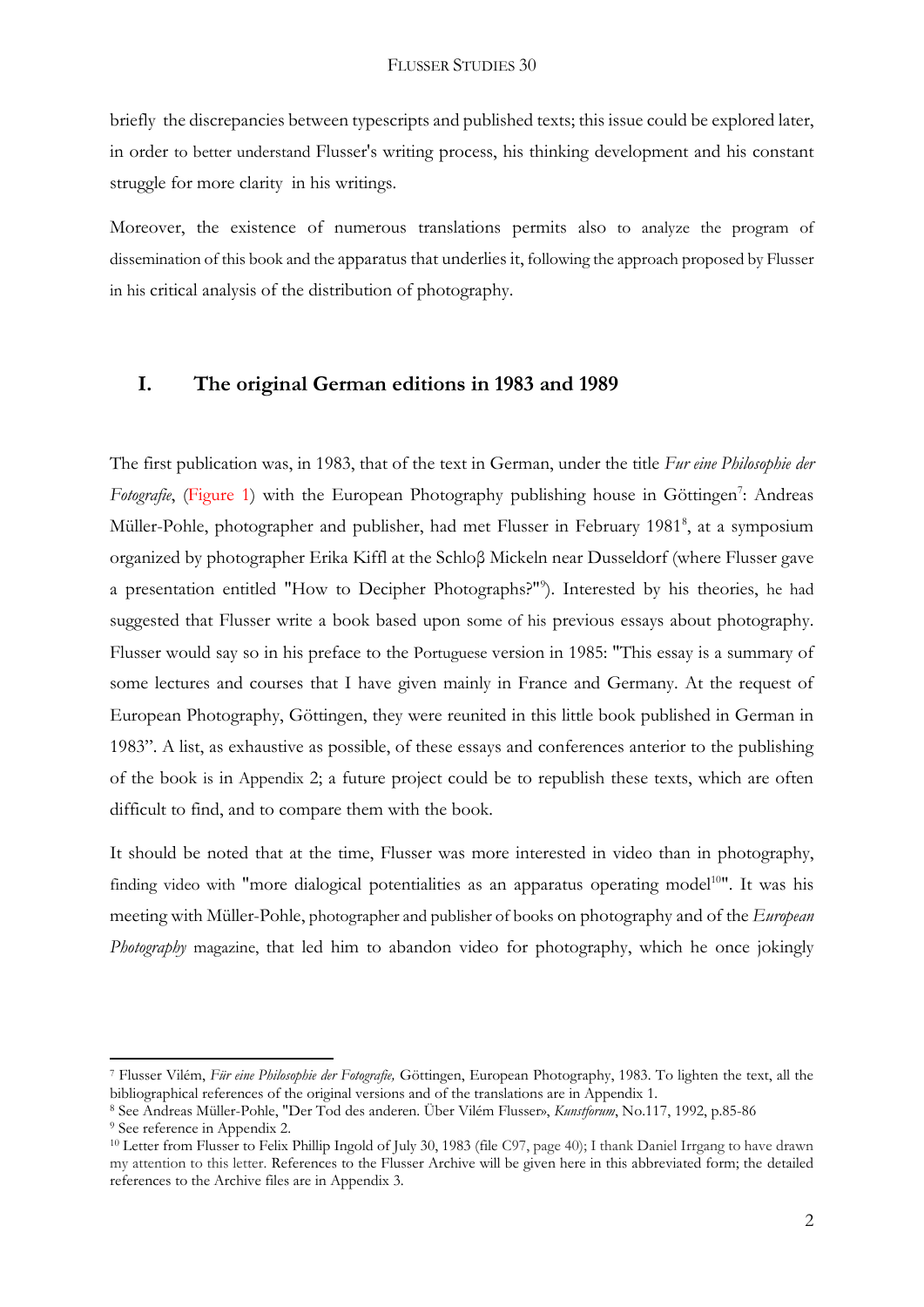described as "a discipline that has been out of date for a long time (but with which great things can still be accomplished)<sup>11</sup>" during a conversation with photographer Gottfried Jäger.

Flusser seems to have cultivated a certain ambivalence with respect to the idea of being published in the German language. Although he had tried as early as 1957 to publish in German (proposing at the time, without success, his text *Das zwanzigste Jahrhundert* to various German and Swiss publishers<sup>12</sup>), he was for a long time reluctant to publish in what was both his mother tongue and that of those who had annihilated his family and his community ("my mother and my murderer $13"$ ), and he argued a lot with his friend Alex Bloch about his relationship with "die Mördersprache<sup>14</sup>".

But the insistence and talent of Müller-Pohle, combined with Flusser's difficulties in being published in French and his distancing himself from Brazil after the relative failure of his participation in the São Paulo Biennale in 1981<sup>15</sup>, convinced him to accept his proposal. In 1988, during a video<sup>16</sup> recorded with Müller-Pohle and his colleague Volker Rapsch in the presence of Edith Flusser, he explained why he published in German, giving three reasons: German is the language closest to his thinking, his meeting with Müller-Pohle convinced him that he had found in him an excellent editor and publisher, and he had a hard time publishing in French, the language of the country where he was living (on this last point, see below).

It is also important to note that the importance of Müller-Pohle was not limited to his essential role for the publication of Flusser; his own theoretical reflections and his artistic research had also a definite influence on the development of Flusser's thought. In 1985, the German version of *Ins Universum der Technischen Bilder* has the following sentence highlighted at the beginning of the book: "Without Andreas Müller-Pohle, whose photographic and theoretical work had a strong influence on me, this book would not have been written, or would have been very different<sup>17</sup>".

<sup>11</sup> Gottfried Jäger, "Freiheit Im Apparatekontext: Vilém Flusser", *Kunstforum*, nº.117, 1992, 83; I thank Martha Schwendener to have drawn my attention to this quote.

<sup>12</sup> Gustavo Bernardo & Rainer Guldin, *O Homem sem Chão. A Biografia de Vilém Flusser*, São Paulo, Annablume, 2017, p. 109.

<sup>13</sup> Letter to Milton Vargas of January 18, 1983, file C5, P. 28.

<sup>14</sup> Bernardo & Guldin, *O Homem sem Chão, op.cit*., pages 76 & 106.

<sup>15</sup> See my article "The Failure of the Encounters of Robion (1981/82): A turning point for Vilém Flusser" to be published in the next issue of *Flusser Studies*.

<sup>16</sup> Interview with Andreas Müller-Pohle, Volker Rapsch and Edith Flusser in the context of his conference "Die Krise Der Linearität" (The Linearity Crisis) in the Kunstmuseum Bern on March 20, 1988. Unreleased recording of Wilhelm Mundt, *Vilém Flusser. Engagement und Vision*, 1988, Göttingen, Immatrix Publications. Archiv Flusser reference: VHS\_MP\_002 (1:05 a.m.'54''). This passage is between 2'56' and 7'04''. Partially online: < <https://www.youtube.com/embed/rucJsgNsHVs> >. I thank Steffi Winkler for the transcript of this interview.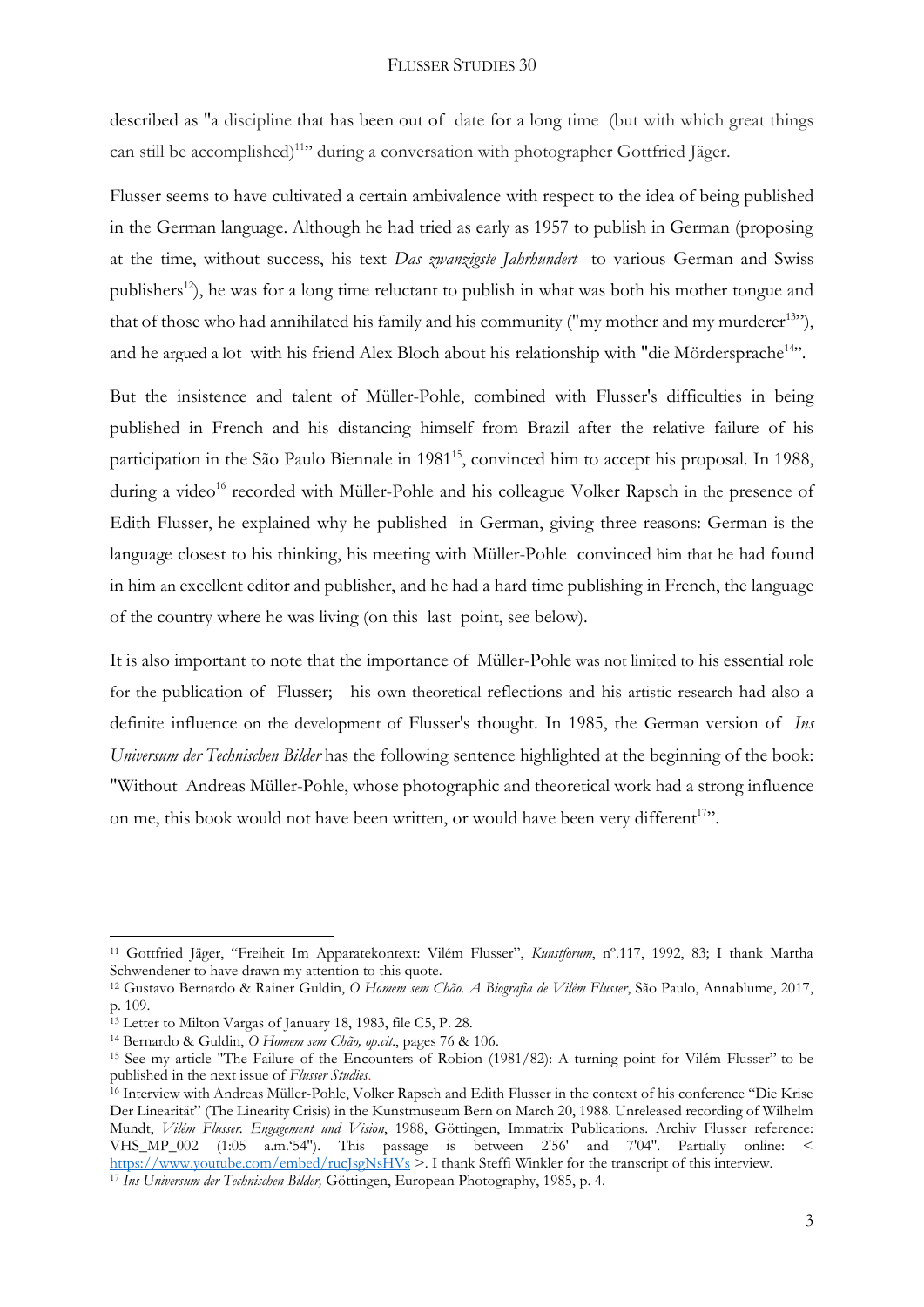#### a. The 1983 German version

After their meeting in February 1981, Flusser and Müller-Pohle initiated an intense correspondence (which occupies four files at the Flusser Archive, C70 to C73) and, when they met in Arles on the occasion of the International Encounters of Photography from 11 to 17 July 1982, they made the decision to publish a book outlining Flusser's thinking on photography. Flusser mentioned it on July 19 in a handwritten note and on July 24 in a letter to Müller-Pohle, and then, on September 9, he promised to send a typescript of 50 pages within two months. He submitted his manuscript on 11 December, and Müller-Pohle sent him his suggestions and corrections on 16 January 1983<sup>18</sup>. The book was published in May 1983.

There are two typescripts of the book in the Archive (file B3): the version named V2 (pages 3 to 46) is quite similar to the published text. The version named V2b (pages 48 to 97) is further away, it does not include the glossary, nor a real preface or a presentation text, and the main text seems, at first glance, less well written. Some corrections, which a further research could analyze in detail, were still being made to the V2 typescript before publication. For example, the words "Charakter", "Scanning" and "Wert" (Value), which appeared in the glossary of the typescript, were taken out of the printed text, as well as the phrase "photography is a hierophany: the sacred is visible in it" (which will reappear in the Portuguese text).

#### b. The 1989 German version

The book was an immediate success, and was well distributed and sold<sup>19</sup>, there were many reviews in the press, and the book was reprinted in 1985, then again in 1988. In addition, as noted below, Müller-Pohle proactively contacted several foreign publishers in order to conclude translation agreements.

On November 13, 1984, Müller-Pohle wrote to Flusser: "Your book is the contribution to contemporary photographic theory ... and sooner or later it will be translated into all languages.<sup>2011</sup> At a meeting in Göttingen from 16 to 18 August 1987 between Flusser, his wife, Müller-Pohle and Rapsch<sup>21</sup>, it was noted that the third reprint would be released in early 1988 and that a postface could possibly be written (which was not done).

 $20$  File C72, p. 4; article highlighted in the original.

<sup>18</sup> Letters from file C70, pages 98, 96, 102, 122 and 128, respectively.

<sup>&</sup>lt;sup>19</sup> The only document in the Archive showing sales figures relates to the first 9 months of 1985: it does indicate only 83 copies sold, but it contains miscalculations and does not appear conclusive (file C72, p. 68).

<sup>21</sup> File C73, p. 69.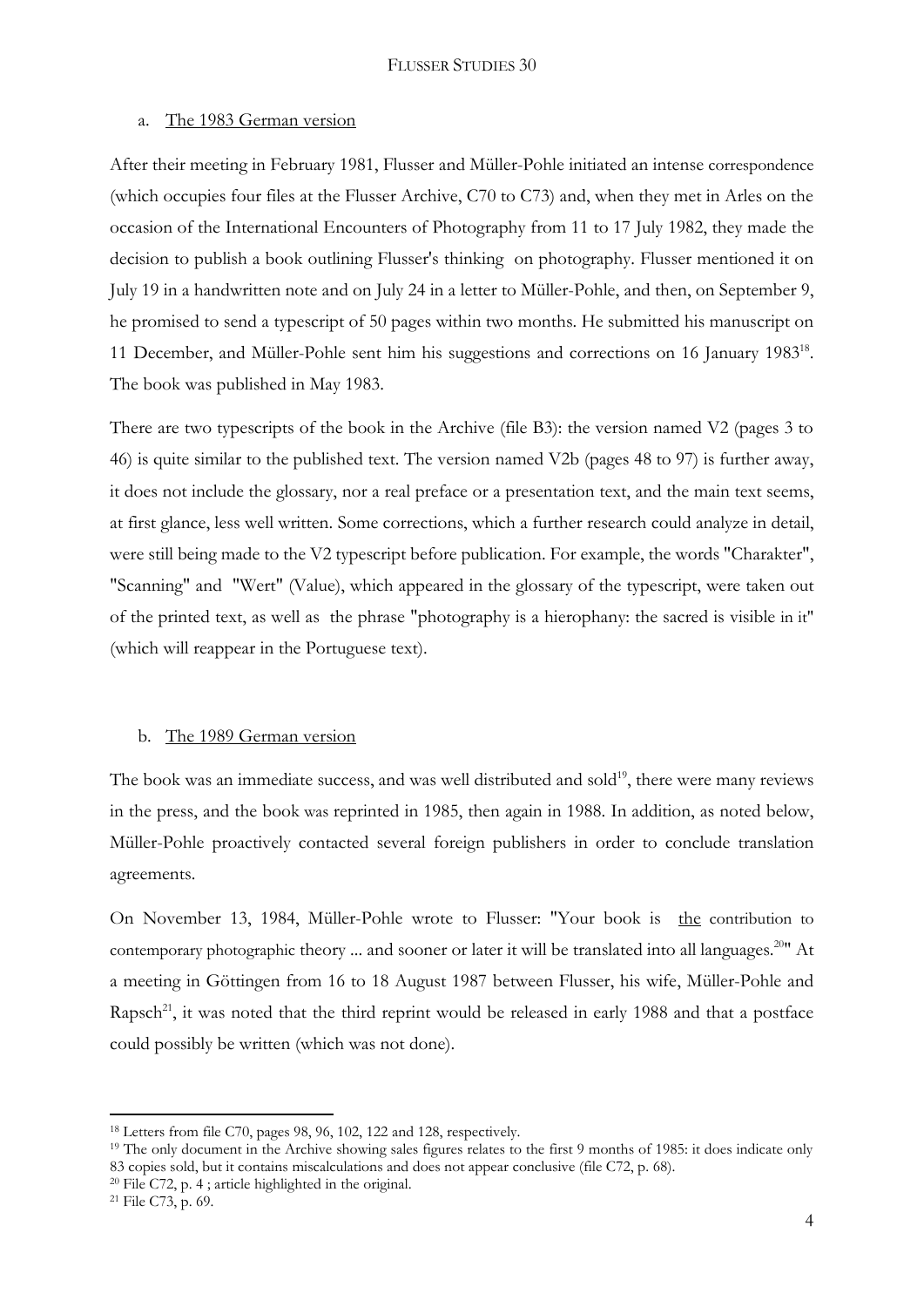On March 19, 1989, Andreas Müller-Pohle wrote to Flusser that the third reprint would soon be exhausted, and that he planned to "recompose the text entirely and to rethink the volume's typography. On this occasion it would be possible to review the content or add to it. Please think about it. Photophilosophy is - at least for sales here - your most successful German book to date, not to mention foreign editions.<sup>22</sup>" Flusser noted by hand in the margin of this letter "Neues Kapitel", new chapter.

The new edition in 1989 benefited indeed from a new, more airy typography, some orthographic errors were corrected and eight bio-bibliographic lines on Flusser were added. But, from a textual point of view, the difference with the 1983 version is minimal: there was no afterword or new chapter, and the text is almost identical to that of the 1983 version, except for one modification<sup>23</sup>. A small part (48 words) of the last paragraph of Chapter 3 ("Der Fotoapparat") of the 1983 version on page 24 was replaced by two new paragraphs with 275 words on pages 29-30 of the 1989 version. In these two paragraphs, the notion that the apparatus was invented to simulate a thought process was developed, the primacy of digital thought over linear thinking was explained, the Cartesian concepts of thinking thing and real thing were introduced there (they were already in Chapter 8), and the assertion of the apparatus as a black box was reinforced. Flusser also mentioned briefly Nicholas of Cusa<sup>24</sup> there.

The text of the 1989 version is the one that will be constantly reprinted until the current  $12<sup>th</sup>$  reprint; the 1997 version is sometimes presented as a new edition, but the text is identical, with simply a revision of the typography and layout.

## **II. The self-translated original English 1984 version**

#### a. The self-translated 1984 version

Müller-Pohle also encouraged Flusser to publish an English version, *Towards a Philosophy of Photography*, whose text, self-translated by Flusser, was revised by the Swiss-American photographer and writer Derek Bennett and was published by European Photography in May 1984.

<sup>22</sup> Filer C73, p. 102.

<sup>&</sup>lt;sup>23</sup> I didn't not found trace in the Flusser Archive of letters or typescripts related to this change.

<sup>24</sup> Flusser had in his library Karl Jaspers' book on Nicholas de Cusa (see < [https://arena](https://arena-attachments.s3.amazonaws.com/185811/81ba2234aae3864e896fc055a5d8dcfa.pdf?1389358868)[attachments.s3.amazonaws.com/185811/81ba2234aae3864e896fc055a5d8dcfa.pdf?1389358868](https://arena-attachments.s3.amazonaws.com/185811/81ba2234aae3864e896fc055a5d8dcfa.pdf?1389358868) >) , but I have found only one other mention of this thinker, quite briefly, in his essay "Digitaler Schein" in Florian Rötzer (dir.), *Digital Schein, Ästhetik der elektronischen Medien*, Suhrkamp, Frankfurt, 1991, p. 26.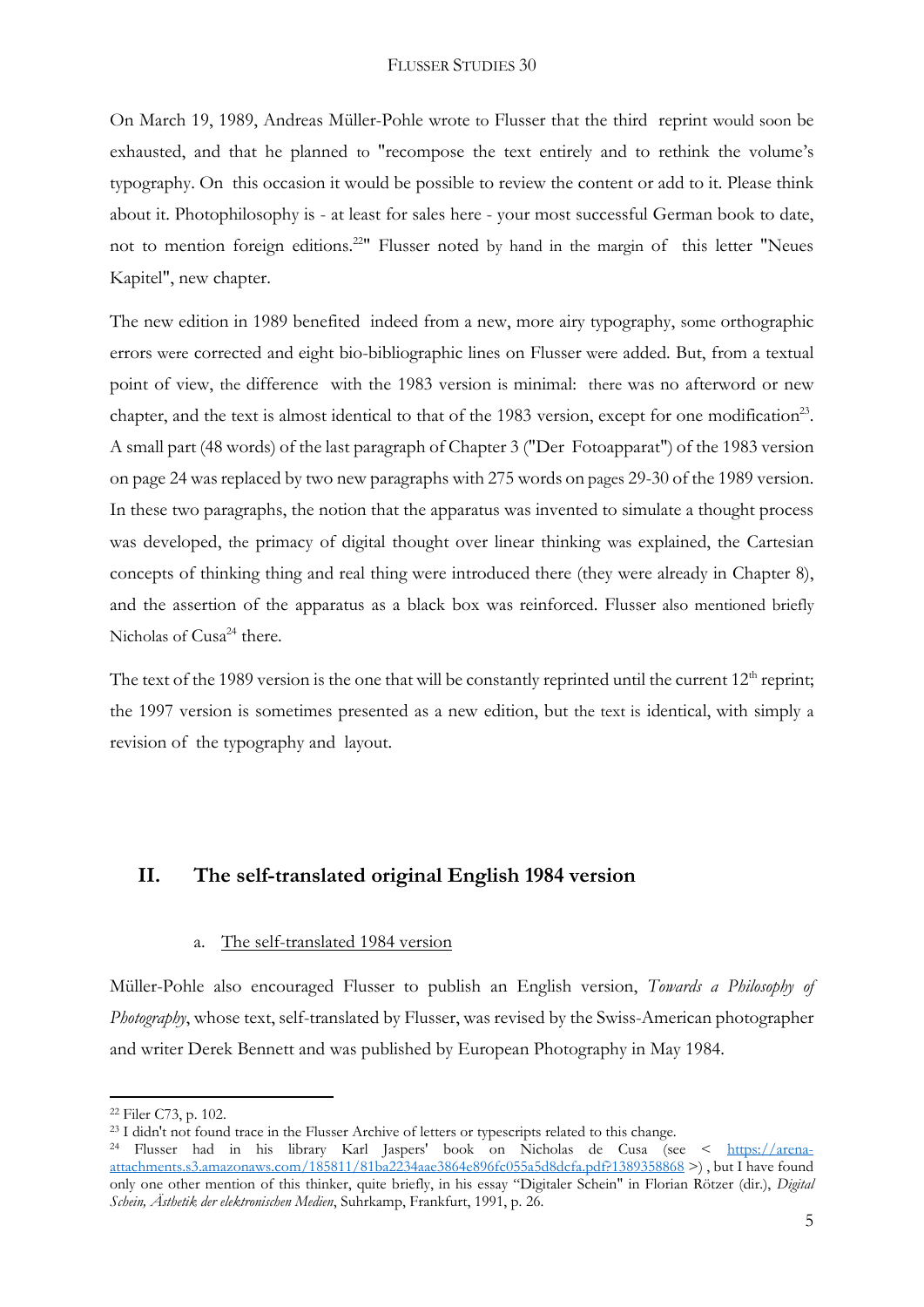There are also two typescripts of the English text in the Flusser Archive (file B4): the version called V2 (p.2-47) is quite close to the published text. The version called V2b (p.48-86) is further away, and it seems to be, more or less, a translation by Flusser of the V2b version in German, since it also lacks a glossary and a real preface. This may indicate that Flusser had begun translating this first version of the English text at the same time than he wrote the first version of the German text, as early as the autumn of 1982, and that the second English version was then written after the second German version.

On January 27, 1983, Müller-Pohle wrote to Flusser that he was planning to go to New York City in May and would try to find a publisher there, and, on March 19, he mentioned that he would send the English text to several people, including the critic A.D. Coleman, whom he considered as influential and well connected<sup>25</sup>. However, having had no success, he decided to publish the English text himself. Flusser sent his English typescript on June 23; Müller-Pohle thanked him on June 29 ("it's extremely nice of you to translate the text") and told him that he had sent the typescript to Derek Bennett ("an excellent stylist") to review it<sup>26</sup>. On October 15 Flusser thanked Bennett for revising his text; he then sent a new version that Müller-Pohle transmitted to Bennett, informing Flusser on January 8, 1984 and again praising Bennet ("we couldn't have found a better editor"). On January 15, Flusser sent his final corrections, as well as his biography and a short presentation text, to Müller-Pohle. On January 20, Müller-Pohle wrote to Flusser that the corrections were sent to Bennett, and that the text would be set up for printing and that Flusser could read it one last time, which he did upon receipt on  $22$  March<sup>27</sup>. The book was published by European Photography in April 1984.

#### b. Comparison with the 1983 German text

Most of the differences between the 1984 English text and the 1983 German text are details or clarifications. Only a few changes are really significant. For instance the glossary is slightly different with three words less ("Vorstellung" <sup>28</sup>, "Bedeutung" and "Wertvoll") and three new words ("Character", "Scanning" and "Value"). The title of Chapter 3, instead of "Der Fotoapparat", is "The Apparatus," a change that can be interpreted as an indication that photography is used here to illustrate how apparatuses work. However, the word "pretext", indicating that photography is

<sup>25</sup> File C70, pages 137 & 145.

<sup>&</sup>lt;sup>26</sup> Derek Bennett was also the editor of the English version of the bilingual articles Flusser wrote on photographers for *European Photography* from 1984 until his death (File C71, p. 18).

<sup>27</sup> File C71, pages 4, 9, 20, 37, 45-43-41, 46-58.

<sup>28</sup> Of which the English equivalent, « Ideia », had been included in the typescript, but was not retained.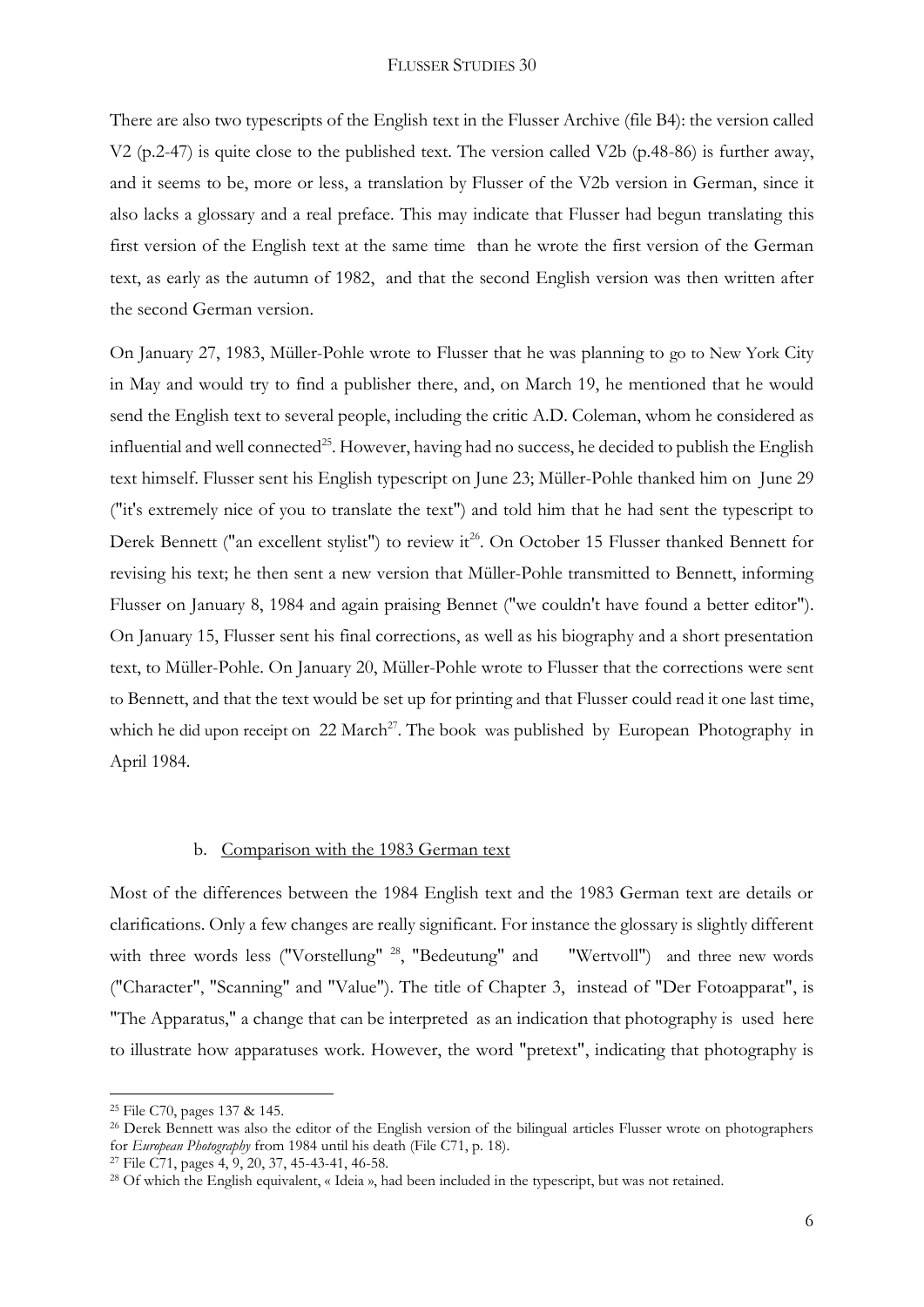merely an excuse to speak about the apparatus, who already did not appear in the German version ("Vorwand"), is also absent from the English version ("pretext"); it will only appear in the Portuguese version in 1985<sup>29</sup>. In Chapter 4, there is also the addition of the possibility for photographers to build their own camera<sup>30</sup>: by doing so, they are able to position themselves upstream of the photographic apparatus*,* where the metaprogramming of the apparatuses takes place.

Other modifications are clarifications or corrections: the invention of linear writing is now dated to the second half of the second millennium, not its medium; instead of one, Einstein is now credited with several equations of relativity; a comparison is made with the digestive system of animals, not their auditory one; the apparatuses are defined as cultural objects; the quote "Johnny can't spell" is corrected with the correct title of Don Henley's 1982 song "Johnny can't read"; the word Judaism is replaced by the word Zionism, considered as more appropriate between imperialism and terrorism.

Finally, the style is improved in various places: better explanation of shoe making and apple picking; inclusion of a final paragraph summarizing Chapter 3 and transitioning to the next chapter, as was already the case in all other chapters; introduction of the notion of involution, clearer than that of symmetry or symbiosis.

## c. Future of this original English version, and third-party translation

Müller-Pohle tried several times to have this English version republished by an English-language publisher. After his aforementioned trip to New York in January 1983, and not getting any reply from Coleman, he informed Flusser on July 22, 1983 that he had contacted Princeton University Press, but they were not interested either<sup>31</sup>. At the meeting of 16-18 August 1987 mentioned above, the report<sup>32</sup> indicated that sales of the book in English were certainly not exhilarating, but nevertheless important, and that there were many contacts in English-speaking countries.

<sup>&</sup>lt;sup>29</sup> But this idea was of course already present in Flusser's mind. On July 30, 1983, a few months after the book's release in German, he wrote to Felix Phillip Ingold: "The aim of this photographic essay was for the most part to define the apparatus and the program. Photography has only served as a pretext, even if I tried to stay true to the phenomenon of photography" (see note 10 ; file C97, page 40).

<sup>30</sup> With this mention of cameras *do-it-yourself*, Flusser probably thought of the *camera obscura* ; he probably didn't know of his fellow Czech, the photographer Miroslav Tichý (1926-2011) who was building his own cameras.

<sup>31</sup> File C71, pages 10 & 12.

<sup>32</sup> File C73, p. 69.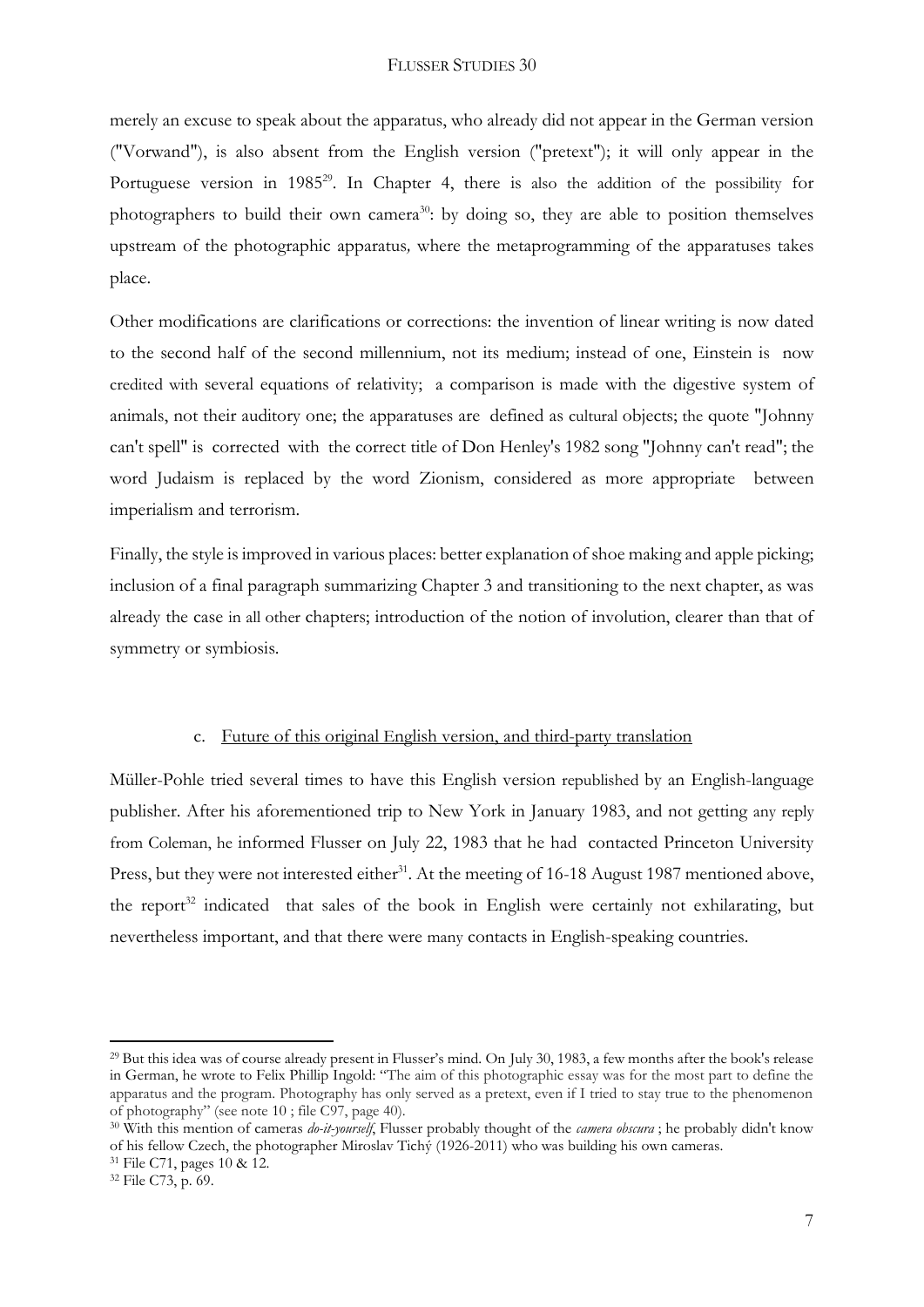On August 3, 1984, soon after the book's release, Müller-Pohle told Flusser that there were some embarrassing typographical errors and that it would be good to make an *errata* sheet to correct those affecting the understanding of the text (adding that this kind of practice would be forgiven to a German publisher publishing a book in English). Flusser politely replied on August 8th that it was a great idea, but that he himself unfortunately had "neither the time nor the nerves" to reread the book and identify these errors<sup>33</sup>. In fact, there are very few typographical errors affecting understanding<sup>34</sup>; a reader would possibly be shocked only by German quotation marks (reversed for an English-speaking reader) and by non-conventional word truncations ("im-ages"). In her doctoral thesis at the City University of New York in 2016, *The Photographic Universe: Vilém Flusser's Theories of Photography, Media and Digital Culture*, Martha Schwendener proposed the following reasons for the lack of success of this version: limited availability, poorly edited, full of idiosyncrasies and typographical errors (quotation marks printed in reverse, for example)<sup>35</sup>.

It seems to me that the first hypothesis of Martha Schwendener, the weak distribution of the German publisher in English-speaking countries, was the main reason for the relative commercial failure of this English edition, and that the other factors mattered little. In 2000, the English publisher Reaktion Books agreed to publish the book in English, not Flusser's original text, but a translation (by Anthony Mathews) of the German 1989 version. This edition, which includes an afterword by the philosopher and art historian Hubertus von Amelunxen, has been a great success, it has been reprinted ten times in 20 years<sup>36</sup>. The quotation marks are correct, the quality of the language can be considered better, and the 300 words added at the end of Chapter 3 of the 1989 German edition are included; but, as in the German text, the title "Johnny can't spell" has not been corrected, Einstein has formulated only one equation, and *do-it-yourself* cameras are not mentioned. There is also a slight error in Chapter 7 with the phrase "those who take snapshots feel blind": the qualification "when they don't have their camera", which is in the original German and English texts, is missing here. Three chapter titles have been modified (curiously, the chapters are no longer numbered): Chapter 5 instead of "Photography" is now called "The Photograph", which is not at all the same thing (the German title "Die Fotografie" covered both meanings); the title of Chapter 9 has become explanatory "Why a Philosophy of Photography is Necessary", while the German or English version were just statements ("The Need for a Philosophy of Photography").

<sup>33</sup> File C70, pages 78 & 89.

 $34$  Without pretending to be totally comprehensive, I have identified only six typographical errors: " sanning" (p.6), "descision" (p.27), "progessively" (p.41), "callenge" (p.47), "inscibed" (p.59) and "and" instead of "an" (p.56), the latter being the only one that could possibly perturb the understanding of the text. <sup>35</sup> Note 484, p.137; the thesis is online at  $\leq$ 

[https://academicworks.cuny.edu/cgi/viewcontent.cgi?article=1707&context=gc\\_etds](https://academicworks.cuny.edu/cgi/viewcontent.cgi?article=1707&context=gc_etds) >.

<sup>36</sup> In 2005, 2006, 2007, 2009, 2010, 2012, 2014, 2015, 2016, 2018.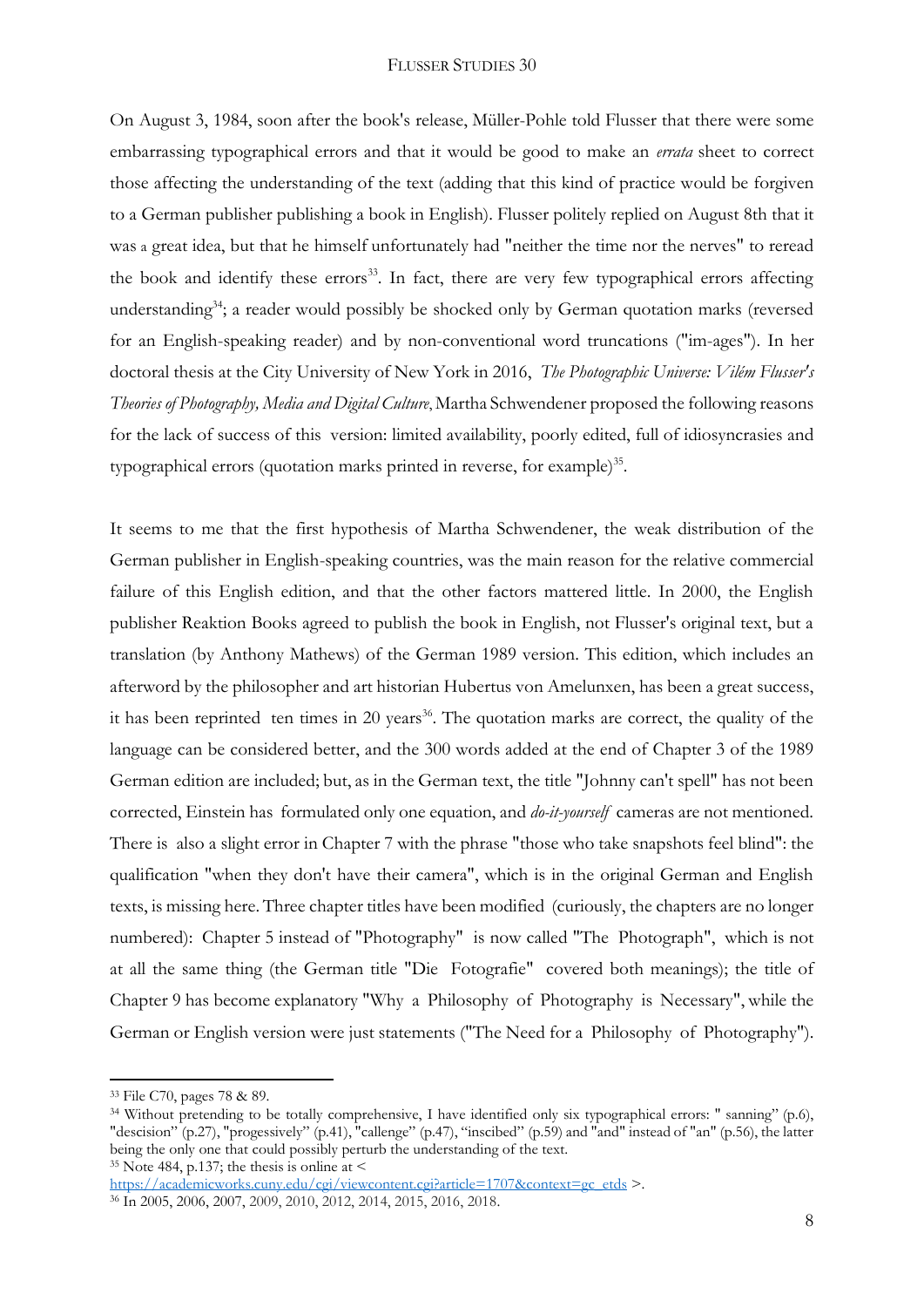Interestingly, the title of Chapter 3 is taken from the English 1984 version "The Apparatus" while the German text said "Der Fotoapparat". Another change from the German version of 1989 demonstrates however a careful reading of the English 1984 version; the same "virtuous" correction was included, that is, in Chapter 7, the reference is now to Zionism and no longer to Judaism, between imperialism and terrorism.

In response to my question, Müller-Pohle wrote to me<sup>37</sup> that the reason for this translation (instead of reusing the original English version by Flusser) was Reaktion Books' request to translate from the revised German version of 1989.

Thus the only book Flusser wrote in English (and his only book in English published in his lifetime) is no longer available, and English-speaking readers no longer have access to his original text. Shouldn't English-speaking readers at least be informed that they are reading a third-party translation while an original Flusser text exists in English but has not been available from the publisher for more than 20 years?

## **III. The self-translated Portuguese versions**

#### a. The 1985 Brazilian edition

On October 29, 1982, a month and a half before completing his first manuscript in German, Flusser was already thinking about an edition in Brazil, writing to his friend Maria Lilia Leão: "If you think it's publishable, I'll translate it", telling her that his typescript would be about 50 pages typed. Maria Lilia Leão, a lawyer and one of the heads of the vocational training center of the Ministry of Education and Culture, had been part of the group of young people who met regularly to listen to Flusser on the terrace of his home in São Paulo. She replied on January 30, 1983, after receiving the first typescript and having discussed it: "For a newspaper, it's too long; for a magazine specializing in photography, it's too philosophical," but that the rector of the University of Rio Preto, the geographer Aziz Ab'Saber, might be interested<sup>38</sup>. After the publication of the book in German, Leão sent copies of the German book to journalists and critics, such as Stefanie Brill, of the magazine *Iris*, and she contacted several publishers, such as Perspectiva (Jacob Guinsburg; letter of

<sup>37</sup> Personal message from Andreas Müller-Pohle to the author on April 26, 2020.

<sup>38</sup> File C13, pages 14 & 1.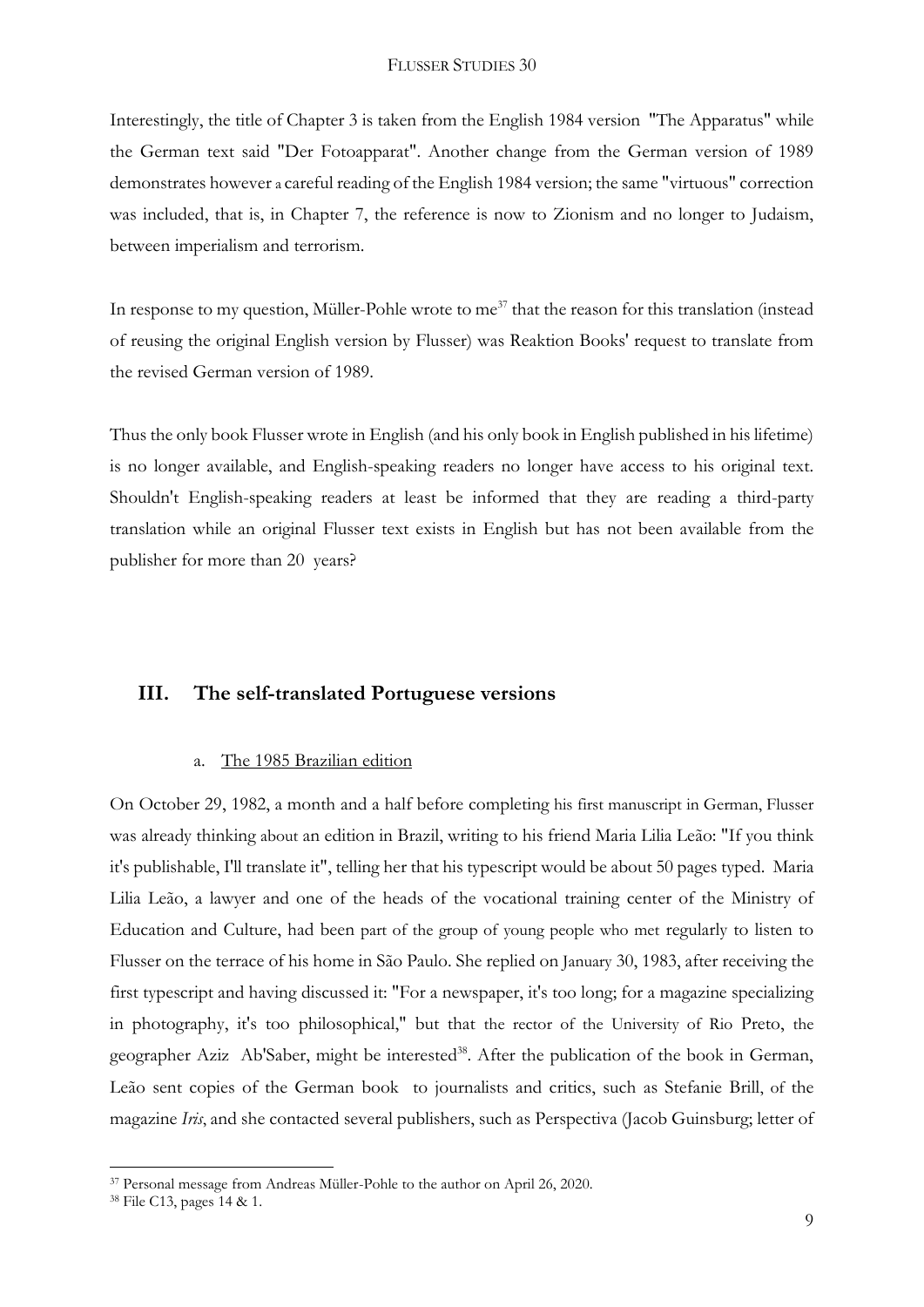December 5, 1983), the Cortes editions (letter of 31 January 1984) and others (letter of 13 February 1985). While showing a little impatience (letter of January 2, 1984), Flusser thanked her (letters of March 14, 1984 and April 4, 1985)<sup>39</sup>. Andreas Müller-Pohle wasn't much involved in these contacts, since he did not speak Portuguese (letter of 20 January 1984), but Flusser kept him informed (letter of 2 January  $1984$ <sup>40</sup>.

Leão informed Flusser on June 10, 1985 that she finally had decided to publish the book herself with José Carlos Ismael, another friend of Flusser, also a participant of the terrace meetings and Director of the Film and Photography Department of the Ministry of Culture, who was in contact with a publisher (not named in this initial letter); the graphic designer Fred Jordan, another friend of Flusser, would design the cover for free. Flusser replied on June 21 that he was honored and enthusiastic, and he sent documents authorizing the deal and appointing Leão as his agent for all his Brazilian editions<sup>41</sup>. Presumably Flusser informed immediately Müller-Pohle, although there is no trace of it in the Archive; the latter sent a contract to Leão on November 29, 1985, a month after the Brazilian book's publication<sup>42</sup>.

In view of his subsequent reaction, it is not certain that Flusser understood that the book, while published under the label of Hucitec editions (Humanismo, Ciência e Tecnologia), was in fact selfpublished (an expression that Maria Lilia Leão did not explicitly use). A later accounting document, dated August 20, 1986<sup>43</sup>, indicates the names of the contributors: Fred Jordan (the graphic designer), José Bueno and Rodolfo Geiser (two friends and correspondents of Flusser), José Longman, and the great friend of Flusser Milton Vargas. These names are listed at the end of the book's afterword, with thanks for their help in publishing the book, together with the name of Leão, but without the name of Ismael, with whom collaboration seems to have been sometimes difficult ("more Brazilian machismo," wrote Leão to Flusser on July 26, 1985)<sup>44</sup>.

Flusser stayed in Brazil from September 21 to October 27, 1985: upon his arrival, Leão informed him of her suggestion of a new title, which he enthusiastically approved. While in São Paulo, he made the final corrections to the text, and he wrote his new preface, dated October, shortly before it was sent to the printer. The book was released at the end of October 1985, just before Flusser's return to Europe and during the São Paulo Biennale. The differences with the German and English versions will be analyzed in the next section. But one notices immediately the different title: *Filosofia* 

<sup>39</sup> File C13, pages 51, 53, 21, 52, 50 &22.

<sup>40</sup> File C71, pages 33, 46 & 34.

<sup>41</sup> File C13, pages 64-65 & 66-68.

<sup>42</sup> File C13, p. 69.

<sup>43</sup> File C14, pages 10 & 11.

<sup>44</sup> File C24, p. 73.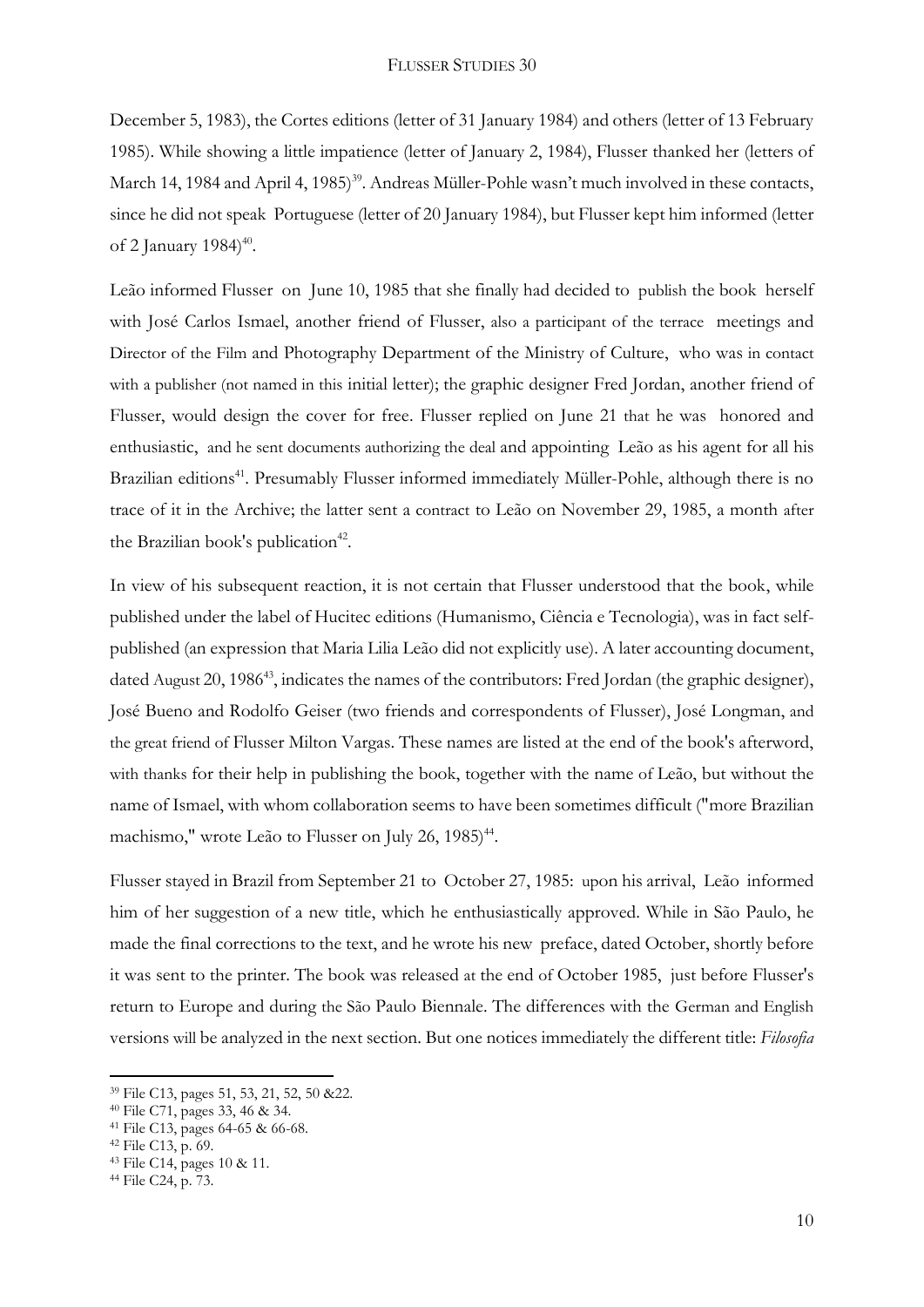*da Caixa Preta. Ensaios para uma futura filosofia da fotografia* (Philosophy of the Black Box. Essays for a future philosophy of photography)<sup>45</sup>. Both Flusser and Leão thought that the alliteration "filosofia" fotografia" did not sound very well in Portuguese and looked too much like a "thesis title"<sup>46</sup>; Leão first considered "Fotofilosofia. Estudos sobre as tecno-imagens"<sup>47</sup>, then she suggested the more poetic expression "Filosofia da Caixa Preta". Even if it has never been mentioned, I would like to think, without any proof, that this black box could have been an answer, a counterpoint to the "chambre claire", the camera lucida<sup>48</sup>. When Leão proposed this title to Flusser upon his arrival in São Paulo, his reaction was enthusiastic, saying: "It's an excellent title, much better than the original title! Why didn't we think of it earlier ourselves?<sup>49</sup>" He then informed Müller-Pohle, who agreed.

The cover by the graphic designer Fred Jordan is less austere than the cover of the European Photography first editions. In addition to an original preface by Flusser in which he explains the need for this new edition and thanks Maria Leão, the book includes an afterword by Maria Leão, titled "Flusser and freedom of thought, or Flusser and a certain generation of the 60s", which is about the figure of Flusser and its importance to her and her friends, more than on the theme of the book itself.

Flusser seems to have been a little concerned about the reaction of Müller-Pohle, who replied on December 8, 1985: "I wrote to Maria Lilia and told her my enthusiasm for her postface and all her editorial initiative.<sup>50</sup>" Flusser told Leão that he was surprised that Müller-Pohle liked the text of her postface (letter of February 15, 1986). Invited in the autumn of 1986 to Brazil by the Goethe Institute<sup>51</sup>, Müller-Pohle then met Leão, who informed Flusser (letter of 28 October 1986) that

<sup>45</sup> See references and links URL in Appendix 1. The book edited by Siegfried Zielinski, Peter Weibel and Daniel Irrgang (Dirs.), *Flusseriana,* Minneapolis, Univocal, 2015 contains an ambiguity regarding this title on page 504 : while the subtitle *Ensaios Para Uma Futura Filosofia Da Fotografia* is correctly indicated in note 143 as already existing in the 1985 edition by Hucitec, the text itself implies that the subtitle appeared only in the 2002 edition, which is inaccurate.

<sup>46</sup> Phone conversation of the author with Maria Lília Leão February 19, 2019.

<sup>47</sup> File C24, p. 73.

<sup>48</sup> The Portuguese translation of Roland Barthes's book was published in Portugal the same year it was published in France (Edições 70, Lisbon, 1980, trans. Manuela Tores) and in Brazil In 1984 (Nova Fronteira, Rio de Janeiro, 1984, trans. Júlio Caston Guimarães). The book however doesn't appear in Flusser's Travel Library on the site of the Flusser Archive  $\langle \langle \rangle$  [https://arena-](https://arena-attachments.s3.amazonaws.com/185811/81ba2234aae3864e896fc055a5d8dcfa.pdf?1389358868)

[attachments.s3.amazonaws.com/185811/81ba2234aae3864e896fc055a5d8dcfa.pdf?1389358868](https://arena-attachments.s3.amazonaws.com/185811/81ba2234aae3864e896fc055a5d8dcfa.pdf?1389358868) >).

<sup>&</sup>lt;sup>49</sup> Phone conversation of the author with Maria LíLia Leão February 19, 2019. This version is slightly different from the one exposed In *Flusseriana, op. cit.*, page 504, which does not take into account the fact that Flusser was present in São Paulo at the time of the final editing and printing of the book and therefore accepted and approved this title before publication.

<sup>50</sup> File C72, pages 73 - 85, and file C73, p. 3.

<sup>51</sup> File C72, pages 76, 78 & 80.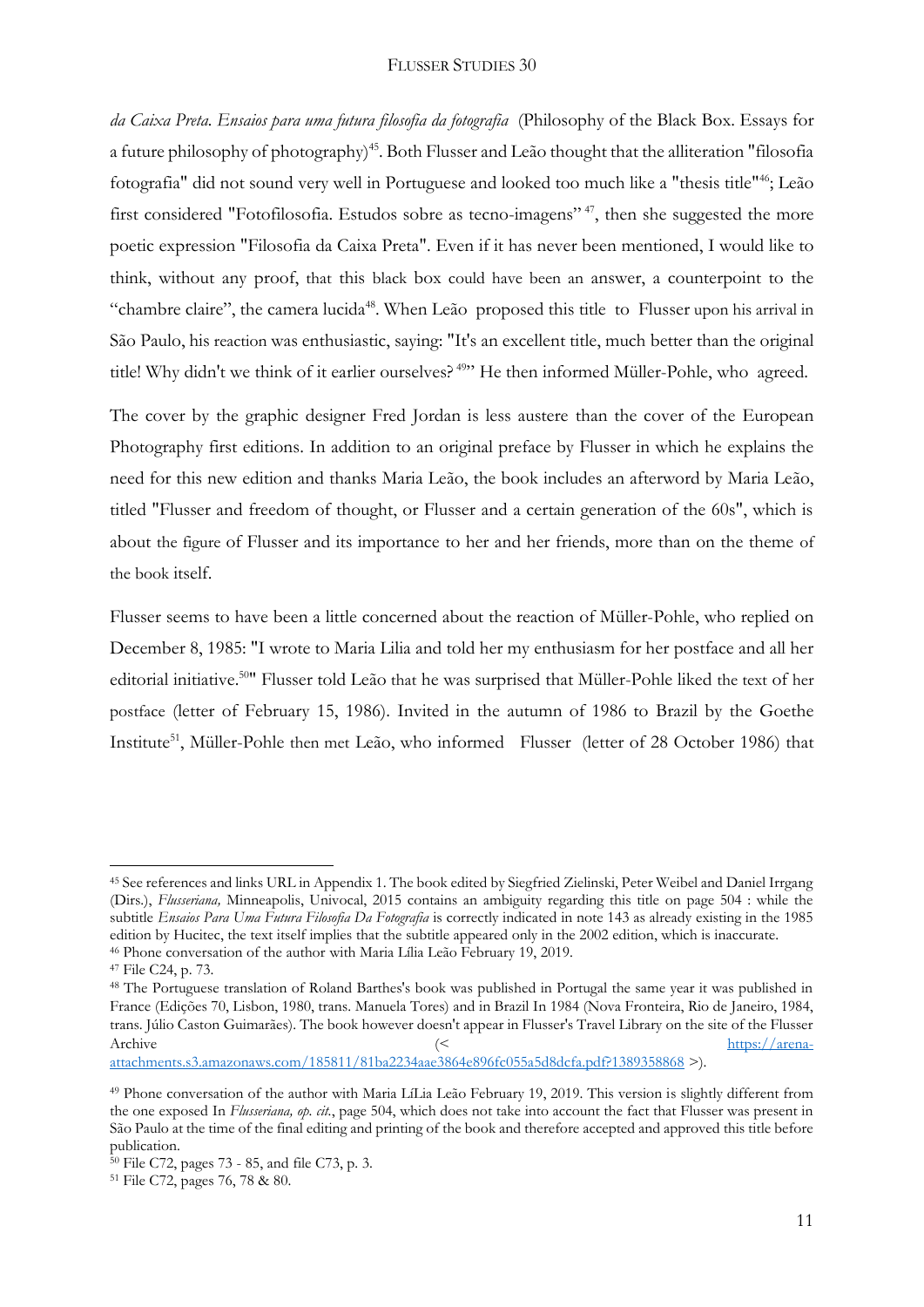Müller-Pohle was a pleasant man but that they had to solve "a mountain of misunderstandings". She then proposed on March 10, 1987 a contract for future publications<sup>52</sup>.

An interesting and, after all, revealing incident obscured a little the release of the book. Flusser left Brazil on October 27, 1985, just after the launch. On November 4 he wrote to Leão, thanking her warmly for her superhuman effort, adding: "It is difficult to express oneself adequately when it comes to such intimate things, such as this publication of private reflections." She did not reply until January 6, 1986, two months later, talking about her own work problems, informing him of the first reviews of the book, and then coming to what she called her wounds. "Even now, I cannot accept your ir-ra-tion-nal behavior throughout the course of our beautiful (because serious and difficult) adventure, because I don't understand it. Could you at least tell me now what was 'biting' you so much? I have the impression that 'involving your friends' was like putting your hand in a super-protected and hidden wasp nest inside of you.<sup>53</sup> Similarly, in March 1986, the agronomist and ecologist Rodolfo Ricardo Geiser, one of those who had contributed financially to the book's publishing, also wrote to Flusser, reminding him first of the economics of the publication, and then, using the third person to challenge him: "It was done in this way. And then VF came and did not like. He regarded this as an 'unworthy' thing, as if it were 'asking for alms'. He was offended."<sup>54</sup>

Flusser replied to Leão on February 15, 1986: "As for my ir-ra-tion-nal behavior and the wounds I have caused, this is what I say: any commitment is an abandonment of the private domain in favor of the public one, and he who drags the private into the public commits, in my opinion, an impudent act. That's why I protested about my photo on the cover. It was striptease. Now you have mobilized your and my private domains in favor of the publication of the book. It's like I've been undressed. You may object that these are Judeo-Christian prejudices against nudity, but listen: if I turn publishing into exhibitionism, I betray the private (intimate relationships) and the public (relationships to change the world). Your action (as noble as the motive was) projected me on the slimy terrain of self-promotion, where the concrete hides the abstract and where the abstract serves as a pretext for the concrete. I hate this field, and this explains my behavior that, in retrospect, I regret. Let's forget it, okay?<sup>55</sup>". Leão forgot and didn't talk about it anymore. Flusser's response to Geiser was more succinct: "From my point of view, publishing (no matter where) is out of the

<sup>52</sup> File C14, pages 2, 16 & 18.

<sup>53</sup> File C13, pages 70 &71-72. The emphatic truncations in the word " irrational" and the quotation marks are in the original.

<sup>54</sup> File C16, pages 31 & 26.

<sup>55</sup> File C14, p. 2.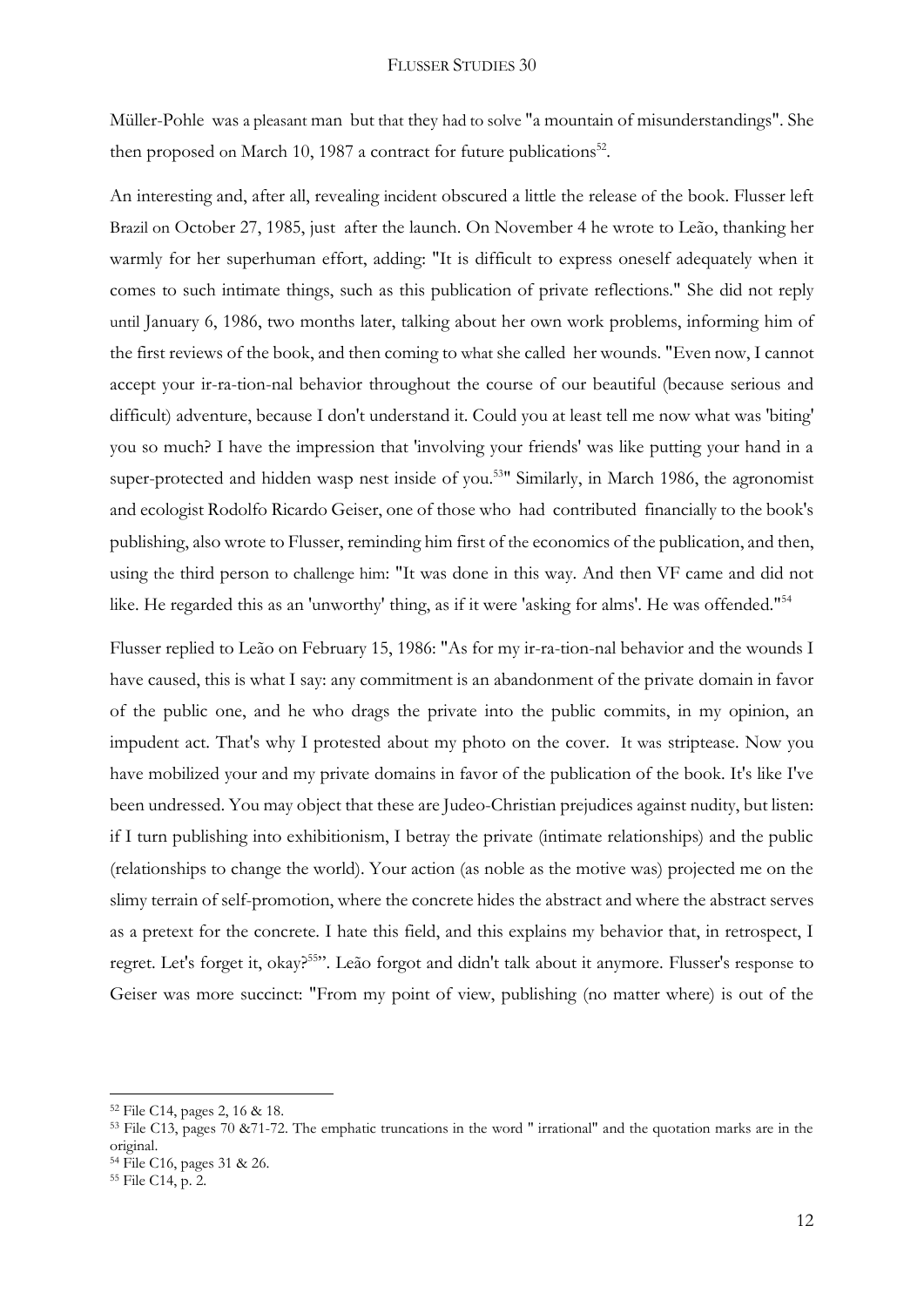private domain. If the private seeps into the publication (whether through friends or any other form), the publication is distorted (I have a whole theory about it).<sup>56</sup>"

So there were two problems, it seems: the involvement of his friends in the financing (which would suggest that he had not understood - or did not want to understand - the financial set-up when Leão wrote to him on June 10, 1985) and the presence of his portrait (doubled, positive and negative) by the photographer Sakae Tajima on the back cover page (Figure 2). But I would be tempted to believe that the photograph was just a pretext. Indeed, Flusser had not previously been so sensitive about the publication of his portrait: on March 1, 1973, he had written to Anne Doria at Mame Editions<sup>57</sup>, who were going to publish *La Force du Quotidien<sup>58</sup>*, to announce the sending of his biography, his bibliography and a photograph of him, which is indeed on the back cover of this book. And, among other examples, no less than three portraits of him were in illustration of his article "Ora, Aprenda a ler Televisão, Fotografia, ... 59 " in the Brazilian magazine *Especial* in December 1979. I did not find in the Archive any correspondence between Flusser and the other contributors (especially Milton Vargas) referring to these problems.

It is possible that, in the eyes of Flusser (and of Müller-Pohle), a self-published edition was considered a second-rate edition; this was perhaps one of the various factors explaining the Europeans' lack of consideration for the Brazilian version.

Although Leão considered the distribution of the book only "fair" (letter of March 4, 1986), the 800 copies of the print run were sold out at the end of April 1986. Flusser asked Leão on June 15 if a reprint would take place<sup>60</sup>. The text was not reprinted in Brazil before 2002, sixteen years later, as will be detailed below.

For a historian of photography, it is interesting to note Leão's letter to Flusser of October 5, 1991<sup>61</sup> about a young photographer from the state of Minas Gerais who, having discovered Flusser in the classroom, was inspired in his practice and built his own "embryonic" camera, a *camera obscura;* he manipulated his first prints with drawing and other techniques, and then rephotographed them. During our conversation in 2019, Mrs. Leão had unfortunately forgotten the name of this pioneer of experimental photography and of the game against apparatus*,* inspired by Flusser's writings.

<sup>56</sup> File C16, p. 34.

<sup>57</sup> File C155, p. 60.

<sup>58</sup> Vilém Flusser, *La Force du Quotidien*, Paris, Mame, 1973.

<sup>59</sup> See online : < <http://www.flusserbrasil.com/art454.pdf> >.

<sup>60</sup> File C14, pages 4, 8-9 & 15.

<sup>61</sup> File C14, page 63.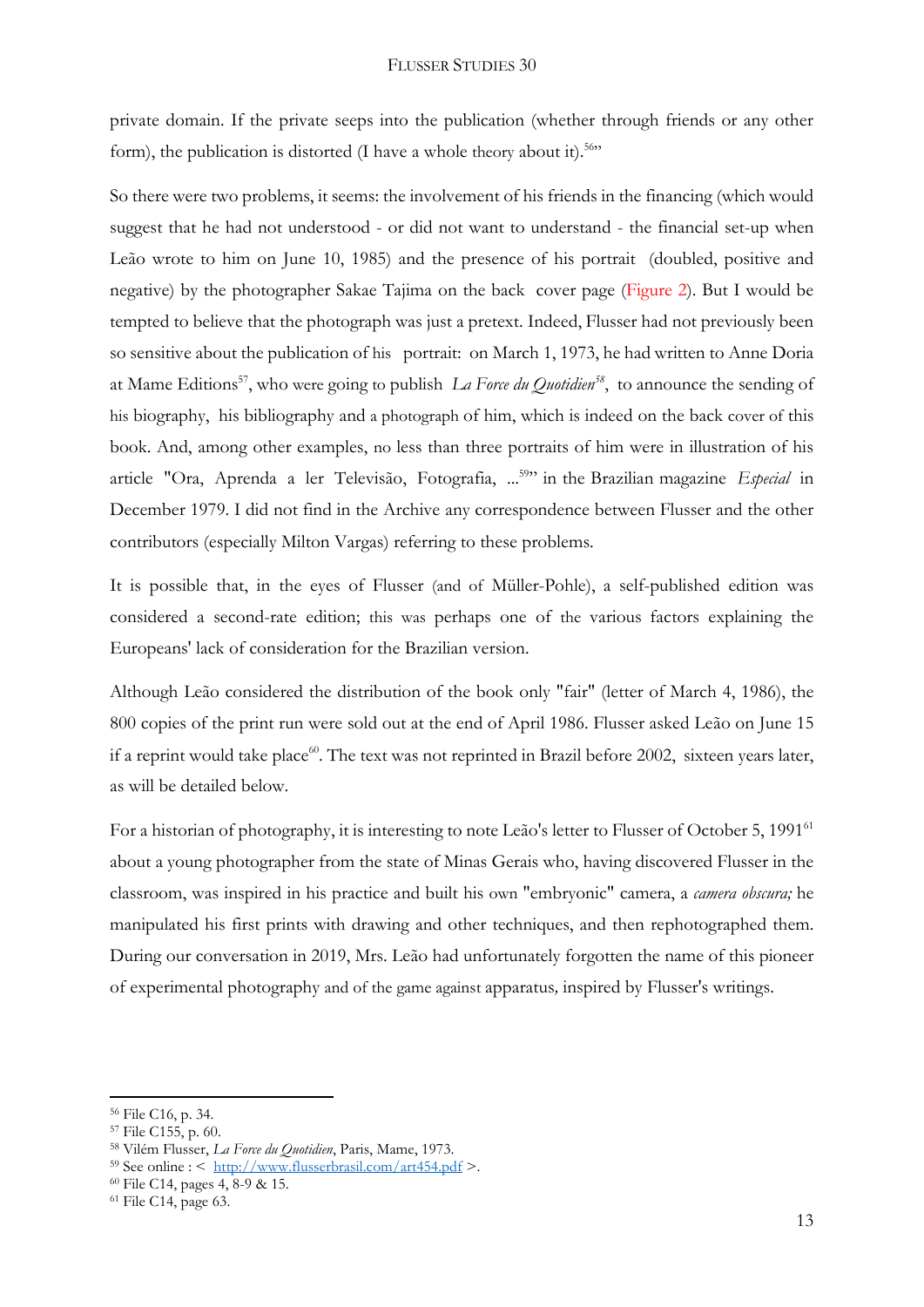#### **b. Other editions in Portuguese**

The minutes of the meeting of August 16-18, 1987 (see note 21) mentioned a project by the University of Belo Horizonte to publish the trilogy (*Philosophy of the Black Box, In the Universe of Technical Images,* and *Does Writing Have a Future ?),* a project that did not materialize. On April 15, 1989, Flusser conveyed to Müller-Pohle the interest of the Lisbon academic publisher *Communicações e Linguagens*, which did not materialize either.

In Brazil, this text has been republished three times:

- in 2002 by the Relume Dumarà publishing house in Rio de Janeiro;

- in 2011 by the Annablume publishing house in São Paulo;

- and in 2018 by the É Realizaçaes publishing house in São Paulo (which is therefore, in all languages, the most recent original edition).

Unlike the previous two editions, this last one, which is part of the project by Miguel Flusser and Rodrigo Maltez Novaes to publish Flusser's complete works in Portuguese, is accompanied by an important peritext: a republication of Flusser's 1985 preface, an introduction by Rodrigo Petronio<sup>62</sup> (co-editor of the book with Rodrigo Maltez Novaes) and postfaces by Maria Lelia Leão <sup>63</sup>, Norval Baitello Junior<sup>64</sup> and Rachel Cecilia de Oliveira Costa<sup>65</sup>.

There are very few differences between the four Brazilian editions<sup>66</sup>: the 2002 edition is distinguished by the absence of Flusser's preface, the non-numbering of chapters and the relegation of the glossary at the end of the book. The 2018 edition makes some corrections to the previous versions: the subtitle strangely loses the word "future" "Ensaios para uma Filosofia da Fotografia"; in the glossary, the rather abstruse and erroneous definition of "Valor," "dever-se<sup>67</sup>" (to ow oneself) is replaced by a more correct definition of "como algo deve ser" (as it must be); and the table of

<sup>62</sup> "Aparelho, Caixa Preta e Emergência» (Apparatus, Black Box and Emergency), p.7-8

<sup>&</sup>lt;sup>63</sup> This postface (p.103-114) reproduces, with some minor corrections of typography and vocabulary, the afterword of the 1985 edition, with two additional pages written in 1998 after the death of Flusser, and then included in the preface to an anthology of 35 texts by Flusser edited by Maria Lília Leão under the title *Ficções Filosoficas*, editions Edusp, 1998. <sup>64</sup> "O Aparelho e o Bote» (The Apparatus and the Lunge, p.115-119) & «O Continuo e Prazeroso Desafio de Reler a Caixa Preta e Seu Ambiente» (The Continual and Pleasant Challenge to reread the Black Box and its Environment, p.121-123)

<sup>65</sup> 'Os 'Modos de Usar' a Filosofia Flusseriana» (The 'Instructions for Use' of Flusserian Philosophy),p.125-141)

<sup>66</sup> Unfortunately, I didn't manage to read the 2011 edition.

<sup>67</sup> Probably a typographical error instead of " deve ser », « must be ».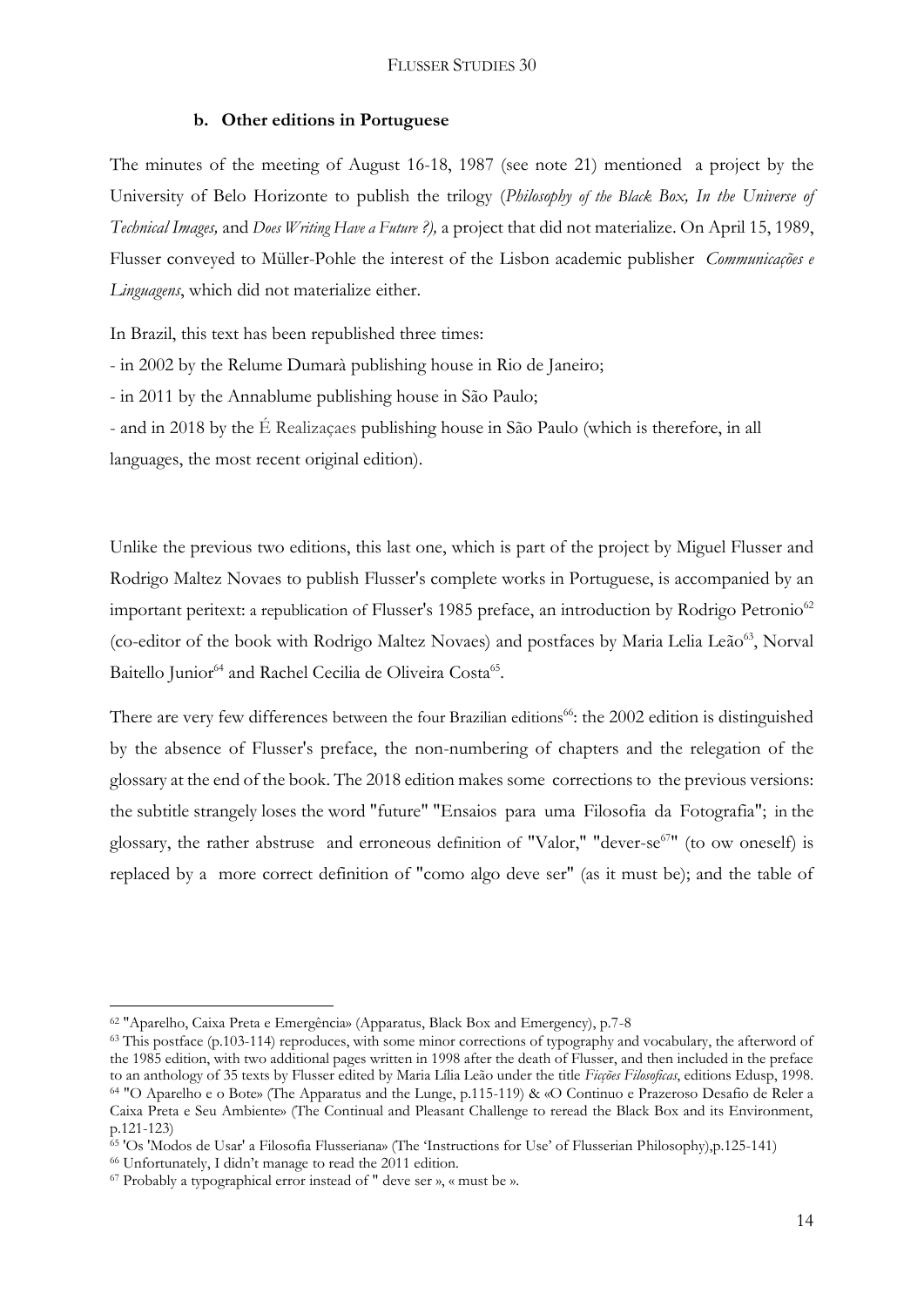matters is corrected and brought into conformity with the title of Chapter 9 ("Urgência" instead of "Necessidade")<sup>68</sup>.

This same text was also published in Portugal by the publishing house Relógio D'Água in 1998 (and then reissued with a different cover around 2010), but under a different title *Ensaio sobre a fotografia. Para uma filosofia da tecnica*<sup>69</sup> (Essay about Photography. For a philosophy of technique), with the same Brazilian preface by Flusser and a presentation by the image theorist Arlindo Machado. The glossary is at the beginning, the chapters are numbered; except for some linguistic details (reflecting the difference between the two Portuguese languages, such as, for example, "Caixa Negra" instead of "Caixa Preta") and the correction of an error in the last chapter ("filosofia da fotografia" instead of "filosofia da liberdade"), the text of the Portuguese edition is identical to the Brazilian original. I was unable to find an explanation for the change of title, emphasizing the philosophy of technique.

#### **c. Differences between the Portuguese and the German and English texts**

There are important differences between the Portuguese text and the previous editions of the book in German and English. First of all, the title of the book is different: it changed from photography to the black box, an obvious sign that for Flusser, who had by then just written *Ins Universum der*  technischen Bilder (In the Universe of Technical Images)<sup>70</sup>, photography was not the main object of his book, but the most effective tool to analyze the functioning of the apparatus, a concept that had appeared in his writing twenty years earlier, in 1965 in his essay "Do Funcionário" for the number 427 of the *Suplemento Literário* of the newspaper *O Estado de São Paulo*. Since Flusser was saying that photography was only a pretext excuse to study the apparatus*,* he obviously found more accurate to emphasize the more generic concept of 'black box'. In his presentation of the book for the Portugal edition, Arlindo Machado, one of the few authors having done a textual critique of this book, considered that "the change of title is fundamental" and added that its aim was to "better explain the conceptual universe and the extent of the book". Flusser wrote in his preface (using for the first time the word "pretext"): "The intention of this essay is to contribute to a

<sup>68</sup> This discrepancy between the title of the chapter itself, altered, and the table of materials, unmodified, seems to indicate that this was a last-minute correction by Flusser in October 1985. Another small error, "os capitéis românticos (romantic capitals), was corrected ("romanicos" Romanesque).

<sup>69</sup> *Flusseriana op. cit. ,* page 504, described erroneously this edition as "more extensive".

<sup>70</sup> Vilém Flusser, *Ins Universum der technischen Bilder,* Göttingen, European Photography, 1985 [English translation: *Into the Universe of Technical Images*, Minneapolis, University of Minnesota Press, 2011, translated by Nancy Ann Roth]. There is also a Portuguese version of this text, self-translated by Flusser and organized differently from the German text: *O Universo das Imagens Técnicas. Elogio Da superficialidade,* São Paulo, Annablume, 2008 [posthumous edition reviewed by Gustavo Bernardo].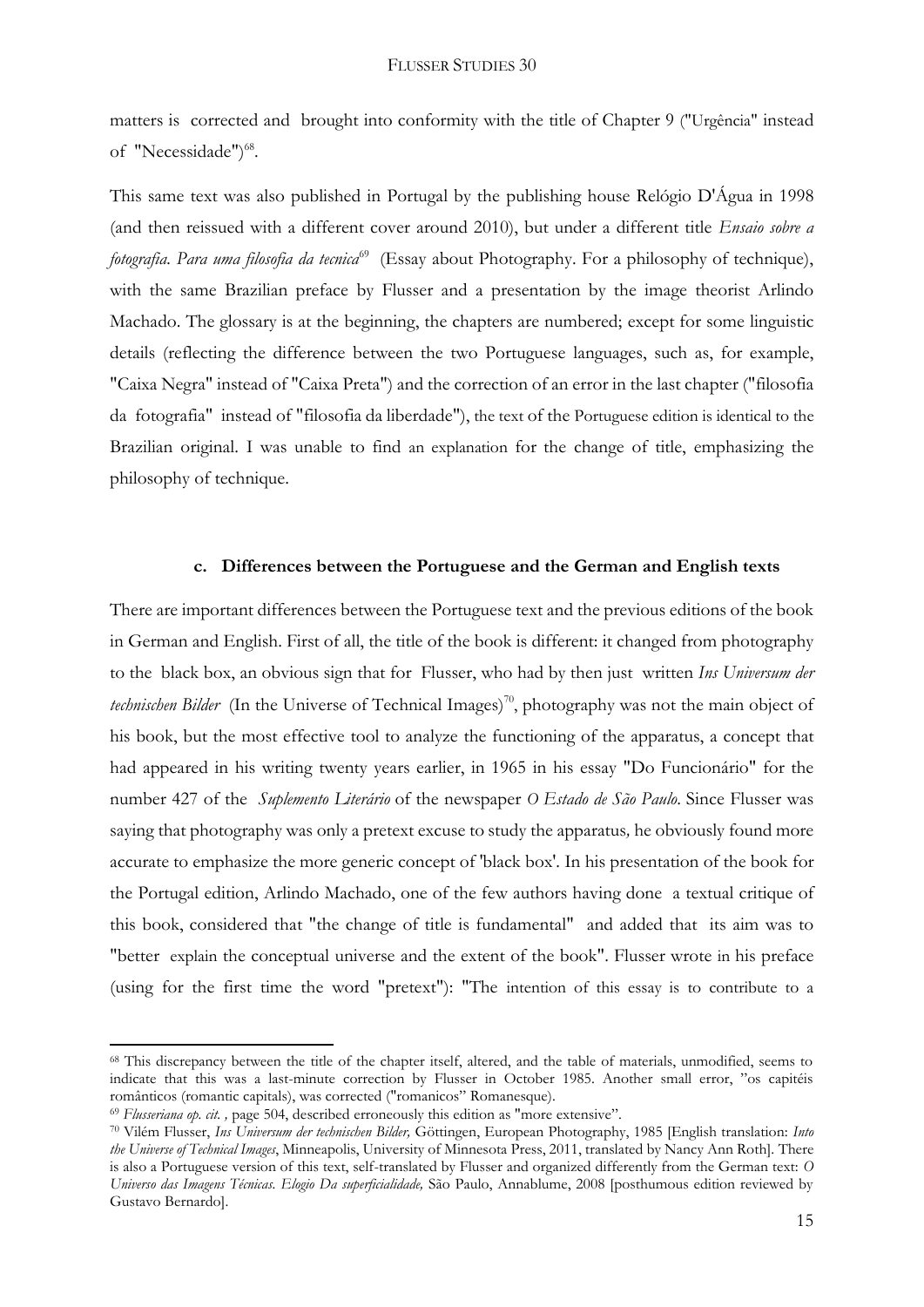philosophical dialogue on the apparatus, in relation to our contemporaries, using the theme *of photography* as a pretext", while the German and English introductions merely stated: "This is the purpose of this essay: not to defend an existing thesis, but to contribute to a discussion on the subject 'photography' in a philosophical spirit." The preface was also rewritten and became 80% longer than the German and English prefaces. Moreover, the title of Chapter 3 is no longer "The Photographic Apparatus" as in German, but simply "O Aparelho", "The Apparatus" (as indeed in the English version of 1984), demonstrating again the move away from simple photography in direction of the more generic concept of apparatus.

In another very emblematic modification<sup>71</sup>, the last chapter is now titled "The Urgency of a Philosophy of Photography", and no longer its necessity ("Notwendigkeit") or its need ("Need"), and this urgency is repeated twice in the last paragraph of the book<sup>72</sup>. Here, too, it was probably the writing of *Ins Universum der technischen Bilder* that made Flusser aware of this urgency confronting humanity, its communication crisis and its quest for freedom.

A change in the structure of the book also seems to be very meaningful: whereas in previous versions the glossary was at the end of the book, much like an index, a reference, Flusser now put it at the beginning of the Portuguese book, as a foreplay, a passage imposed before beginning reading. This glossary is the most complete with 52 words; it includes all the terms of the German edition, all those of the English edition except "Character," and three new concepts: "Camera," "Historical Consciousness," and "Pre-History," which were absent from previous editions.

Among the new concepts introduced in the text itself, one notes, in addition to the emphasis placed on the black box (especially in Chapter 3), that of the epicycle with negative entropy<sup>73</sup> (Chapters 6 and 9) and that of photography as a hierophany (Chapter 7); the analogy with computers and binary calculation is more developed (Chapter 8). On the other hand, developments in the German and English versions on word processing software (Chapter 3) and instant photography (Chapter 7) are shorter in the Portuguese edition. Some examples are also omitted, such as the reference to Kafka and the case of Japan (both in Chapter 3). On the other hand, there is now a mention of "the apparatus as a ferocious beast" (Chapter 4) and an allusion to Goethe's Sorcerer's Apprentice (Chapter 8).

<sup>71</sup> Change probably made at the last minute, because the table of contents was not changed in this first Portuguese edition, still saying "Necessidade".

<sup>72</sup> See Rachel Costa's interpretation in her postface mentioned in note 66.

<sup>73</sup> A concept already presented in *Kommunikologie*, a book written around 1977/78 but published only in 1996 (p. 12- 13).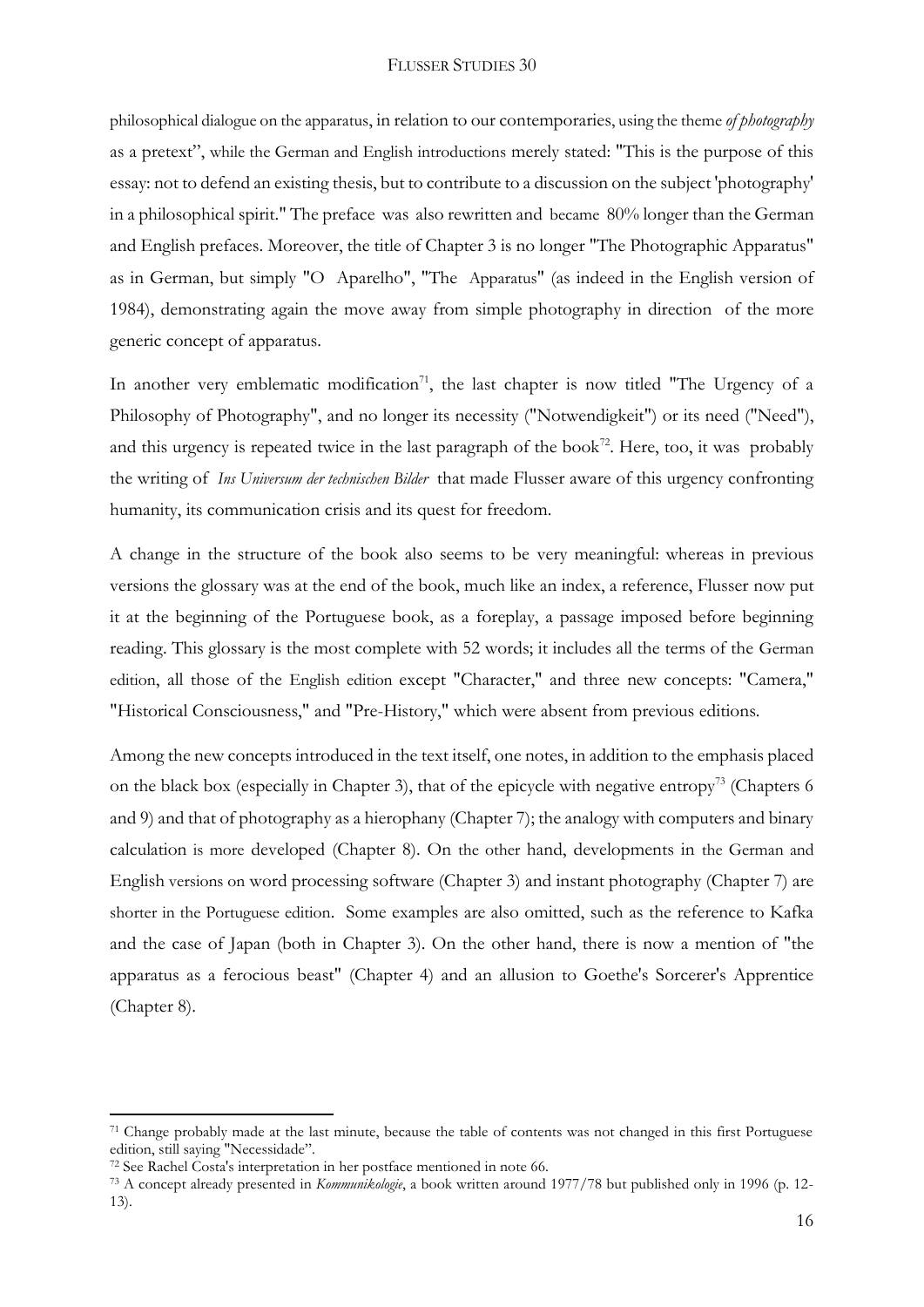Several chapters have been extensively rewritten, mainly Chapter 3 (The Apparatus) and Chapter 8 (The Photographic Universe), these two chapters alone accounting for nearly two-thirds of the changes. This rewriting results in a text that is better organized, more condensed, with less repetition and more fluidity, and, ultimately*,* easier and more enjoyable to read.

Finally, some metaphors are adapted to the local context and language: instead of apples and scissors, there is now talk of bananas and machetes (Chapter 3), and "the last straw that breaks the camel's back" has been replaced by the drop of water that makes the glass overflow (Chapter 4).

How important are these modifications? Quantitatively, based on the number of words (counted in the French translation as a common basis), there are about 2300 words that have disappeared from the German version (or 10.5% of it), while about 1450 new words have appeared in the Portuguese version (or 7% of it), while the common core of both versions counts about 19,500 words.

Qualitatively, while some of these changes may be considered anecdotal, most are loaded with meaning. Why all these changes? Many are due to the extension of Flusser's thinking into the whole field of technical images. Machado pointed out that "the changes [compared to the German and English versions] were made by the author, who himself wrote this version in Portuguese, after reviewing some aspects of his argument," indicating in passing that the quality of Flusser's Portuguese "can render jealous the majority of Portuguese and Brazilian people jealous." Machado continued: "In 1984, the probable date of the writing of this version<sup>74</sup>, Flusser was in the process of conceiving his book *Ins Universum der technischen Bilder*, which is, in fact, a duplication of *Towards a Philosophy of Photography,* and a response to the many critical comments received by the philosopher on his book. It was therefore impossible that this recent discussion would not affect the 'translation' of *Towards a Philosophy of Photography* in Portuguese. This is why the Portuguese version of Flusser's fundamental work is unique and differs significantly from all other known translations. A simple comparison between the German and Portuguese versions can already glimpse the differences. The preface was completely redone in the Brazilian version, the glossary enriched with new terms not included in the German version, and entire parts of the main text of the book were rewritten to arrive at a more precise and consistent argument." Similarly, in one of the afterwords of the Brazilian edition of 2018, Norval Battello Junior, Director of the Arquivo Flusser São Paulo, describes the German version as a precursor rather than an equivalent of the text recreated and amplified by the author in Portuguese, and also notes that the title in Portuguese is more faithful to the substance of the book than the German title.<sup>75</sup>

<sup>74</sup> Actually in 1985

<sup>75</sup> Norval Battello Junior" O Aparelho e o Bote", see note 65.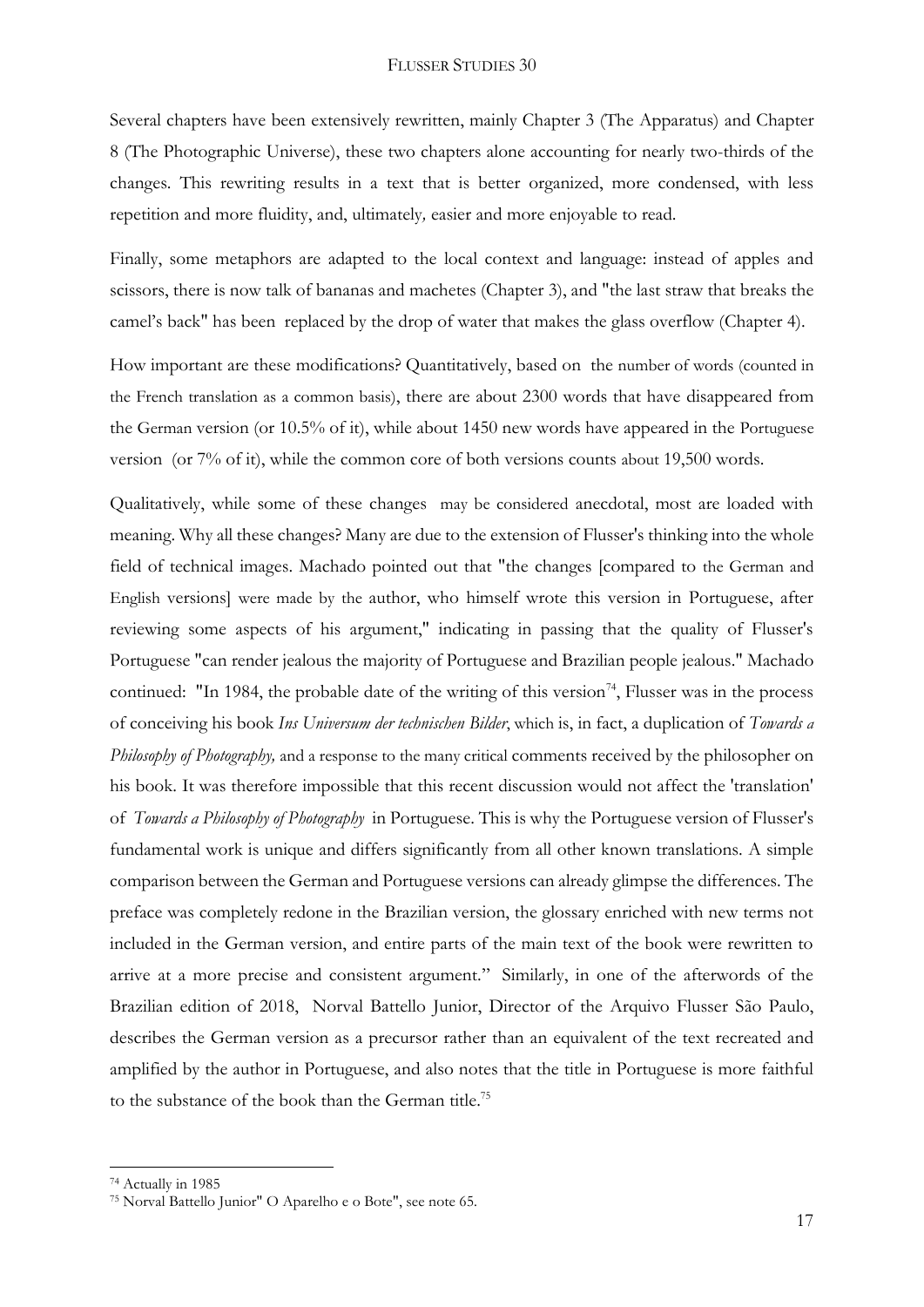About another text by Flusser (*History of the Devil)* also written first in German (written in 1958, published in 1993), then in Portuguese (written and published in 1965), the editor and translator of Flusser Rodrigo Maltez Novaes writes this comment, which also applies very well to the situation described here: "This [the difference between the two versions, German and Portuguese] is mainly due to Flusser's experiences [during this gap of two years] and also to the impressive amount of work he produced during that period. By the time he rewrote the book in Portuguese, not only had his intellect been affected by the many impressions that changed him as a thinker, but he had also become more mature and self-confident, which necessarily resulted in producing a different work. This is just one of his many books for which the first and second final versions were written years apart. His usual approach was to simultaneously rework his texts in self-translation and to have the two final versions ready at the same time [but this was not the case here].<sup>76</sup> »

The consequences that this difference between texts may have today for a more complete reading of Flusser's text will be analyzed later in this essay. But one should already ask whether non-Portuguese-speaking readers should not be systematically informed that there is another version of the text they read in German or in translation, with developments different from those of their version.

## **IV. Third-party translations**

**.** 

#### **a. History of third-party translations**

In addition to its three original languages (and the English translation by Reaktion Books), the book has been translated into 22 languages in 24 countries with at least 30 editions. The list of translations is in Appendix  $1<sup>77</sup>$ . This is proof of the worldwide success of this book and the energy put by its initial publisher, Andreas Müller-Pohle, to make it available to the entire world. It is the only one of Flusser's books with third-party translations published during his lifetime<sup>78</sup>. At the

Introduction", *The History of the Devil,* Minneapolis, Univocal, 2014, pages XI-XXI (the passage quoted is page XIX). <sup>77</sup> An Excel table with more information on translations and reproductions of almost all covers could not be included here due to its size, it is available at

<sup>76</sup> Rodrigo Malta Novaes, "Translator's notes to The History of the Devil", *Flusser Studies*, Nº17, June 2014, online: < [http://www.flusserstudies.net/sites/www.flusserstudies.net/files/media/attachments/rodrigo-maltez-novaes](http://www.flusserstudies.net/sites/www.flusserstudies.net/files/media/attachments/rodrigo-maltez-novaes-translator-note.pdf)[translator-note.pdf](http://www.flusserstudies.net/sites/www.flusserstudies.net/files/media/attachments/rodrigo-maltez-novaes-translator-note.pdf) >. This text can also be found in the English translation of the book: " Translator's

<sup>&</sup>lt;<https://1drv.ms/x/s!AqRpWm2Pwl1iiLUdGNR1ICCfE0e8nA?e=YiUCyh> >. To lighten the main text, bibliographical references of the translations are only given in Appendix 1. In some cases, the text of the translation is available online, either fully or partially, at the URLs listed in Appendix 1.

<sup>78</sup> Norway 1987, Italy 1987, Sweden 1988, Mexico 1990, Hungary 1990 and Turkey 1991.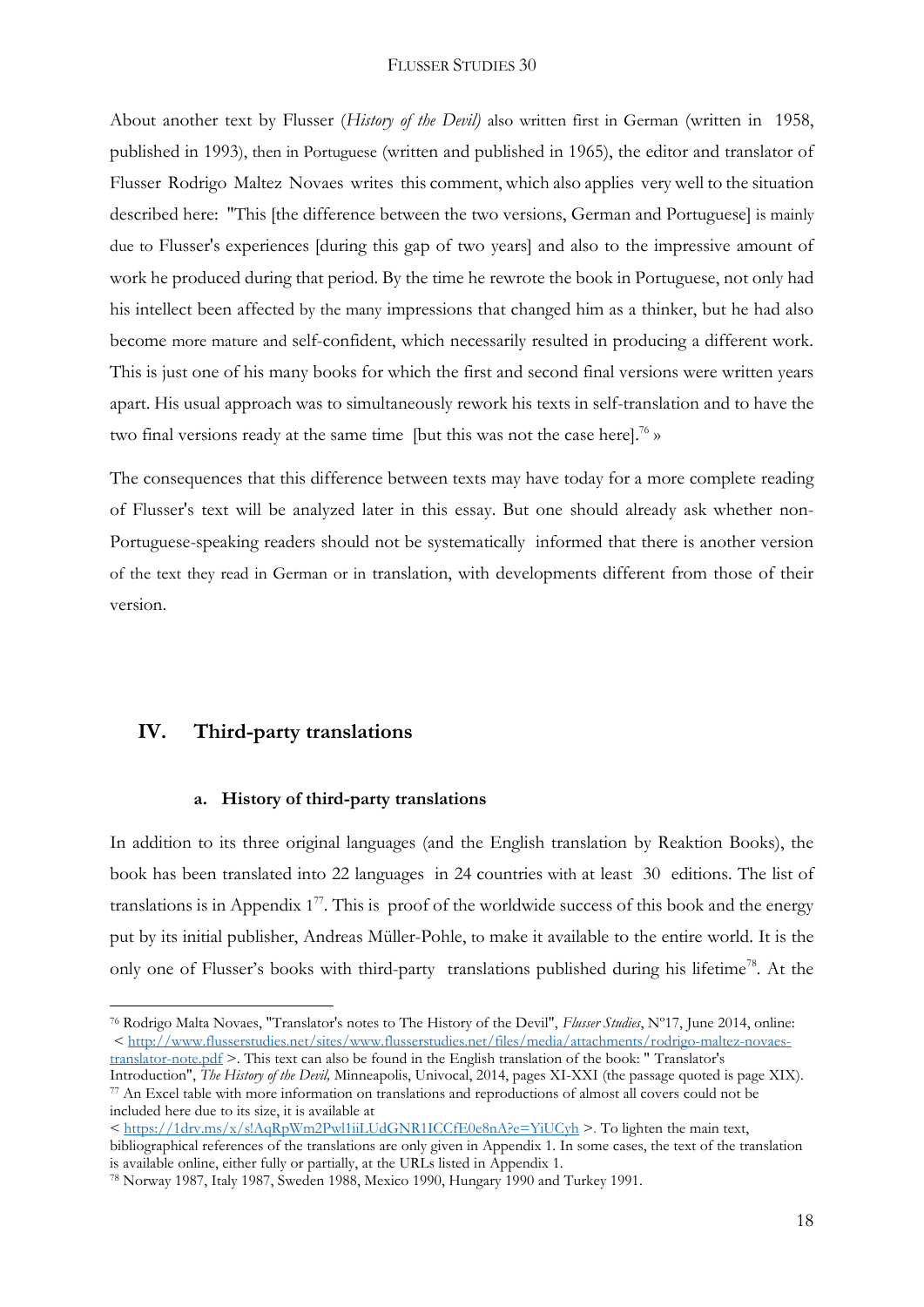time of Flusser's death, it was already available in nine languages, the three original and six thirdparty translations.

The first third-party translation was done in 1987 from German by the Norwegian photographer Leif Preus for his Museum of Photography in Horten and was printed in 500 copies. Müller-Pohle regularly informed Flusser of his contacts for translations<sup>79</sup>, but Flusser was personally involved only in the translations into French (see below) and into Italian, where he mobilized his friends Angelo Schwarz<sup>80</sup> and Jean Digne (then Director of the French Institute of Naples, where Flusser was invited for a conference). But at the editorial meeting of August 16-18, 1987<sup>81</sup>, Flusser said that he tought that the just-published translation in Italian was "catastrophic".

All translations<sup>82</sup> have been made from the books published by European Photography. Five translations were made from the 1984 English edition, rather, it seems, for reasons of expediency or availability of translators than according to a defined strategic scheme: the first translation into Italian in 1987, the 1988 Swedish one (but, apparently, taking also into account the German text<sup>83</sup>), the Mexican one in 1990, the first three Turkish ones in 1991, 1994 and 2009, and the Chinese one in 1994. Six translations were made from the 1983 German edition, and, again, except for the first one in 1987, there does not seem to be any particular reason for choosing the 1983 text rather than the 1989 text: the Norwegian translation in 1987, the Hungarian one in 1990, the Japanese one in 1999, the Korean one in 1999, the Croatian one in 2007 and the Hebraic one in 2014. The other sixteen translations were made from the 1989 German edition: the Czech translations in 1994 and 2013, the French one in 1996, the Greek ones in 1998 and 2015, the Serbian one in 1999, the English one in 2000, the Spanish one in 2001, the Bulgarian one in 2002, the Romanian one in 2003, the Polish<sup>84</sup> ones in 2004 and 2015, the second Italian one in 2006, the Dutch one in 2007, the Russian

<sup>&</sup>lt;sup>79</sup> See, for example, his letter of December 24, 1984, File C3, pages 13 & 10.

<sup>80</sup> Schwarz wrote a preface for the first Italian translation; online: < [http://www.flusserstudies.net/sites/www.flusserstudies.net/files/media/attachments/torino-per-una-filosofia-della](http://www.flusserstudies.net/sites/www.flusserstudies.net/files/media/attachments/torino-per-una-filosofia-della-fotografia.pdf)[fotografia.pdf](http://www.flusserstudies.net/sites/www.flusserstudies.net/files/media/attachments/torino-per-una-filosofia-della-fotografia.pdf) >.

<sup>81</sup> File C73, p. 69.

<sup>82</sup> I would like to thank people who provided me with specific information about the various editions and translations of the book: Elson Sempé Pedroso (Brazil - Portugal), Jeong Jeong Wook (Communication Books, Korea), Davor Žerjav (Croatia), Athena Douzi (Greece), Yanai Toister & Johnathan Soen (Israel), Riccardo Perini (Italy), Masafumi Fukagawa (Keiso Shobo, Japan), the publishing house Ismintis (Lithuania), Willem Desmense (Ijlzer, Netherlands), Bogdan Baran (Aletheia, Poland), Cristina Cosorean (Idea,Romania) and Polona Tratnik (Slovenia).

<sup>&</sup>lt;sup>83</sup> According to *Flusser-Quellen*, bibliographical reference n° 0016, p. 42. This is, I believe, the only time when two different original versions of the book were used for the same translation (perhaps also in Polish, see next note). It would be interesting for a Swedish-speaking researcher to do a textual analysis of this mixed translation.

<sup>84</sup> The genesis of the Polish translation is narrated in Piotr Zawojski, « Flusser, media theory and I. From the genealogy of thought », *Flusser Studies*, Nº27, December 2019, online : < [http://www.flusserstudies.net/sites/www.flusserstudies.net/files/media/attachments/zawojski-flusser-media-](http://www.flusserstudies.net/sites/www.flusserstudies.net/files/media/attachments/zawojski-flusser-media-theory-and-i-from-the-genealogy-thought.pdf)

[theory-and-i-from-the-genealogy-thought.pdf](http://www.flusserstudies.net/sites/www.flusserstudies.net/files/media/attachments/zawojski-flusser-media-theory-and-i-from-the-genealogy-thought.pdf) >. Zawojski, not reading German, translated the text of the 1984 English edition, but he later chose to publish the 2004 Polish translation made from German by one of his students, Jacek Maniecki, while "taking into account" his own translation from English. The 2015 edition was a major revision of the 2004 edition.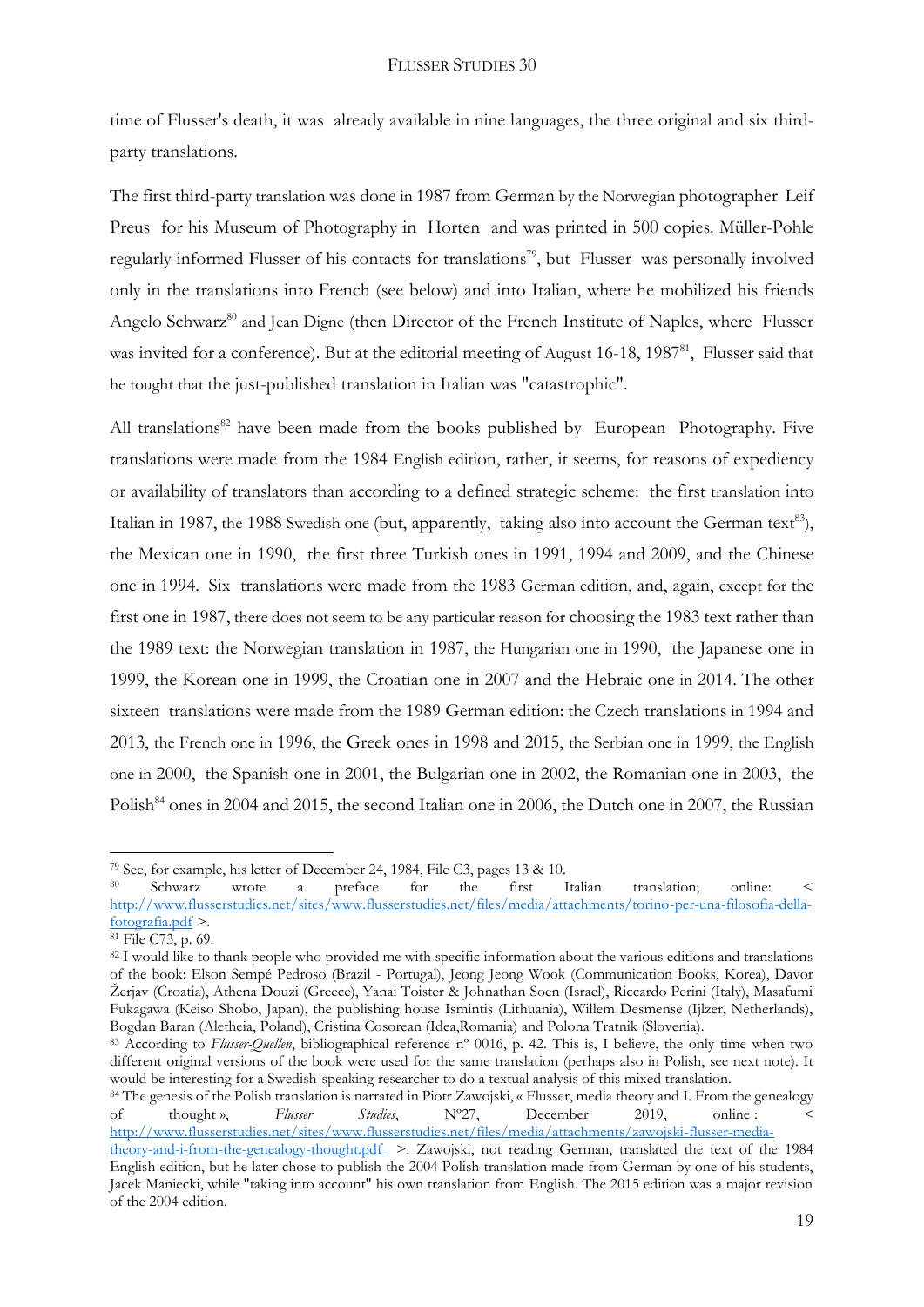one in 2008, the Slovenian one in 2010, the Argentine one in 2014, the Lithuanian one in 2015 and the fourth Turkish one in 2020.

It can be noted that in three languages there are translations made from the two original different versions, German and English: in Italian (1987 from English and 2006 from German), in Spanish (in Mexico in 1990 from English, in Spain in 2001 and in Argentina in 2014 from German) and in Turkish (1991, 1994 and 2009 from English and 2020 from German). We can also note that there are three different translations into Spanish: Mexico (1990), Spain (2001) and Argentina (2014), each with a different title.

No translation has been made from the Portuguese edition. None at all.

The title of the original book is in German, *Für eine Philosophie der Fotografie* and in English *Towards a Philosophy of Photography*, hence a very slight nuance: 'Für' would express more an intention, a manifesto, while 'Towards' would rather imply a movement, an outline towards this philosophy. Most of the translations take up one or the other of these prepositions<sup>85</sup>. However, in six languages<sup>86</sup>, the titles are devoid of preposition and, therefore, more assertive ('A Philosophy of Photography'), seeming to announce, rather incorrectly, an already established philosophical program rather than a research. In the 1999 Japanese translation, the title was slightly modified with the addition of a subtitle: "For a philosophy of photography: technology and visual culture".

At least half of the third-party translations<sup>87</sup> (perhaps more, because I couldn't verify all) have an additional peritext, preface, postface, translator comments, etc. Two of the editions, the Spanish one in 2001 and the Romanian one in 2003, also include a translation of ten of the 48 texts on photography grouped in the book of essays Standpunkte<sup>88</sup>.

#### **b. The 1996 French third-party translation**

1

Living in France, Flusser was very eager to publish there, as he said many times. He wrote for instance to Alain Girault, of the magazine *Théâtre / Public* on April 19, 1989: "It happens that for

<sup>85</sup> As well: 'Per' (Italian 1987 and 2006), 'For' (Norwegian 1987), 'Hacia' (Spanish from Mexico 1990), 'Za' (Czech 1994), 'For' (French 1996), 'Προς' (Greek 1998 and 2015), 위하여 (Korean, 1999), 'Za' (Bulgarian 2002), 'Pentru' (Romanian 2003), 'Ku' (Polish 2004 and 2015), 'Za' (Serbian 2005), 'За' (Russian 2008), 'K' (Slovenian 2010), 'Para' (Spanish from Argentina 2014), לקראת) Hebrew 2014), and also in Lithuanian (2014) and Turkish (the 4 editions). <sup>86</sup> Swedish (1988), Hungarian (1990), Chinese (1994), European Spanish (2001), Dutch (2007) and Croatian (2007).

<sup>87</sup> Norway 1987, Italy 1987 (Angelo Schwarz), Sweden 1988, Mexico 1990, Taiwan 1994, Japan 1999, United Kingdom 2000 (Hubertus von Amelunxen), Poland 2004 & 2015, Croatia 2007, Netherlands 2007, Russia 2008 (Dietmar Kamper and two others), Czech Republic 2013, Israel 2014 and Lithuania 2014.

<sup>88</sup> Vilém Flusser, *Standpunkte. Text zu Fotografie,* Göttingen, European Photography, 1998.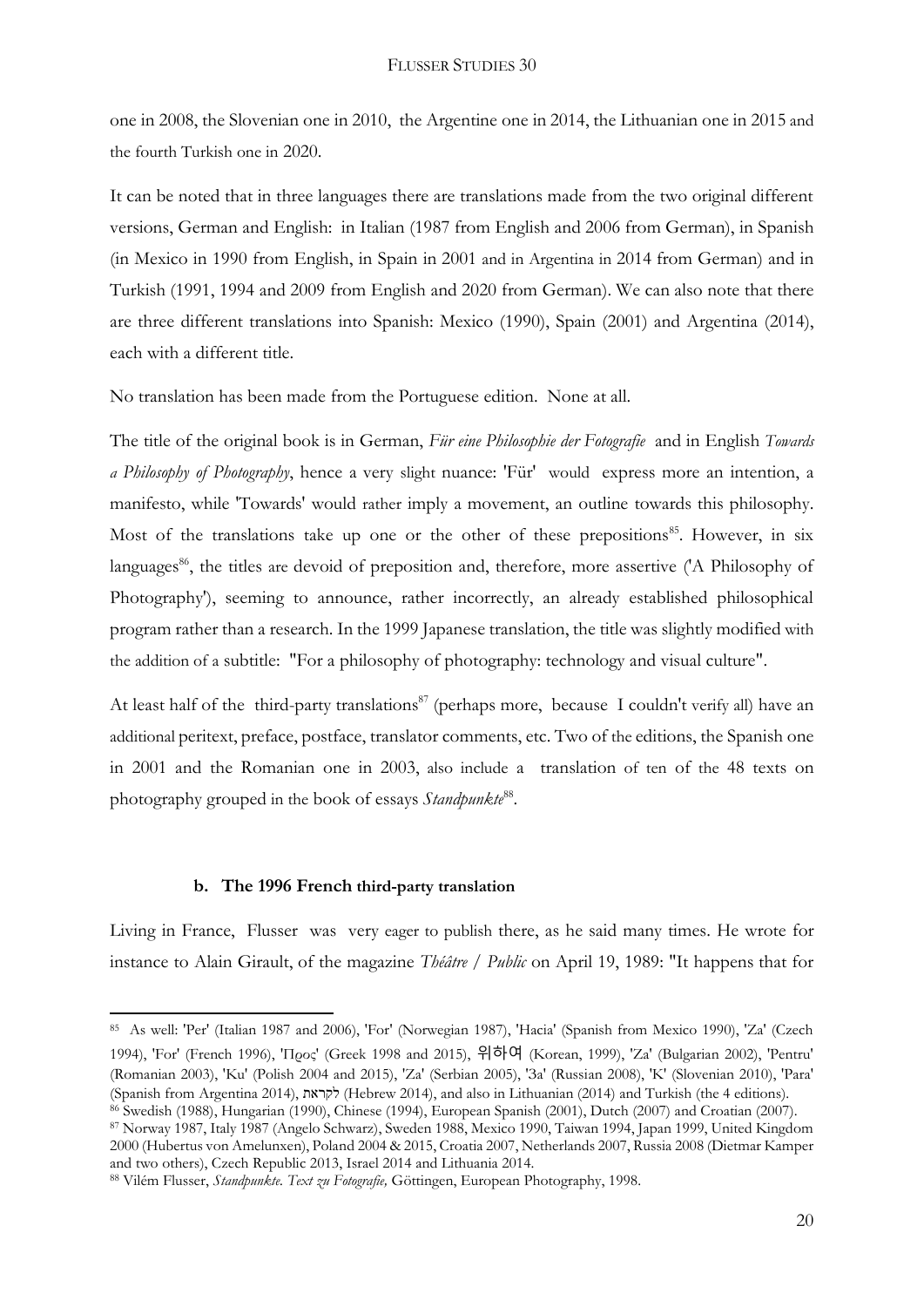very complex reasons (including my ignorance of the French language, and the centralization of French intellectual life in Paris), I hardly publish in the country where I live. This troubles me.<sup>89</sup>" He repeated this in his video interview of March 1988 (see note 16): "France is a very centralized country; it's all happening in Paris. And, for various reasons, I didn't want to participate in this Parisian theatre." When *Für eine Philosophie der Fotografie* was published in Germany in 1983, Flusser had already published three books in French: two lecture transcripts<sup>90</sup> and the French translation of a text first written (but not published) in English by Flusser<sup>91</sup>. He had already published 18 articles in French, some translated, others transcribed from his lectures in French, the majority written directly in French and corrected by the publisher. Before the book was even published in Germany in 1983, he contacted Alain Desvergnes, Director of the National School of Photography, recently established in Arles (and who later invited Flusser for a lecture series in 1984). Desvergnes was ready to have the text translated and published, but the School didn't have a distribution network and Müller-Pohle was concerned by this (letter of January 27, 1983 to Flusser<sup>92</sup>). As Müller-Pohle himself put it (letter of March 19, 1983 to Flusser<sup>93</sup>): "With France, it's really a dilemma; on the one hand the important houses are in Paris, on the other hand I have had bad experiences with some of these houses and I have heard negative things about them". Flusser contacted the magazine *Cahiers de la Photographie*, but it responded negatively on June 22, 1983; the author of the rejection letter, Jacques Cleysson, has since explained to me that, after the publication of Henri van Lier's book, *Philosophie de la Photographie*, in early 1983, the Cahiers no longer had the financial means to publish another book<sup>94</sup>. After the publication of the English and Brazilian editions, Flusser tried again at least once: on January 30, 1986, he wrote to Müller-Pohle<sup>95</sup> that the Éditions de la Ligue de l'Enseignement (Edilig) might be interested and that he should contact them. Since one of their editors, Guy Gautier (himself author of a book in 1979 on the semiology of the image), wanted first to read a chapter of the text in French, Flusser asked the professor of the University of Provence Jean Arrouye<sup>96</sup>, specialized in the semiology of images, to translate a chapter, the  $5<sup>th</sup>$  one. Arrouye's answer on January 30, 1986<sup>97</sup> was very relevant, as it highlighted the difficulties of translating Flusser's text: "In the translation your text unfortunately loses a little of its strength, because it is impossible in French to confuse syncretically as in English, in a single

<sup>89</sup> File C108, p. 154.

<sup>90</sup> *Le Monde codifié,* Paris, Institut de l'Environnement, 1973 ; and *Orthonature / Paranature*, Sorgues Institut Scientifique de Recherche Paranaturaliste, 1978 [the latter text will be republished in the next issue of *Flusser Studies*].

<sup>91</sup> *La Force du Quotidien*, Paris, Mame, 1973.

<sup>92</sup> File C70, p. 137.

<sup>93</sup> File C70, p. 145.

<sup>&</sup>lt;sup>94</sup> File C71, p. 2 and exchange of e-mails with Jacques Clayssen May 6, 2020.

<sup>95</sup> File C73, p. 7.

<sup>96</sup> Arrouye, not reading German, had contacted Flusser late 1984 in order to get a copy of the English edition.

<sup>97</sup> File C104, pages 18-19, then p. 22.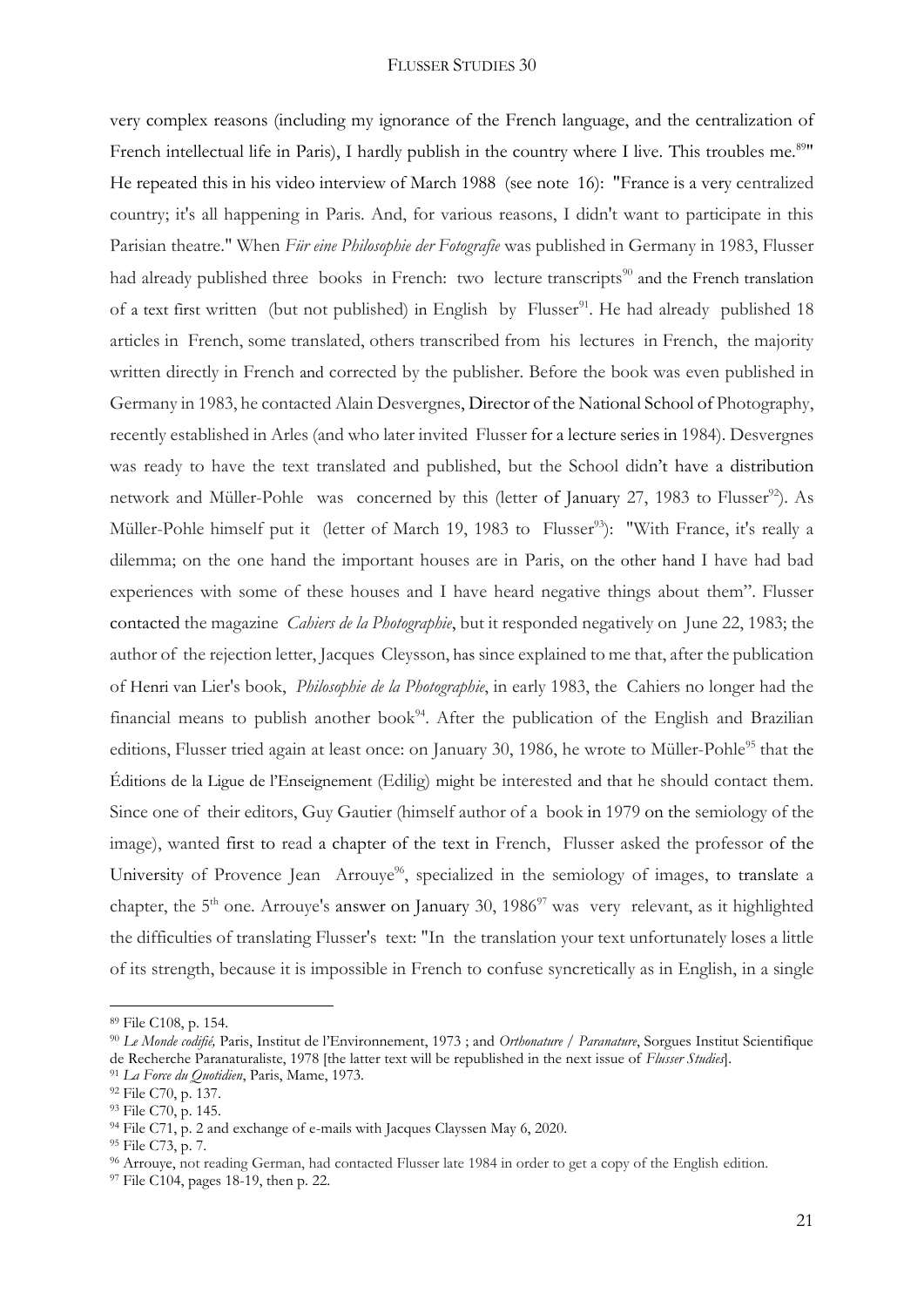word, for example, 'program' and 'programming', or to apply 'intention' to an apparatus, etc., not to mention that the relationship *sense, meaning, significance* does not correspond to the corresponding French words 'sens', 'signification', 'signifiance' (a term used in philosophy or in general linguistic theory)". This translation of a chapter by Arrouye is apparently not in the Archive<sup>98</sup>. The Ligue de l'Enseignement declined to publish the book.

It was only in 1996, when the book had already been published in 11 other languages, that European Photography entered into an agreement with a French publisher, Circé, then based in Saulxures in Alsace (and today in Belval in the Vosges), founded in 1989 and directed by Claude Lutz<sup>99</sup>. The French edition (which was later republished in 2004), *Pour une Philosophie de la Photographie,* was translated from the 1989 German edition by Jean Mouchard. The cover of the first edition (Figure 3) was adorned with a photograph by Patrick Bailly-Maître-Grand of the series *Les Gémelles<sup>100</sup>* . This French translation is faithful to the 1989 German text; unlike at least half of the other translations, it does not include any peritext. It does not address the type of questions raised by Jean Arrouye.

This translation however has a quirk: the translator sometimes introduces the original German word into the text in italics, without further explanation. Thus, nine of the 47 terms of the glossary are accompanied by the German original word (Concept, Value, State of Things, Manufacture, Image, Object, Reality, Representation, Meaning); it is difficult to understand why this was done and why for these words and not for others (why not "Zeichen", Sign, for example?). Moreover, one of these terms, and only one, ("Gegenstand", Object) is also accompanied by part of its definition in the German glossary ("uns entgegenstehend", something obstructing us), probably to emphasize the common root, but without explicitly saying it. We find the same quirk in the text proper several times. This practice may seem rather useless, even irritating; does it mean a form of hesitation, of uncertainty of the translator, which however does not go so far as to explain it in a footnote commenting on the problems of translation? For example (p. 24 and 25) the inclusion of "hergestellt," "hierher gestellt," "stellen," "herstellen," will reveal only to the bilingual scholar the link between "place" and "manufacture" in German, something which a translator's note would have more clearly explained. The necessity to specify "zufällig" after "sans dessein" (p. 30) is not obvious. And (p. 35) only a German-speaking linguist will understand the link between "Be-

<sup>98</sup> Despite my research, I could not find it.

<sup>99</sup> Circé published three more translations of Flusser's books, *Petite Philosophie du Design* in 2002 (from German, © Heirs Flusser), *Essais sur la nature et la culture* in 2005 (from Portuguese, © Edith Flusser) and *La Civilisation des Médias* in 2006 (from German, © Edith Flusser). None of these books therefore came from European Photography. See Claude Lutz's interview in the next issue of *Flusser Studies*.

<sup>&</sup>lt;sup>100</sup> This is the first time that a photograph adorns the cover of one of his translations; later, there will be photographs by Muybridge (Poland 2004 and Italy 2006) and by a photographer that I couldn't Identify (Turkey 2009).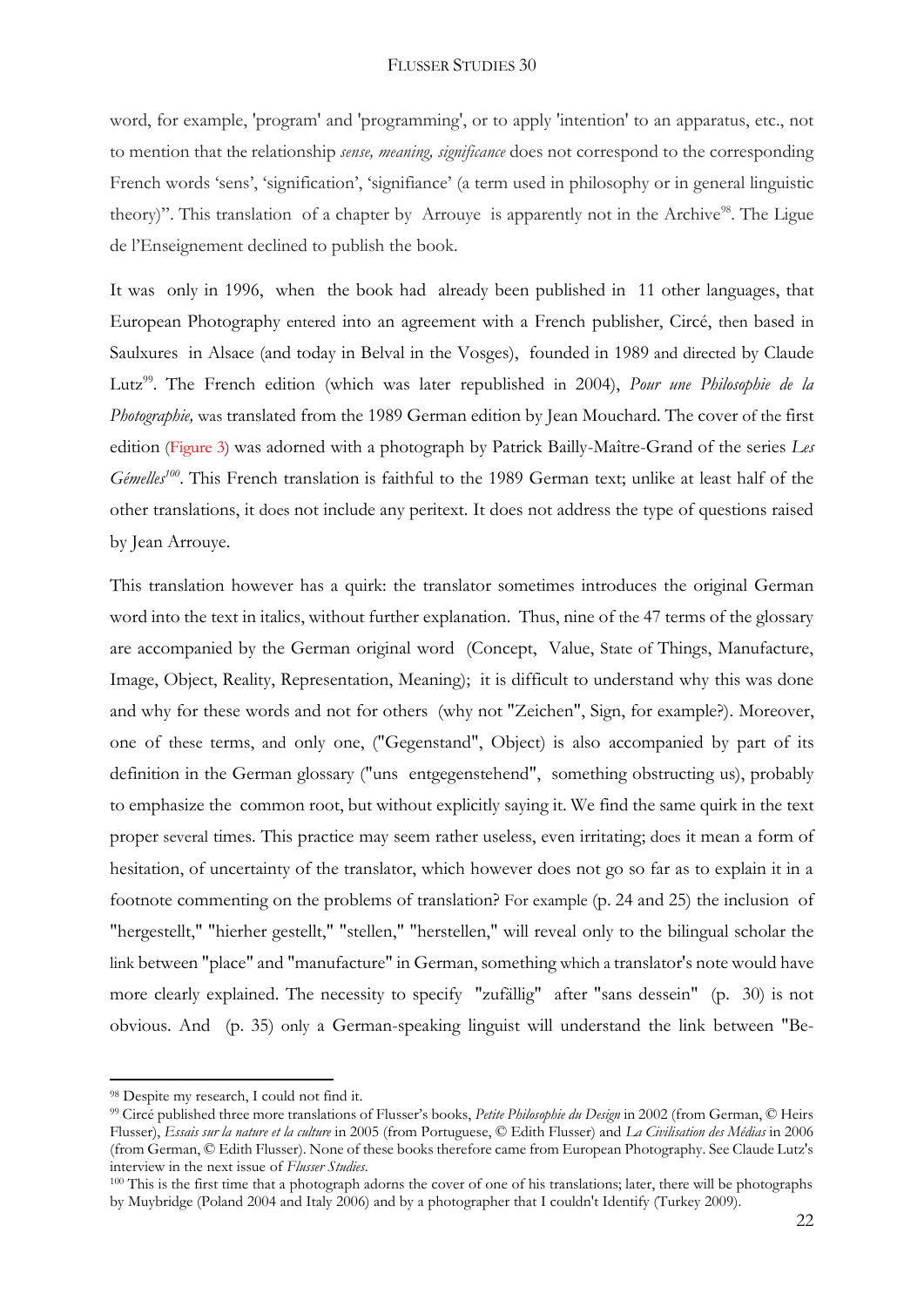dingtheit" (conditioning) and "Kulturbe-dingung" (cultural condition), especially since the translator has introduced in these two words an artificial truncation, which is of course absent from the German words: this quirk seems to be only a nod to the rare readers who will understand the emphasis on the root "-ding". What is the utility of including "Knipser" in parentheses after "amateur photographer" (p. 59)? Would the introduction of a phrase with the word "snapshot" ("the maker of snapshots" in the English edition) have been more appropriate? Only the bilingual reader will understand and solve these discreet puzzles. All this makes it a bit difficult to read the text.

## **V. Can we come up with a final text?**

What is proposed here has been thought through in the event of a new French translation, but would apply equally well to any other language.

#### **a. What lessons can be learned from these translations?**

The first lesson that we draw from all these translations is of course the success of this book all over the world (or almost: still missing a translation in Arabic ...). As Müller-Pohle predicted in November 1984, this book "will sooner or later be translated into all languages<sup>101</sup>". And, in addition to the intrinsic quality of the book, this is due to the tireless work of Müller-Pohle for nearly 40 years to promote it and facilitate its translation and dissemination. Almost all of this worldwide success is based on the editions of European Photography, whether in German or English. No translation was made from the Portuguese text; none of the five Portuguese-language publishing houses were able to contract translations of this book into other languages. This is certainly due in part to the number of these houses and the instability associated with these changes, as opposed to the continuity of the publisher in Germany and its dynamism.

But, as Flusser recommends to us about photographic criticism, we must not only explain this situation by the apparatu*s* of the publishing houses and their relative dynamism, but also look at the metaprogram, the intellectual, social and cultural apparatus that programs this editorial apparatus. The weight of the German intellectual universe, of German publishing, of German universities, of German newspapers, is obviously of a different magnitude than the intellectual weight of the Portuguese-speaking world. The obvious dynamism of a specific publisher cannot be appreciated

<sup>101</sup> File C72, p. 4.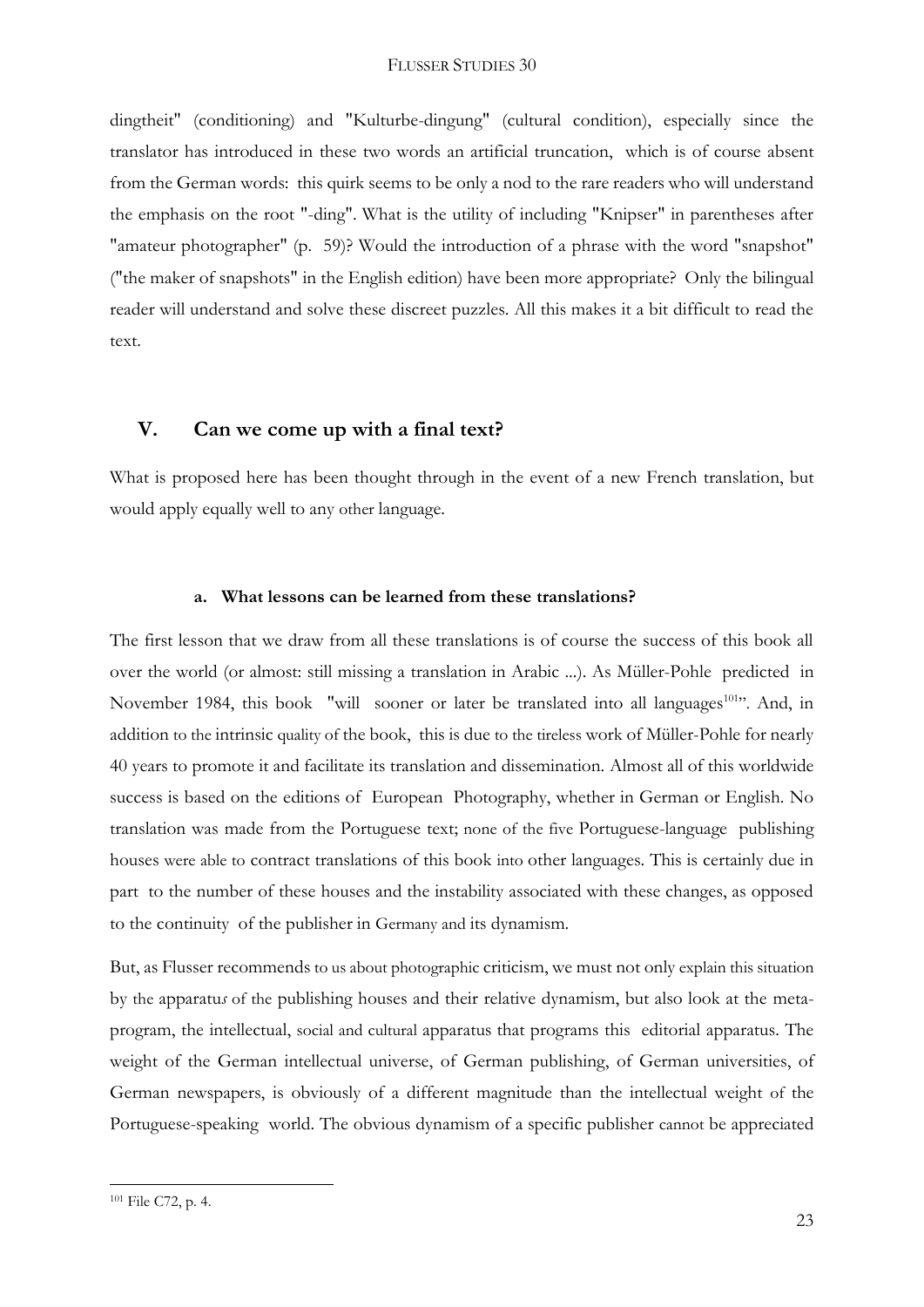alone, out of context, it is also part of this intellectual apparatus*.* And, if we want to go one level up, to the level of the political and economic apparatus which is itself meta-programming this intellectual apparatus*,* we obviously come to the political and economic relations between North and South, and therefore to a post-colonial reflection on the relations of languages and power. This omnipresence of the German and English text at the expense of the Portuguese text must also be understood taking into account the relations of power with respect to language and culture<sup>102</sup>.

#### **b. What principles should be followed?**

Let's recall a few principles that should preside over any edition and/or translation of a text by a multilingual author such as Flusser.

First, we should distinguish between published texts, books or articles, which were published by Flusser during his lifetime or which were explicitly approved by him for publication (including his public lectures and classes) and the unpublished texts, typescripts that can be found in the Flusser Archive or elsewhere, and which may be only drafts, sketches, texts that he himself considered needing to be reviewed and revised. He himself said it explicitly about one of these typescripts: "This is not a definitive manuscript, but rather a draft manuscript ... If you think it's interesting for a publication, it should be radically reviewed<sup>103"</sup>. These unpublished texts are often very interesting in order to understand the path of his thinking, and one can actually say that Flusser himself considered all his texts as drafts, even his published texts, constantly rewriting them. Of course, we must continue to publish the unpublished stand-alone texts, even when we have little context for them. However, it seems to me that, when an unpublished text is clearly a draft or a self-translated version of a text already published, it should not be published as a stand-alone original without any critical apparatus, but that it should be compared with other published versions of the same text (whatever their language), in order to understand better the creative writing process of Flusser. For example, such a rule should apply to the first versions of the typescripts, such as the V2b versions in German and English mentioned above, which it would be absurd to publish as final stand-alone texts, but interesting to publish in a critical edition comparing them with the other self-translated and published versions<sup>104</sup>.

In other words, if we were to miraculously discover tomorrow in a forgotten archive a typescript in French of *Pour une Philosophie de la Photographie* (but there is no clue in his correspondence that

<sup>102</sup> See Marc Lenot and Gabriel Philipson, "Decolonial Flusser" in a forthcoming issue of *Flusser Studies*. <sup>103</sup> File C109, p. 32, about a typescript of *Post-Histoire*.

<sup>104</sup> I am grateful to Rainer Gulding for our exchange on this issue.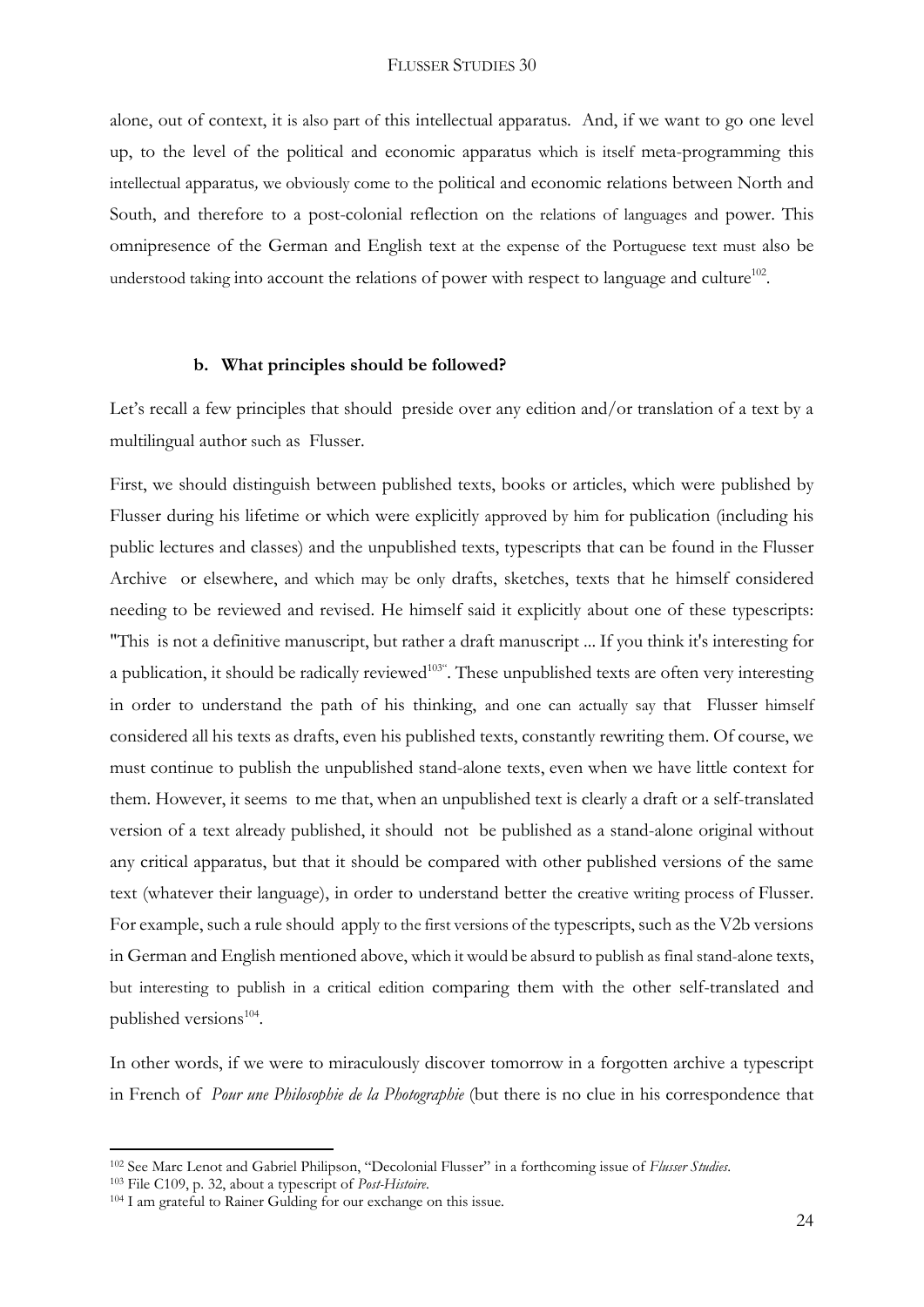such a typescript exists), it would certainly have to be published, but by contextualizing it, comparing it with other versions, and accompanying it with a critical apparatus, and not a standalone newly discovered unpublished book.

Finally, it may be obvious, but it is not useless to remind that any translation must be made from a Flusser original text or texts, and never from a translation made by a third party (except, perhaps for the translations made by Edith Flusser during her husband's lifetime).

#### **c. Which version to choose?**

We basically have two core versions of the text, since the 1983 German text is included in the 1989 German edition, only very slightly modified, and since the minor differences between the 1983 German text and the 1984 English text can be dealt with in footnotes. On the other side, the different Portuguese versions are almost identical, and the minimal differences between them can be dealt with in footnotes.

But these two core editions, the 1989 German one and the 1985 Portuguese one, are very different. The German one is more recent and a little longer (about 4% more signs), the Portuguese one brings new concepts and reasoning, and, as calculated above, about 10% of the text differs between the two versions.

In his introduction to the 1998 Portuguese edition, Arlindo Machado took a strong radical position: "Therefore, if one wants to be truly faithful to Flusser's thinking, it is the version in Portuguese, not the German version, which should be considered the final text of *Towards a Philosophy of Photography,* and therefore it should be used as the basis for translations into other languages." It can indeed be considered that the Portuguese text reflects better the evolution of Flusser's thinking, and, among other things, his emphasis on the apparatus rather than on photography itself, and the urgency of the need for a philosophy of photography. This text is also the most condensed, Flusser's thought is more synthetic, and the reasoning is often more precise. The 1985 Portuguese text is not the most recent. But, as we have seen, the 1989 German text is, except for 300 words, identical to the 1983 one and, except for these two paragraphs, it therefore reflects less well the evolution of Flusser's thinking in 1984/85.

But there are too many differences between the German and Portuguese texts to adopt Machado's radical position and completely put aside the German text, several interesting developments of which have disappeared in the Portuguese version, and would thus be lost.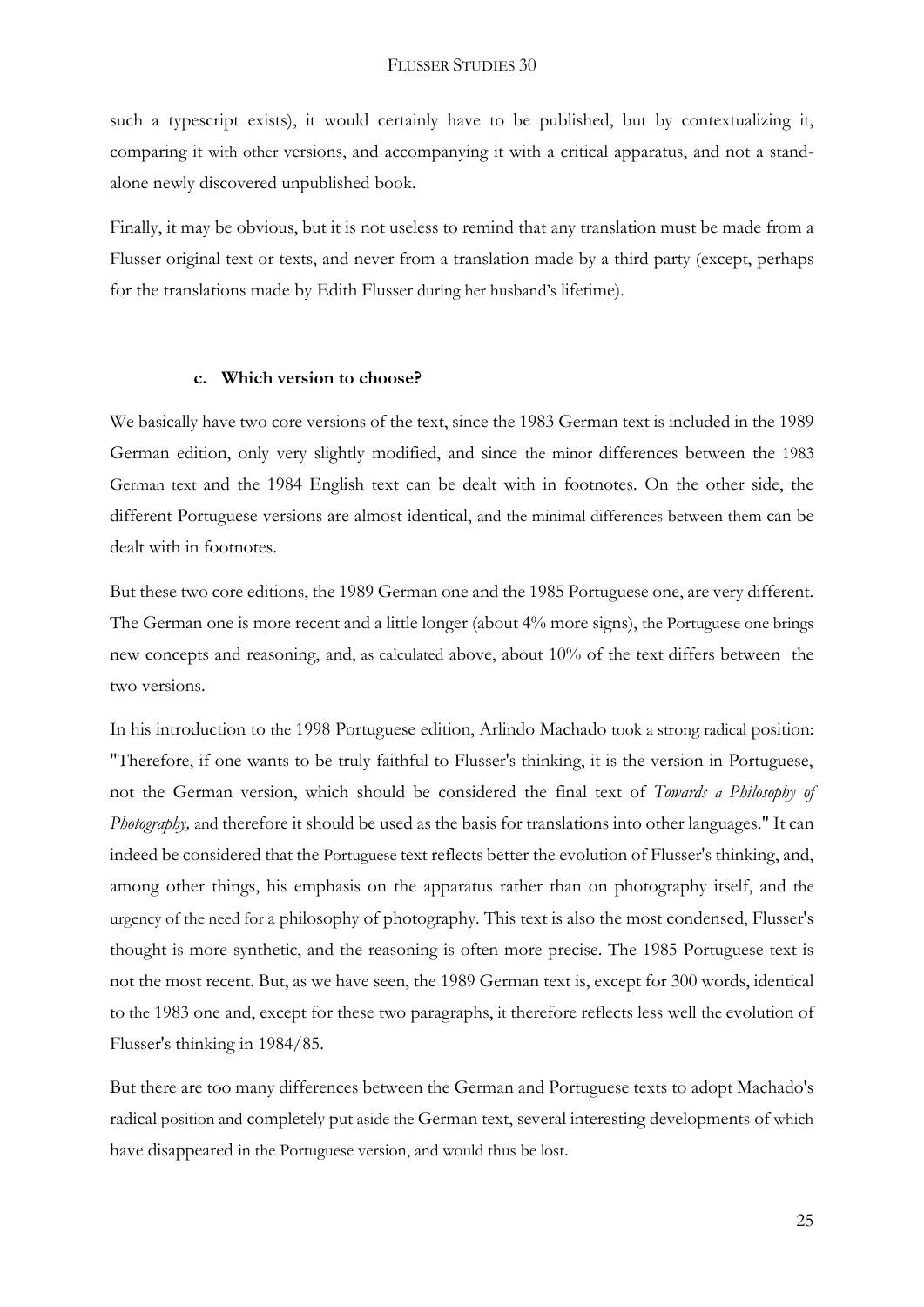The dilemma is this: on the one hand, none of the existing translations (done from German or English) does justice to the development of Flusser's thinking as articulated in the 1985 Portuguese text. And, on the other hand, translating the Portuguese text alone would also partially amputate Flusser's thinking.

#### **d. A proposal**

It is therefore necessary to produce a translation that combines these two texts. There are two ways to do it.

The most faithful and erudite, but also the most difficult to read, would be to make a synoptic edition (like the Gospels ...), with the translation of each text in its column (at least the two core texts, perhaps three with the inclusion of the English text in its entirety), and footnotes explaining possible variations (as for example with the English version if one does not grant it its own column). This would have the advantage of not prioritizing one version over another, at the cost of a rather complex layout.

One could also produce a common text whose backbone would be the Portuguese text, with, in inserts with a different typography, the German text when it differs significantly; footnotes would document the secondary differences between the two core texts and differences with the English version. This would need a clearly readable layout, less complex than the synoptic one. This would be more pleasant to read, but would give the Portuguese text a dominant position.

The question of the title needs also to be addressed. As analyzed above, the title of the Brazilian edition, with the replacement of photography by the black box, better reflects the evolution of Flusser's thinking for whom photography was only a pretext to study the apparatus and not the central subject of the book. Although the original title, *Pour une Philosophie de la Photographie,* is already known to French-speaking readers, it would make more sense to revert to the Brazilian title, *Philosophie de la Boîte Noire. Essais pour une future Philosophie de la Photographie*.

It also seems to me that the glossary should serve as an introduction to the text, as Flusser had done in 1985, in order to define from the outset the concepts used in the text, rather than being a final pseudo-index..

Remain to be solved the copyright issues and the search for a publisher.

And a similar work could be done for other Flusser texts, for other languages ....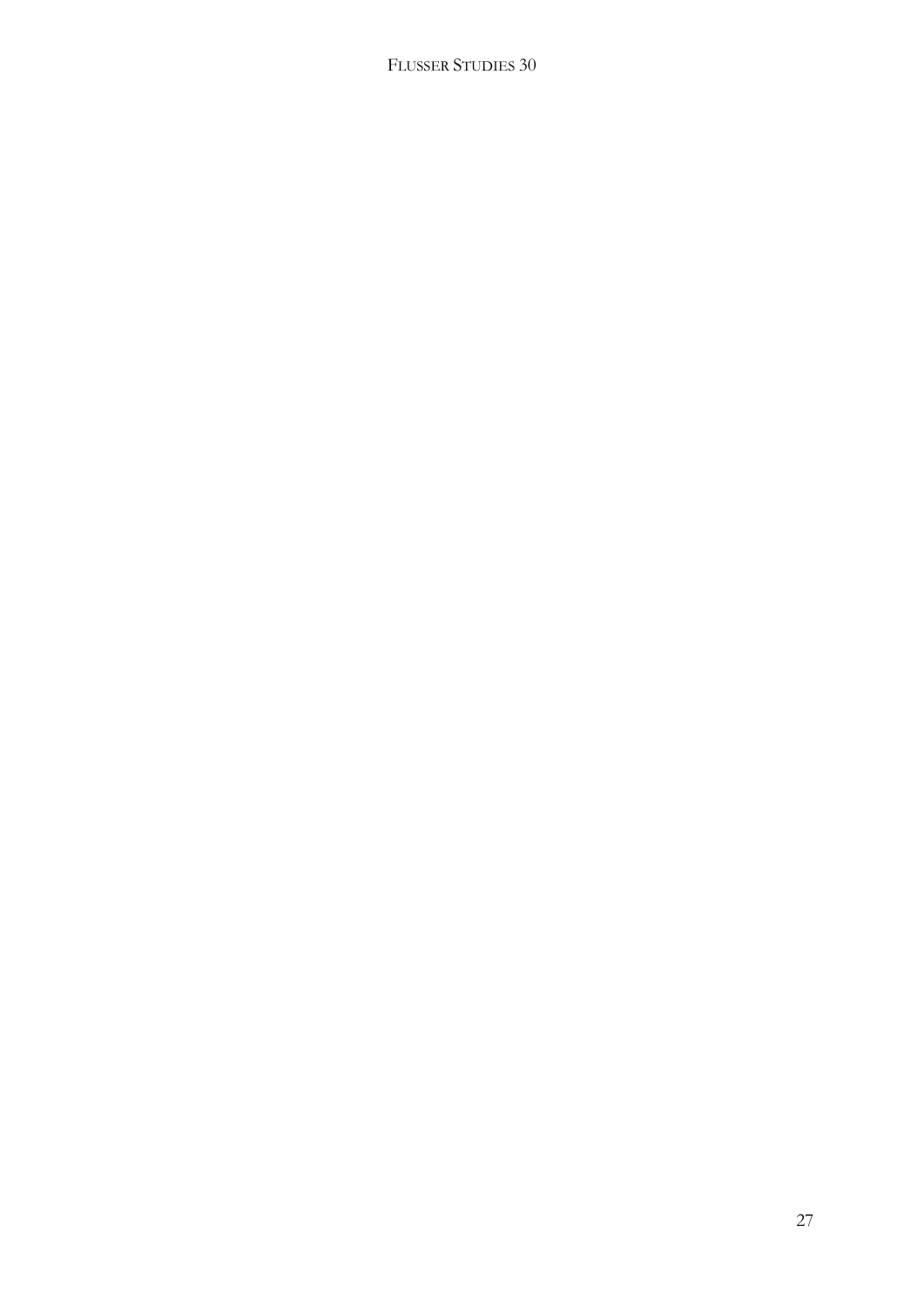## **APPENDIX 1**

## **List of editions**

## **1. Original texts**

**D1**: *Für eine Philosophie der Fotografie*, Göttingen, European Photography, 1983. Online: < <https://1drv.ms/b/s!AqRpWm2Pwl1ih78hJN4VAIaWiHoH6A?e=ZGIasw> >.

**D2**: *Für eine Philosophie der Fotografie*, Göttingen, European Photography, 1989; text revised, with a small addition.

The following German editions with European Photography reproduce *verbatim* the D2 text, but with a different cover after 1997.

**E1**: *Towards a Philosophy of Photography*, Göttingen, European Photography, 1984. Online: < [https://app.koofr.net/content/links/1bbc4e85-05ad-472c-948b-](https://app.koofr.net/content/links/1bbc4e85-05ad-472c-948b-3907174d6051/files/get/Flusser,%20Vilem%20-%20Towards%20a%20Philosophy%20of%20Photography%201984.pdf?path=&force)[3907174d6051/files/get/Flusser,%20Vilem%20-](https://app.koofr.net/content/links/1bbc4e85-05ad-472c-948b-3907174d6051/files/get/Flusser,%20Vilem%20-%20Towards%20a%20Philosophy%20of%20Photography%201984.pdf?path=&force)

[%20Towards%20a%20Philosophy%20of%20Photography%201984.pdf?path=&force](https://app.koofr.net/content/links/1bbc4e85-05ad-472c-948b-3907174d6051/files/get/Flusser,%20Vilem%20-%20Towards%20a%20Philosophy%20of%20Photography%201984.pdf?path=&force) >.

**P1**: *Filosofia da Caixa Preta. Ensaios para uma futura filosofia da fotografia*, São Paulo, Hucitec, 1985. Online: < [https://monoskop.org/images/6/6f/Flusser\\_Vilem\\_A\\_Filosofia\\_da\\_caixa\\_preta\\_Ensaios\\_para\\_uma\\_fut](https://monoskop.org/images/6/6f/Flusser_Vilem_A_Filosofia_da_caixa_preta_Ensaios_para_uma_futura_filosofia_da_fotografia.pdf) [ura\\_filosofia\\_da\\_fotografia.pdf](https://monoskop.org/images/6/6f/Flusser_Vilem_A_Filosofia_da_caixa_preta_Ensaios_para_uma_futura_filosofia_da_fotografia.pdf) >.

or

< [http://www.iphi.org.br/sites/filosofia\\_brasil/Vil%C3%A9m\\_Flusser\\_-\\_Filosofia\\_da\\_Caixa\\_Preta.pdf](http://www.iphi.org.br/sites/filosofia_brasil/Vil%C3%A9m_Flusser_-_Filosofia_da_Caixa_Preta.pdf) >.

**P1b**: *Filosofia da Caixa Preta. Ensaios para uma futura filosofia da fotografia*, Rio de Janeiro, Relume Dumará, 2002; text identical to P1. Online: < [https://fotografiaeteoria.files.wordpress.com/2015/05/filosofia-da](https://fotografiaeteoria.files.wordpress.com/2015/05/filosofia-da-caixa-preta.pdf) $caixa-preta.pdf$  >.

**P1c**: *Filosofia da Caixa Preta. Ensaios para uma futura filosofia da fotografia*, São Paulo, Annablume, 2011; text identical to P1.

**P1d**: *Filosofia da Caixa Preta. Ensaios para uma filosofia da fotografia*, São Paulo, É Realizações, 2018; texto almost identical to P1.

**P2**: *Ensaio sobre a Fotografia: Para uma Filosofia da Tecnica*, Lisbonne, Relogió D'Água, 1998. Text quite similar to P1. Republished around 2010, text identical, but different cover. Online: < <https://1drv.ms/b/s!AqRpWm2Pwl1iiLZiO5nJ-QwjRfunjA?e=3y892O> >.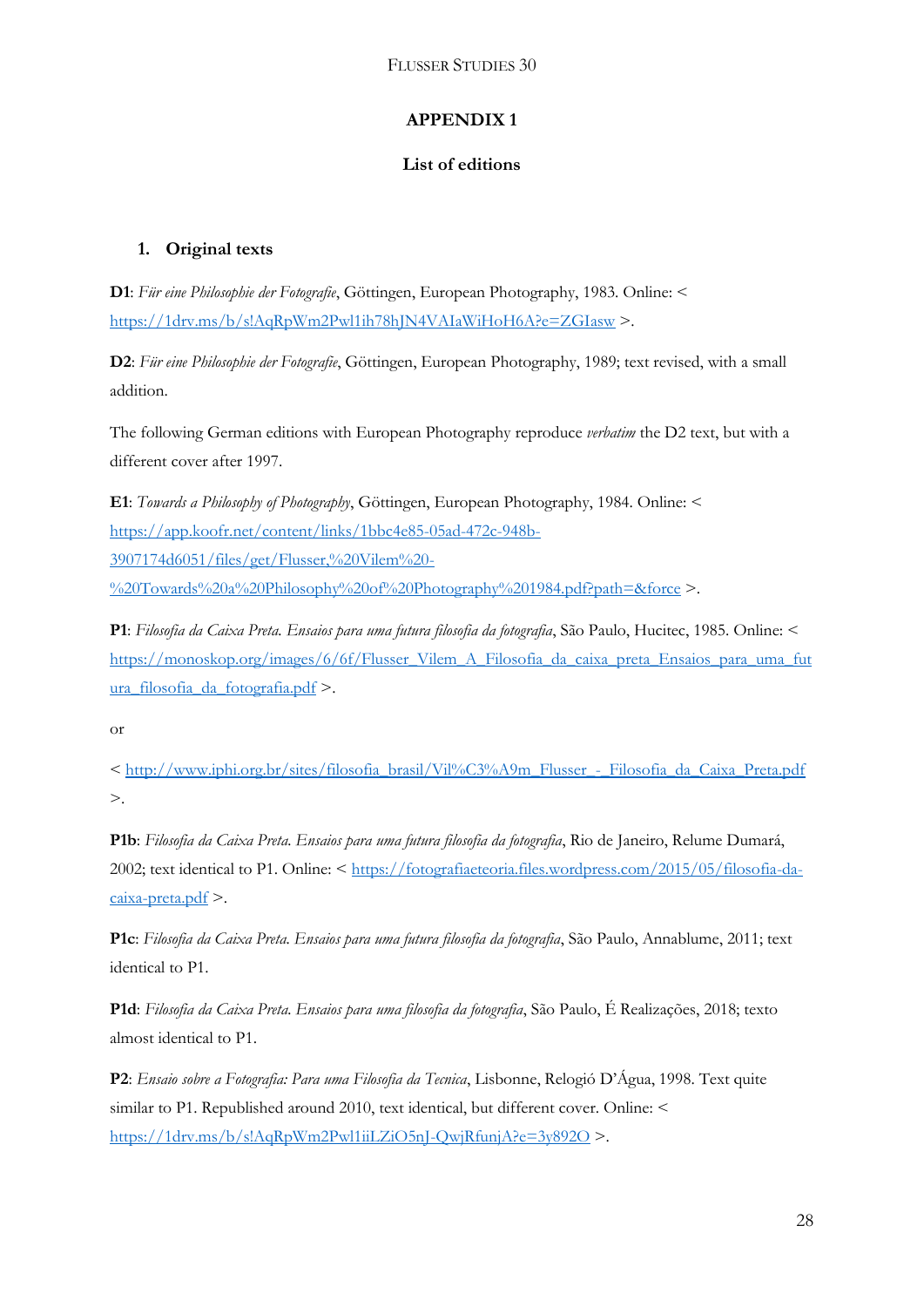## **2. Translations**

**BU**: *За една философия на фотографията* [Za edna Filosofia na Fotografiata], Plovdiv, Horizonti, 2002.

**CR**: *Filozofia fotografije*, Zagreb, Scarabeus, 2007.

**CS1**: *Za filosofii fotografie*, Prague, Nakladatelstri Hynek, 1994. Online: < [https://monoskop.org/images/d/de/Flusser\\_Vilem\\_Za\\_filosofii\\_fotografie\\_1994.pdf](https://monoskop.org/images/d/de/Flusser_Vilem_Za_filosofii_fotografie_1994.pdf) >.

**CS2**: *Za filosofii fotografie*, Prague, fra, 2013. Text almost identical to CS1. Partly online: < [https://issuu.com/fracz/docs/flusser\\_ukazka?e=2598753/5696546](https://issuu.com/fracz/docs/flusser_ukazka?e=2598753/5696546) >.

**E2**: *Towards a Philosophy of Photography*, Londres, Reaktion Books, 2000.

**ES1**: *Hacia una filosofia de la fotografia*, Mexico, Trillas, 1990. Online: < [https://monoskop.org/images/8/8d/Flusser\\_Vilem\\_Hacia\\_una\\_filosofia\\_de\\_la\\_fotografia.pdf](https://monoskop.org/images/8/8d/Flusser_Vilem_Hacia_una_filosofia_de_la_fotografia.pdf) >.

**ES2**: *Una filosofia de la fotografia*, Madrid, Sintesis, 2001.

**ES3**: *Para una filosofía de la fotografía*, Buenos-Aires, La Marca, 2014.

Three different Spanish translations.

**FR**: *Pour une philosophie de la photographie*, Saulxures / Belval, Circé, 1996.

**GR1**: *Προς μια φιλοσοφία της φωτογραφίας* [Pros mia philosophia tis photographias], Thessalonique, University Studio Press, 1998.

**GR2**: *Προς μια φιλοσοφία της φωτογραφίας* [Pros mia philosophia tis photographias], Thessalonique, University Studio Press, 2015.

**HE**: *לקראת פילוסופיה של הצילום*]Ligrat filosofia hatsilum], Tel-Aviv, Resling, 2014. Online: < <https://1drv.ms/b/s!AqRpWm2Pwl1iiLZWoHcLMdBfmxhNvA?e=TH58W1> >.

**HU**: *A fotográfia filozófiája*, Budapest, Tartóshullám - Belvedere - ELTE BTK, 1990. Online: < <https://artpool.hu/Flusser/flusser.html#foto> >.

**IT1**: *Per una filosofia della fotografia*, Turin, Agorá, 1987.

**IT2**: *Per una filosofia della fotografia*, Milan, Bruno Mondadori, 2006. Translation different.

**JA**: 写真の哲学のために*:* テクノロジーとヴィジュアルカルチャー [Shashin no tetsugaku no tame ni: tekunoroji to vijuaru karucha], Tokyo, Keiso Shobo, 1999.

**KO**: 사진의 철학을 위하여[Sajin-ui cheolhag-eul wihayeo], Séoul, Communication Books, 1999.

**LI**: *Fotografijos Filosofijos link*, Vilnius, Mintis, 2015.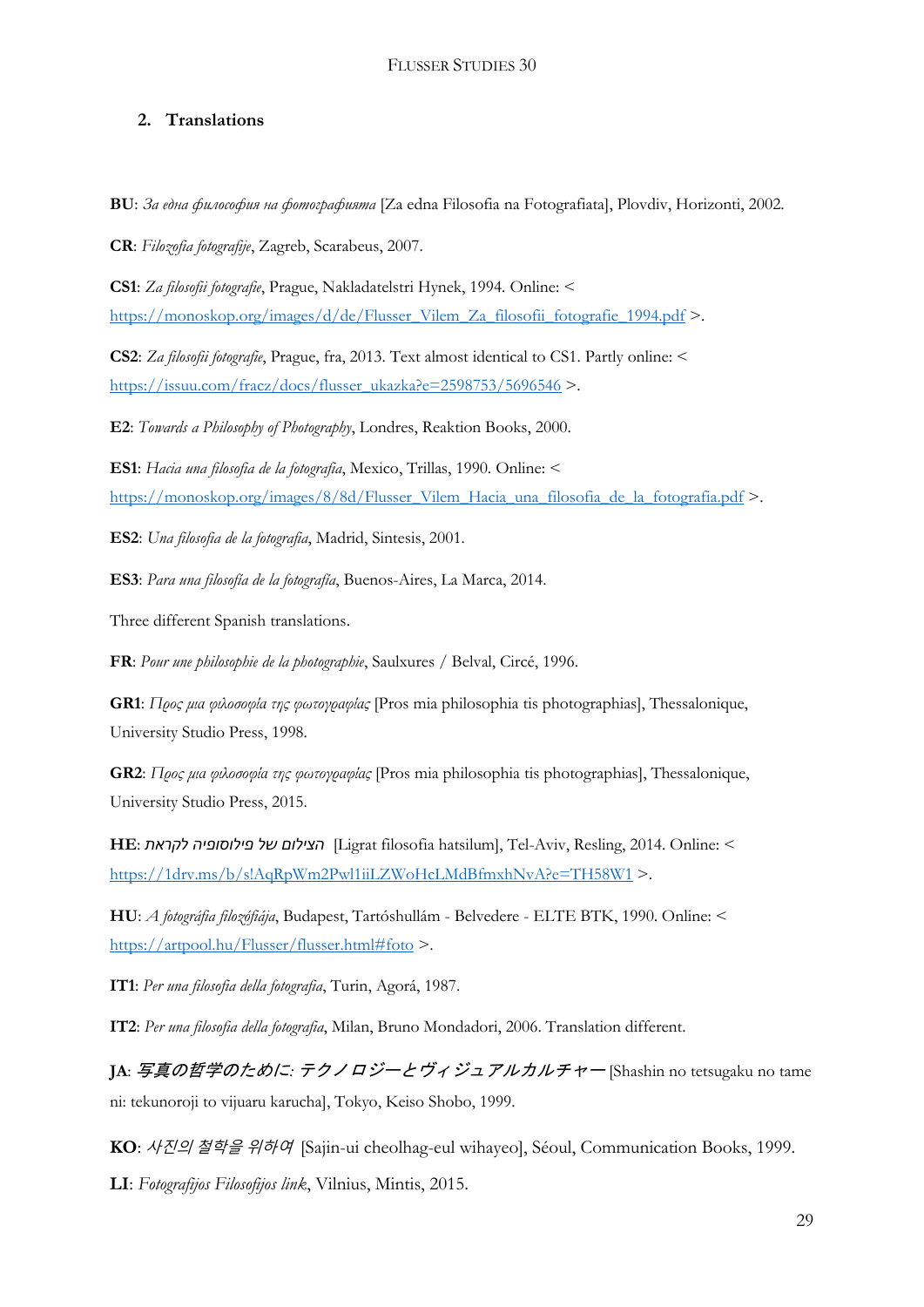**NL**: *Een filosofie van de fotografie*, Utrecht, Ijzler, 2007.

**NO**: *For Fotografiets Filosofi*, Horten, Preus Fotomuseum, 1987.

**PL1**: *Ku filozofii fotografii,* Katowice, Akademia Sztuk Pieknych w Katowicach, 2004.

**PL2**: *Ku filozofii fotografii,* Varsovie, Wyd Aletheia, 2015.

**RO**: *Pentru o Filosofie a fotografie*, Bucarest, Ideia, 2003.

**RU**: *За философию фотографии* [Za filosofiyu fotografii], Saint-Petersbourg, St. Petersburg State University, 2008. Online: <

[https://monoskop.org/images/8/8c/Flusser\\_Vilem\\_Za\\_filosofiyu\\_fotografii.pdf](https://monoskop.org/images/8/8c/Flusser_Vilem_Za_filosofiyu_fotografii.pdf) >.

**SL**: *K filozofiji fotografije*, Ljubljana, Contemporary Culture and Science Institute (ZSKZ) / Društvo za oživljanje zgodbe 2 koluta, 2010.

**SR**: *Za filozofiju fotografije*, Belgrade, Kulturni Centar Beograda / Edicija Foto Artget, 1999.

**SV**: *En filosofi för fotografin*, Göteborg, Korpen, 1988.

**TR1**: *Bir Fotograf felsefesine dogru*, Istanbul, Ağaç, 1991. Online: < [http://docplayer.biz.tr/15106625-Bir](http://docplayer.biz.tr/15106625-Bir-fotograf-felsefesine-dogru_-vilem-flusser.html)[fotograf-felsefesine-dogru\\_-vilem-flusser.html](http://docplayer.biz.tr/15106625-Bir-fotograf-felsefesine-dogru_-vilem-flusser.html) >.

**TR2**: *Bir Fotograf felsefesine dogru*, Ankara, MED-Campus Projet #A126, 1994. Text identical to TR1.

**TR3**: *Bir Fotograf felsefesine dogru*, Istanbul, Hayalbaz Kitap/Hayalperest, 2009. Text identical to TR1.

**TR4**: *Bir Fotograf felsefesine dogru*, Istanbul, Espas Kuram Sanat Yayınları, 2020. Different translation.

**ZH**: 摄影的哲学思考 [Shèyǐng de zhéxué sīkǎo], Taipei, Yuan-Liou, 1994.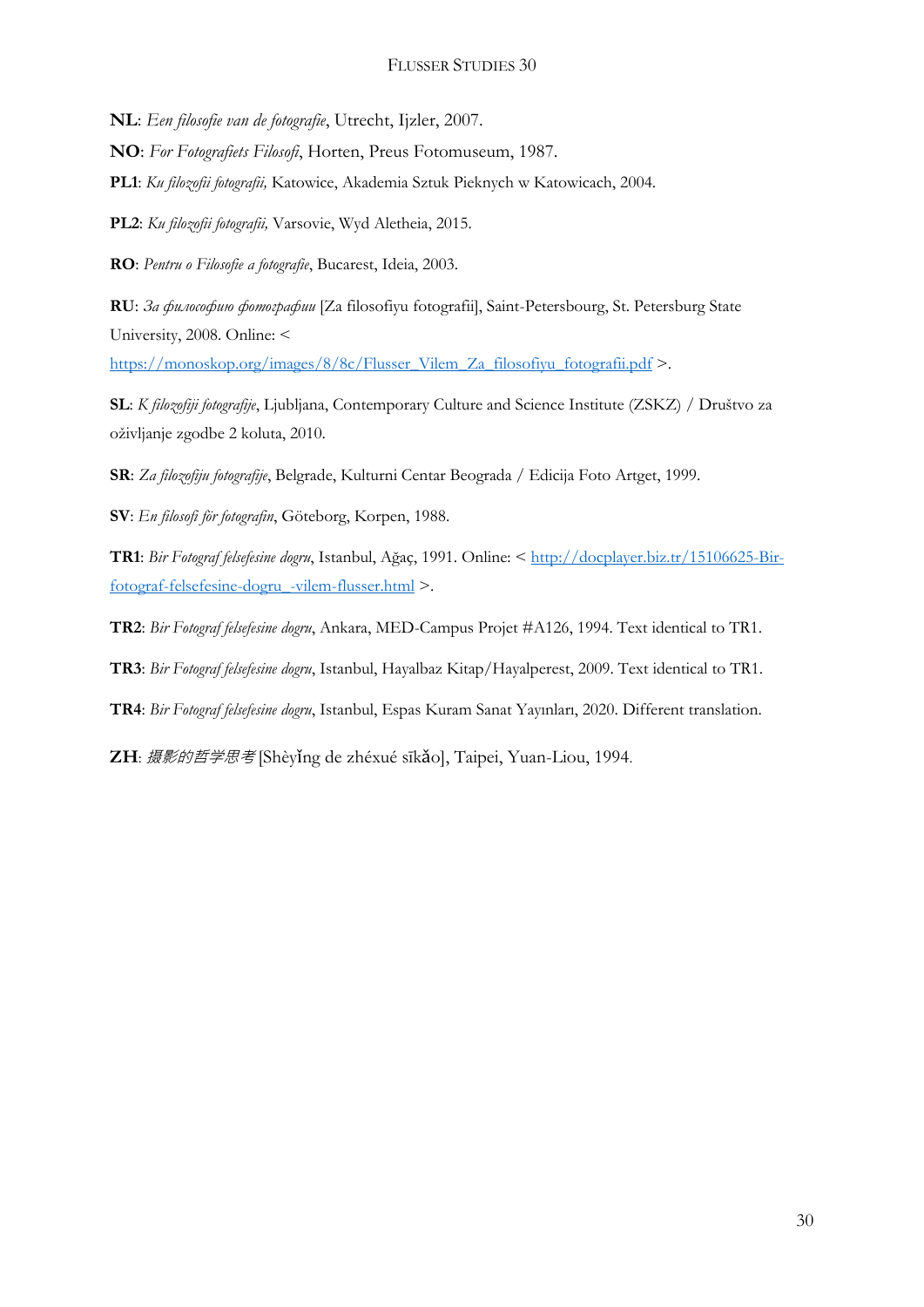#### **APPENDIX 2**

#### **Previous texts**

Flusser started the preface of the Brazilian edition of the book by writing: "This essay is a summary of some lectures and courses that I have given mainly in France and Germany. At the request of European Photography, Göttingen, they were reunited in this little book published in German in 1983." In this appendix, I have identified the essays and lectures by Flusser on photography, first before the 1983 German edition, and then between 1983 and the Brazilian edition in 1985. Almost all these texts are in the Vilém Flusser Archiv, but, for an easier reading, I indicate the VFA reference only for unpublished texts and texts that are not on the flusserbrasil.com website.

A critical edition of these texts (and of the posterior ones) would be highly desirable.

#### **1. Texts before 1983**

« Reflexões fotograficas = Aparelhos fotograficos» in the draft book (submitted to the Cultural Foundation of the State of São Paulo but unpublished) *Coisas que me cercam*, 1970. Unpublished. VFA reference: BOOKS 32\_1-COISAS [2332]\_COISAS QUE ME CERCAM, fichier 1- COISAS-05\_2338\_REFLEXÕES FOTOGRÁFICAS = APARELHOS FOTOGRÁFICOS A (and two other quasi-identical files). For the first time, Flusser mentions the camera as an apparatus and as an extension of the human body.

One usually reads that Flusser became interested in photography only at the beginning of the 80s, but this text and the one below from Arles in 1975, while little known, demonstrate his early interest of photography already in the 70s.

Letter to Alan Meyer, September 1<sup>st</sup>, 1973. Unpublished. VFA reference: Cor\_41\_6-PORTUGUESE CELSON LAFER ALAN MEYER GABRIEL BORBA STUDENTS 1 OF 4, page 39. "There is no doubt that we miss a philosophy pf photography." Lecture to the symposium "Art, Photography and Philosophy" at the 6th Encounters of Photography in Arles on July 16, 1975. The magazine *Le Nouveau Photocinéma*, in its issue n°39 dated October 1975, reproduced, pages 21 to 26, two of the lectures at this symposium, the introductory one by Jean Clair and this one by Flusser. I believe that it is the first published text by Flusser on photography, in whatever language. The article is partly a transcription of the conference and partly a text written by Flusser (the recording of the lecture failed midway). For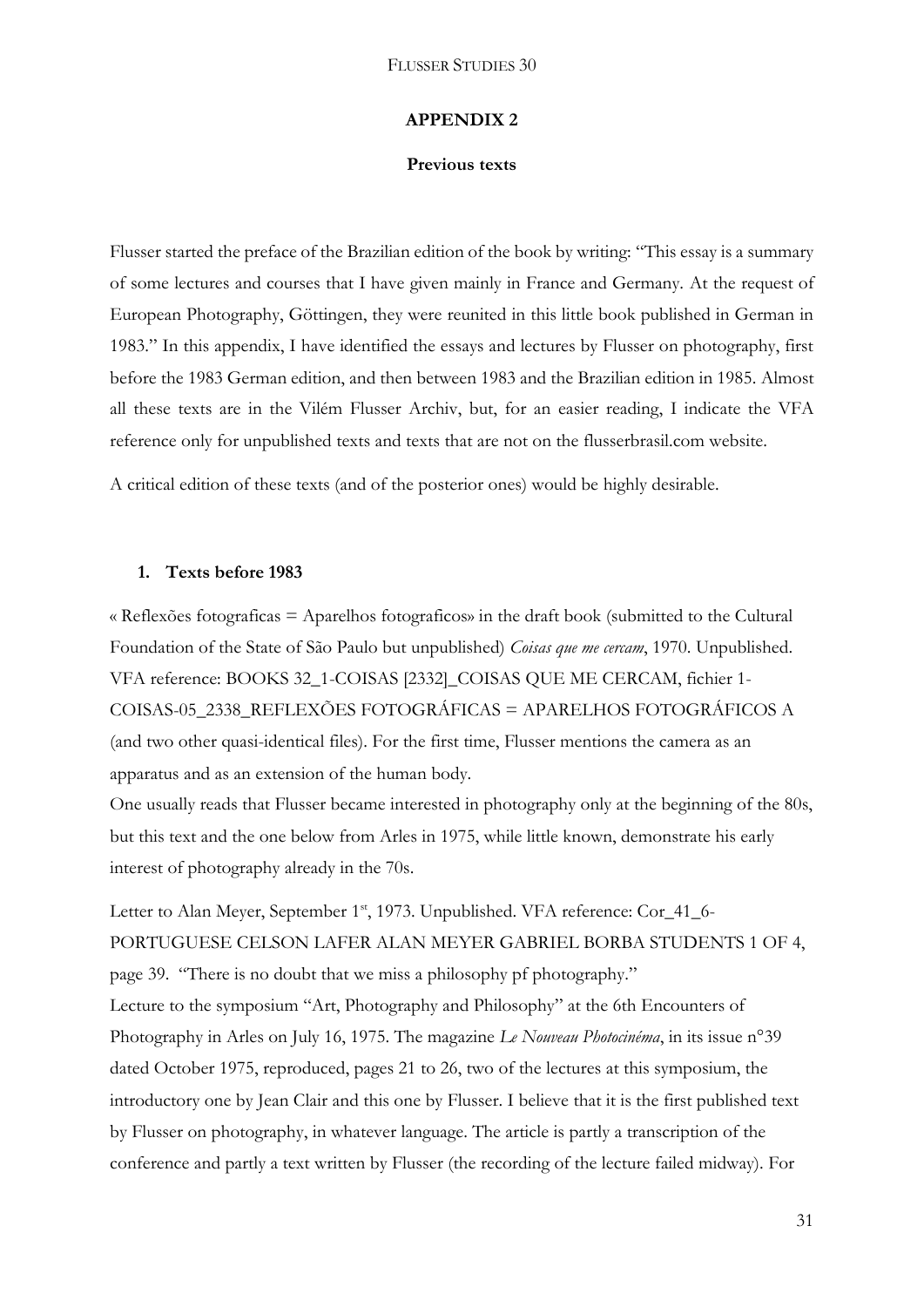the first time, Flusser sketches a philosophical reflection about photography and analyzes the gesture of photographing.

Letter to Milton Vargas, July 20, 1975. Unpublished. VFA reference: Cor\_2\_6-MV-3117\_MILTON VARGAS I 1966-1977 2 OF 2, pages 31-32. "I participated last week to an International Symposium on Photography in Arles, where I spoke about the gesture of photographing, and the result was unexpected: a bomb", and "Photography and philosophy are both methods of methodical doubt (searching for the point of view to obtain an image  $=$  idea) and both are reflexive (the mirror in the camera). These are gestures of quest and hypothetical decision."

« Le Geste en Photographie » in *Les Gestes*, Marseille / Bruxelles, Al Dante / Aka, 2014, pages 117- 142 [edited by Marc Partouche]. A preliminary version of this text was presented at the Arles Encounters on July 16, 1975, see above. Flusser then gave several conferences on this subject (1975 : Institut de l'Environnement, Paris ; 1977 : École d'Art d'Aix-en-Provence).

« Ora, Aprende a ler televisão, fotografia … », *Especial*, São Paulo, n°1, December 1979, pages 50- 55. First published text by Flusser on photography in Portuguese. About the transition from images to text, and from text to technical images, and, apparently, first application of the concept of black box to photography.

« Fotografia publicitaria », no date (estimated from the 70s). Unpublished. Two slightly different versions, online<http://flusserbrasil.com/art396.pdf> and [http://flusserbrasil.com/art397.pdf.](http://flusserbrasil.com/art397.pdf) First text where the photographer is presented as a functionary of the apparatus, who can play with and against it.

« Philosophy of Photography: a Phenomenological Analysis », lecture given at Tel-Aviv University in May 1980; I was unable to find this text.

« Für eine Theorie der Techno-Imagination », lecture given at the Vienna Modern Art Museum on June 22, 1980. Published in 1998 in the *Standpunkte<sup>105</sup>* compilation p.8-16 and then in a thirdparty English translation in 2011 in the review *Philosophy of Photography*, Vol.2 Nº2, pages 195-201. Developments of the concepts of technical images and of apparatus.

In February 1981, Flusser took part in a symposium about photography in Schloß Mickeln near Düsseldorf (and met Müller-Pohle there).

« Fotosymposion 1981. Schloss Mickeln, Düsseldorf. Ein Momentaufnahme », *Camera Austria*,

**<sup>.</sup>** <sup>105</sup> Vilém Flusser, *Standpunkte. Texte zur Fotografie*, Göttingen, European Photography, 1998 [edited by Andreas Müller-Pohle]. Some of the bibliographical data here are taken from the bibliographical appendix of this book, pages 244-251.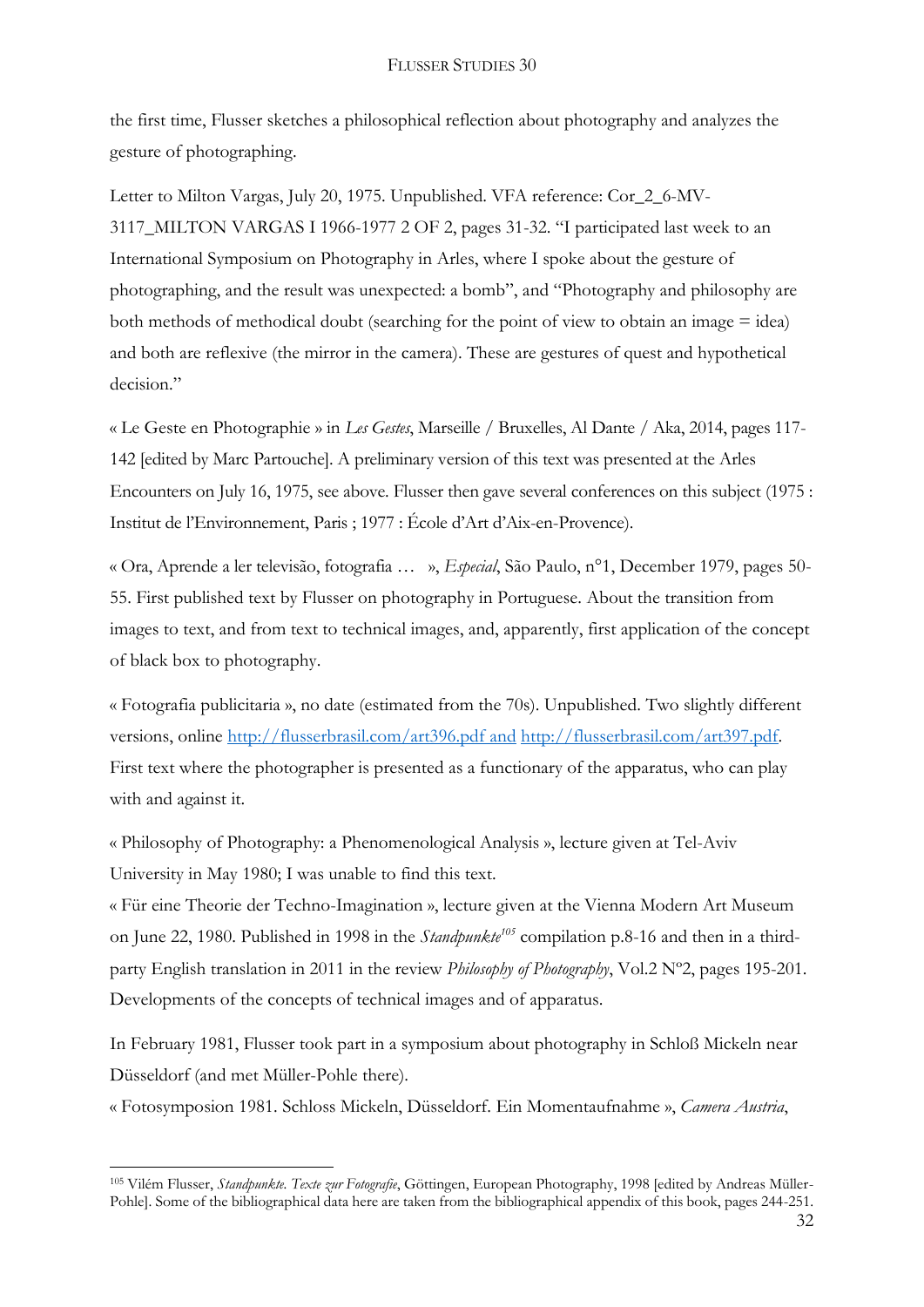Graz, nº5, 1981, p. 52 is a short introductory text by Flusser.

The book *Internationales Fotosymposion 1981 Schloss Mickeln bei Düsseldorf. Ist Fotografie Kunst? – Gehört Fotografie ins Museum?,* Munich, Mahner-Lueg, 1982, includes:

- the presentation by Flusser « Wie sind Fotografien zu entziffern? », pages 13-16,

- a transcription of his discussion with the public, pages 16-22, and

- an interview of him, pages 69-70.

About the importance of deciphering and thus of the critic of photography.

« Taking Photographs alias Making Pictures », *European Photography,* nº9 vol.3/1, January-March 1982, pages 29-31, in English and in German. This is the first text of Flusser published in Müller-Pohle's review. This text was written in August 1981, and then revised before being published. Same themes than the Vienna lecture on June 22, 1980 mentioned above.

« Fotokamera », written for *Camera Austria* in 1981/1982 but not published there. Published in 1998 in *Standpunkte*, pages 27-30. Development of the same themes.

« Counter-vision. A sketch for an essay in collaboration with Müller-Pohle and Fontcuberta », January 1982. Unpublished. Online: <

[http://www.flusserstudies.net/sites/www.flusserstudies.net/files/media/attachments/flusser](http://www.flusserstudies.net/sites/www.flusserstudies.net/files/media/attachments/flusser-countervision-best1608.pdf)[countervision-best1608.pdf](http://www.flusserstudies.net/sites/www.flusserstudies.net/files/media/attachments/flusser-countervision-best1608.pdf) . A German version of this text was included in 1998 in *Standpunkte*, pages 37-39. Theoretical basis for an unrealized project with these two artists on counter-vision as an inverted intent and on the relations between photographing subject and photographed objects.

« Visualismus / Dokumentarismus laut Müller-Pohle », written for *Camera Austria* in January 1982, but not published there. Reproduced in 1998 in *Standpunkte*, pages 31-36. About the photography work of Andreas Müller-Pohle.

« Quando falham as Palavras », *Iris*, June 1982, nº349, p. 6. Contribution to a roundtable discussion « Conceiving the future » at the International Center of Photography (ICP) in New York City on February 19, 1982 (unless I am mistaken, *in absentia*).

Flusser then developed this theme of photographic images replacing words in an unpublished essay with the same title (online: [http://www.flusserbrasil.com/art461.pdf\)](http://www.flusserbrasil.com/art461.pdf). In this text, he analyzes the book by the German photographer and writer Joe J. Heydecker (who lived in Brazil between 1960 and 1985) *Onde esta Abel, teu irmâo ?* (São Paulo, Atlantis Livros, 1981, trilingual edition) about his photographs of the Warsaw ghetto where he had been a soldier during the war. Flusser argues that in such border situations, there is no more complementarity between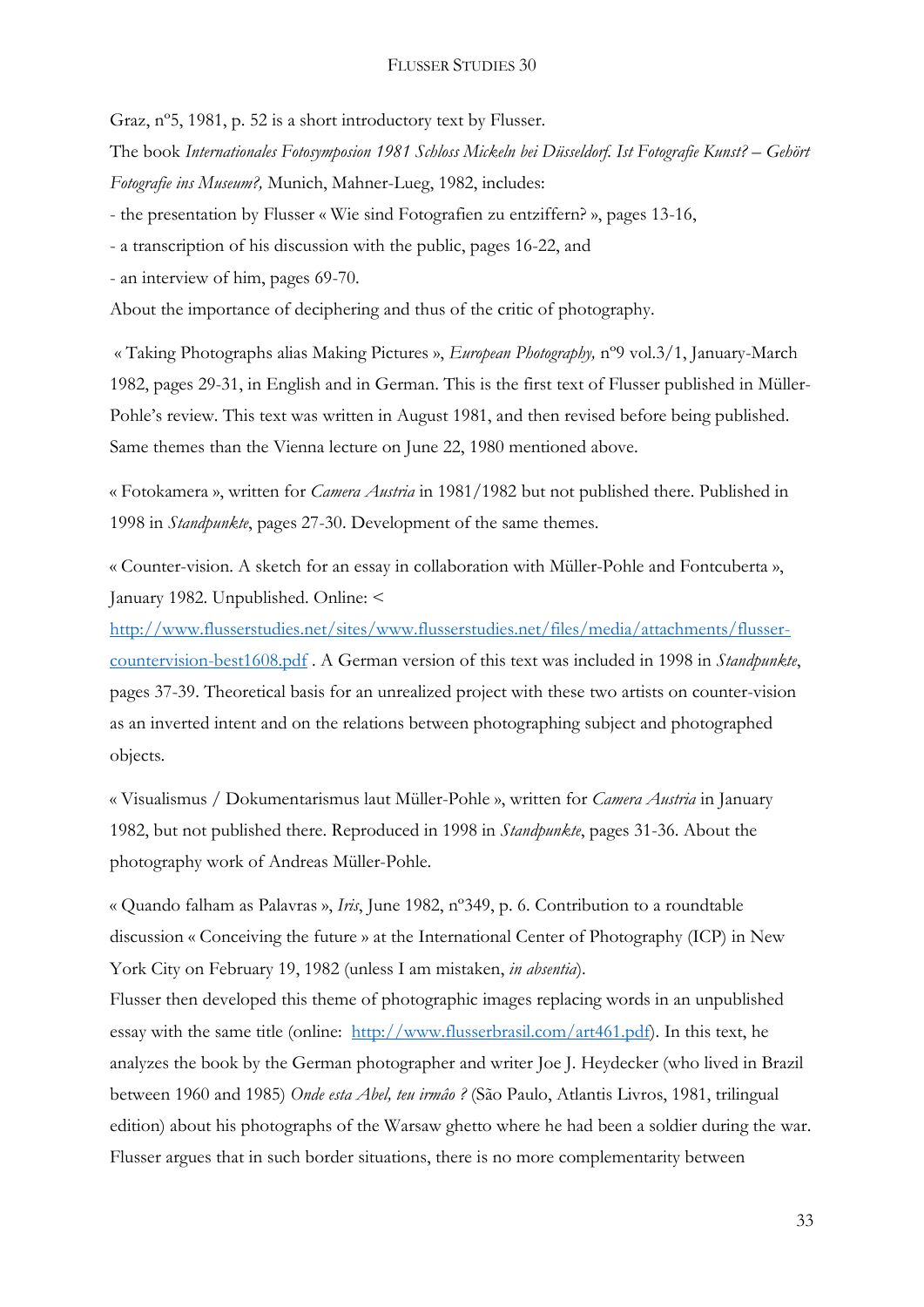imagination and reasoning, and that one should therefore not consider photography as a medium anymore, but as a critical instrument.

« Für eine Philosophie der Fotografie », written in July 1982. Published in 1998 in *Standpunkte*, pages 40-44. This text is an outline of the proposed book, a working document written after Mller-Pohle's decision to publish Flusser's book.

« O Instrumento do Fotógrafo ou o Fotógrafo-Instrumento? », *Iris*, August 1982, nº351, pages 18-19. This text was also titled « Profissão Fotógrafo »; it points out the singularity of the photographer serving his instrument rather than his subject.

« Neovisualismo e a Fotografia das novas Sociedades », *Iris*, September 1982, nº352, pages 36&38. This text distinguishes neo-visualism (for example Müller-Pohle) from documentary photography; it adds that the visualists are the first to rebel against the apparatus.

« Auf dem Weg zum Umding », written in September 1982 for *European Photography*, but not published there. Included in 1995 in *Die Revolution der Bilder. Der Flusser-Reader zu Kommunikation, Medien und Design*, Mannheim, Bollmann. About the importance of programs, of information and of the *homo ludens*.

« Photography and Exchange Value », *Camera Austria*, nº10, October 1982, pages 58-63, in English and in German. This analysis of the difference between the intrinsic value (its quality), the production value (its cost) and the exchange value (its market price) of a photograph has not been further developed by Flusser, I believe.

« Preto e branco », *Iris*, nª354, November 1982, pages 28-29 (dedicated to Milton Vargas). About the respective roles of black and white and of color in photography.

« Roland Günter: Fotografie als Waffe », *European Photography*, nº13, January 1983, p. 29. Critique of a book on the history and the aesthetics of social photography.

« La Société post-industrielle et l'Image technique. Pour les rencontres d'Albi 3/12/1982 ». Unpublished preparatory note. VFA reference: Con\_1\_FRENCH\_1 of 4, p. 6. This is the first time that Flusser includes a glossary, here with 15 words, that will be later included in the book's glossary.

« O Futuro e a Cultura da Imagem », *Iris*, n°387, March 1983, p. 8. This text is based upon his contribution to the Albi Encounters. It deals with the post-industrial, digital society, where reality is grounded in the universe of the images.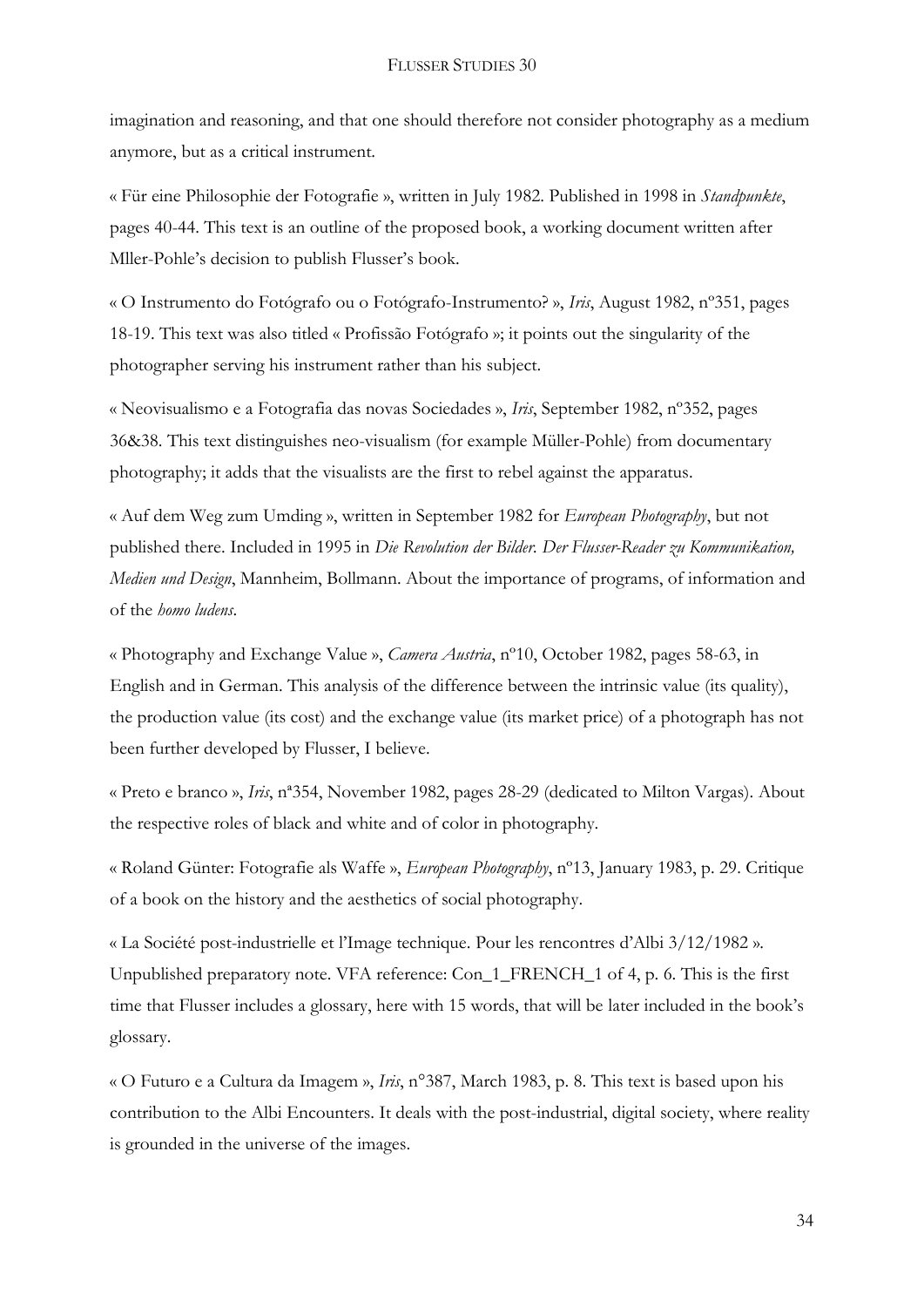« Handlungen. Transformance », in Andreas Müller-Pohle, *Transformance*, Göttingen, European Photography, 1983. This preface to the book presenting this photographic work of Müller-Pohle was written in February 1983. Flusser underlines that the artist's work subverts the ontology of photography and thus reinvents the concept of freedom.

One should also consider various lectures and conferences given by Flusser, whose texts have not always been preserved. Among others:

- GERMS (Groupe d'Étude et de Recherche des Médias Spontanés) during the 5th Photography Festival in Sammeron, June 30, 1976 ;

- « La Lecture de l'Image », Paris, November 30, 1978 ;
- École d'Art et d'Architecture de Marseille Luminy, 1976-1979 ;

- École d'Art, Maison de la Culture and Théâtre du Centre, in Aix-en-Provence, 1975- 77 ;

- École Nationale Supérieure des Beaux-arts, Paris, November 29-30, 1978 ;
- Office Régional de la Culture, Marseille, February-March 1978 ;

## **2. Texts between 1983 and 1985**

Some of these texts are based upon the chapters of the book, some are quasi identical. Others include ideas that will reappear in the Brazilian edition in October 1995; similarly some of the concepts developed around technical images during the writing of *Ins Universum der Technischen Bilder*, published in the spring of 1985, are mentioned in some of these articles; this would be worthy of a deeper "textual archeology" research...

« A Democratização da Fotografia », *Iris*, nº359, May 1983, p. 8.

« Comment ne pas être dévoré par la boîte », lecture at the 14th Arles Encounters on July 9, 1983. Unpublished in French. VFA reference: M\_ 27\_875\_FRANZOESISCHE BEITRAGE CHRON, p.30-34). Published in German in *Standpunkte*, pages 55-58.

« Louvor da Superficialidade », *Iris*, nº362, August 1983, p. 21. The subtitle of the Brazilian edition *O Universo das Imagens Técnicas* (published only in 2008) is « Elogio da superficialidade ». This article is apparently the first to spell out some of the central concepts in *Ins Universum der technischen Bilder*.

« Die lauernde schwarze Kamera-kiste », *Vipecker Raiphan*. *Revue für Medien-Transformation*, nº3, 1983.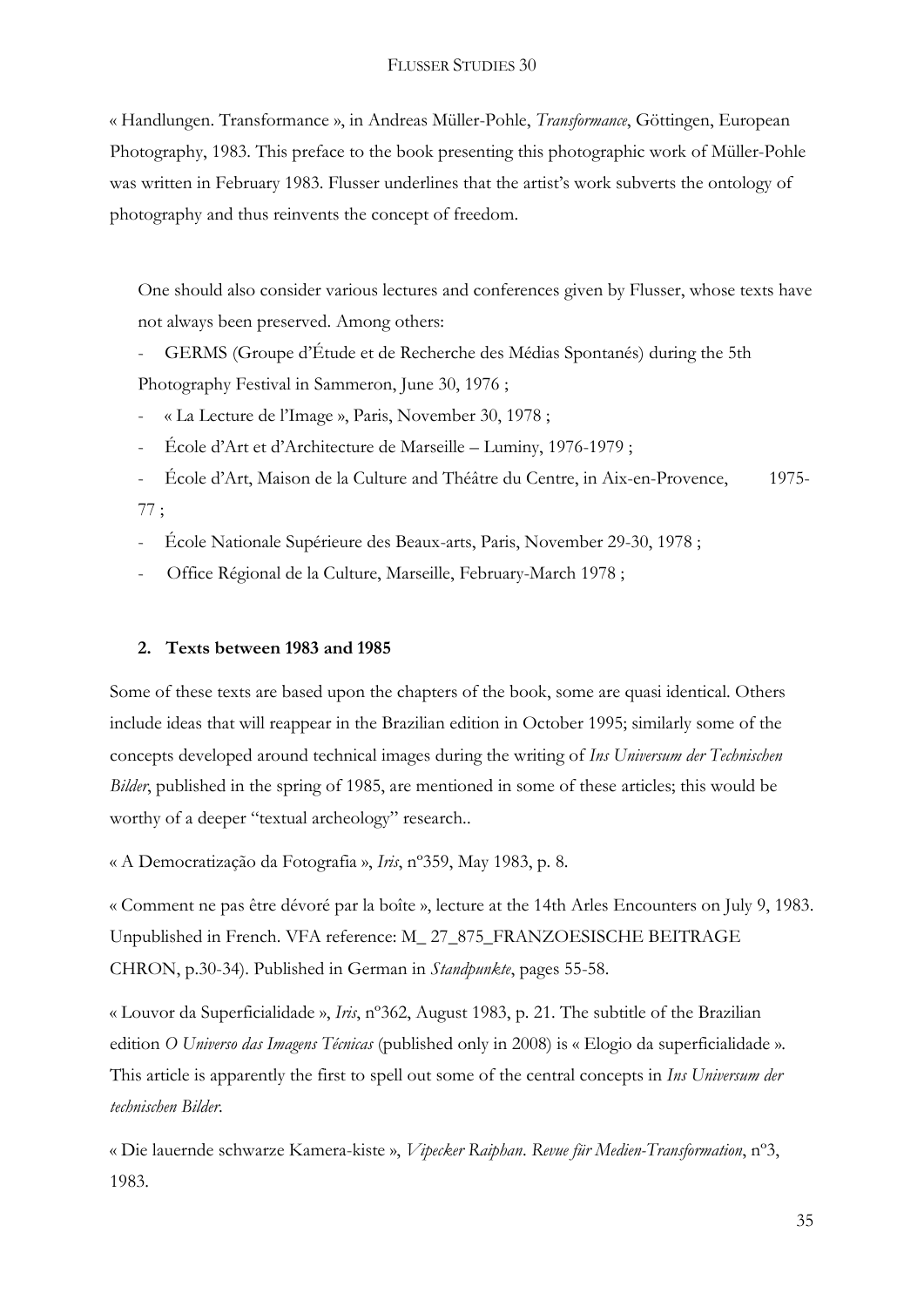« Für die Podiumsdiskussion meines Essays Für die Philosophie der Fotografie », preparatory note for a discussion at the Hochschule für bildende Kunst, Hamburg, on November 4, 1983, organized by the photographer Hans-Peter Dimke. Published in *Vom aufschreiben und einbilden. Ein Entwurf zu keinem Buch. Briefe von Vilém Flusser an einen ungelehrigen Lerner*, Barterode, Künstliche Intelligenz e.V., 1985, pages 6-12, edited by Dimke.

« Interview Martin Tschechne – Vilém Flusser », *Fotografie, Zeitschrift für Kultur jetzt*, nº32/33, 1984, pages 6-7. Interview made at the Hochschule für bildende Kunst, Hamburg on November 7, 1983. This interview was published with an article by Hans-Peter Dimke titled « Betriebsunfall in Medienapparat? »

Correspondence between Flusser and Hans-Peter Dimke. Their correspondence deals essentially with photographic issues. The VFA references are Cor\_89\_6\_DIMKE\_3123 for the period 1981 - 1985, and Cor\_90\_6\_DIMKE\_3123 after 1986. The first letter, dated September 19, 1981 is online: < <http://www.kunstforschung.de/Flusser.html> >. Some of these letters from 1984/85 were published by Dimke in 1985 in the above-mentioned book *Vom aufschreiben und einbilden*.

« Para uma Filosofia da Fotografia »,*Iris*, nº366, December 1983, p. 3.

« Filosofia da Fotografia », *Arte em São Paulo*, nº21, March 1984.

Four lectures at the École Nationale de la Photographie in Arles:

- On February 23, 1984: « La production photographique ». Published in *Inframince*, nº14, 2020, pages 19-23.

- On March 15, 1984 : « La diffusion photographique ». Published in *Inframince*, nº14, 2020, pages 45-49.

- On April 2, 1984 : « La réception photographique ». Online: <

[http://www.flusserstudies.net/sites/www.flusserstudies.net/files/media/attachments/flusser-troisieme](http://www.flusserstudies.net/sites/www.flusserstudies.net/files/media/attachments/flusser-troisieme-conference.pdf)[conference.pdf](http://www.flusserstudies.net/sites/www.flusserstudies.net/files/media/attachments/flusser-troisieme-conference.pdf) >.

On May 9 or 23, 1984 : « La critique photographique ». Online: <

[http://www.flusserstudies.net/sites/www.flusserstudies.net/files/media/attachments/flusser-quatrieme](http://www.flusserstudies.net/sites/www.flusserstudies.net/files/media/attachments/flusser-quatrieme-cours.pdf)[cours.pdf](http://www.flusserstudies.net/sites/www.flusserstudies.net/files/media/attachments/flusser-quatrieme-cours.pdf) >. A preliminary version of this text was published in English with the title « Photocriticism » in *European Photography*, nº 17, January 1984 (also in German).

« Kurzer Abriss zweier Fototheorien », April 1984. Published in 1998 in *Standpunkte*, pages 68-70.

« Pour une philosophie du déclencheur », *Clichés*, nº10, October 1984, pages 48-49.

« Herbert Franke, Computer-Grafik Galerie », *European Photography*, nº20, October 1984, pages 97-99. Critique of a book published by Dumont.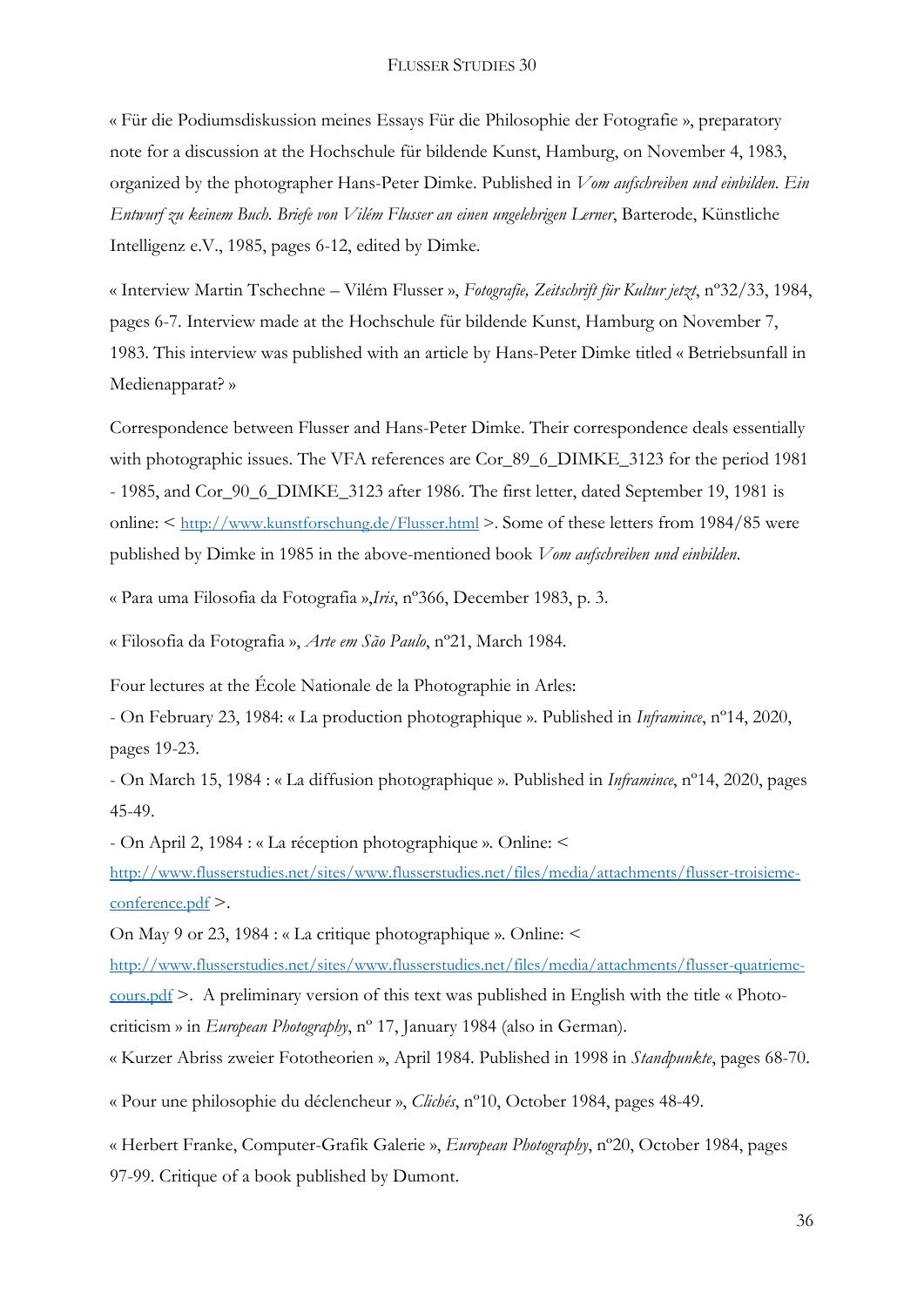Introduction to Joan Fontcuberta's book, *Herbarium*, Göttingen, European Photography, 1985 (Flusser's text was written in December 1984).

« Bóias-frias. João Urban & Teresa Urban Furtado », *European Photography*, nº22, April 1985. Critique of a book published in German by Diá. About the relationship between text and photographs.

Answer to the questionnaire « Fotografie Heute/Morgen. Eine Umfrage über Gegenwart und Zukunft der Fotografie », *European Photography*, nº22, April 1985, p. 37.

« Sintetizar Imagens », in three parts in *Iris* nº381, May 1985, nº382, June 1985 et nº383, July 1985, all three p. 66. This is apparently the last text written by Flusser in Portuguese about photography.

« Philosophy and Photography », preparatory note for his presentation to the symposium « Fotografia & co. » at the Torino Fotografia Biennale on June 17, 1985. Unpublished. Online: < <http://www.flusserbrasil.com/arte132.pdf> >. .

« La Photographie en tant qu'objet post-industriel ». Flusser started to work on this text in April 1985 and presented it on November 7, 1985 to the symposium « Définition de la Photographie » in Aix-en-Provence. The French text is unpublished; there are two versions of it (the V2 version is more recent) in the VFA file ESSAYS 4\_FRENCH-L [LA PHTO-LIV]. Flusser translated this text in English and published it in 1986 in the peer-reviewed journal *Leonardo* (vol.12, nº4, pages 329-332, and with a bibliography…).